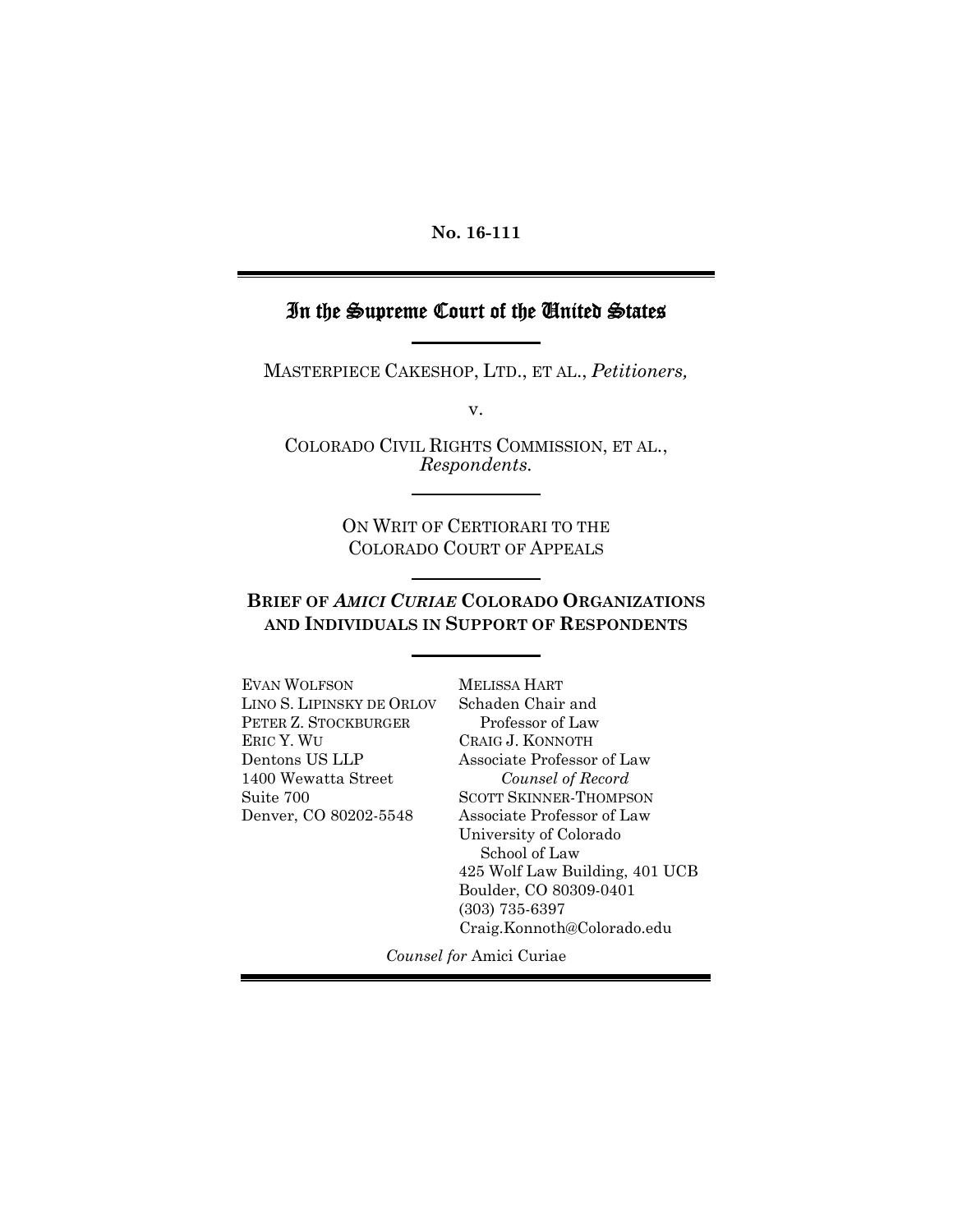## **TABLE OF CONTENTS**

|--|

|    | INTEREST OF THE AMICI CURIAE 1                                                                                                                                                                                                                                                                            |  |
|----|-----------------------------------------------------------------------------------------------------------------------------------------------------------------------------------------------------------------------------------------------------------------------------------------------------------|--|
|    |                                                                                                                                                                                                                                                                                                           |  |
|    |                                                                                                                                                                                                                                                                                                           |  |
| I. | <b>CADA FULFILLS THE STATE'S</b><br><b>COMPELLING INTEREST IN</b><br>PROTECTING THE RIGHTS OF<br>ALL ITS CITIZENS,<br><b>INCLUDING LGBT</b><br>COLORADANS, TO EQUAL<br>DIGNITY AND THE<br>OPPORTUNITY TO<br>PARTICIPATE IN THE PUBLIC<br>SPHERE BY PROTECTING<br>THEM AGAINST<br>DISCRIMINATION IN PUBLIC |  |
|    | LGBT Coloradans have                                                                                                                                                                                                                                                                                      |  |

- faced a history of demeaning and discriminatory treatment.........4
- B. The legislative record of CADA demonstrates that it was amended to address this history of discrimination................................9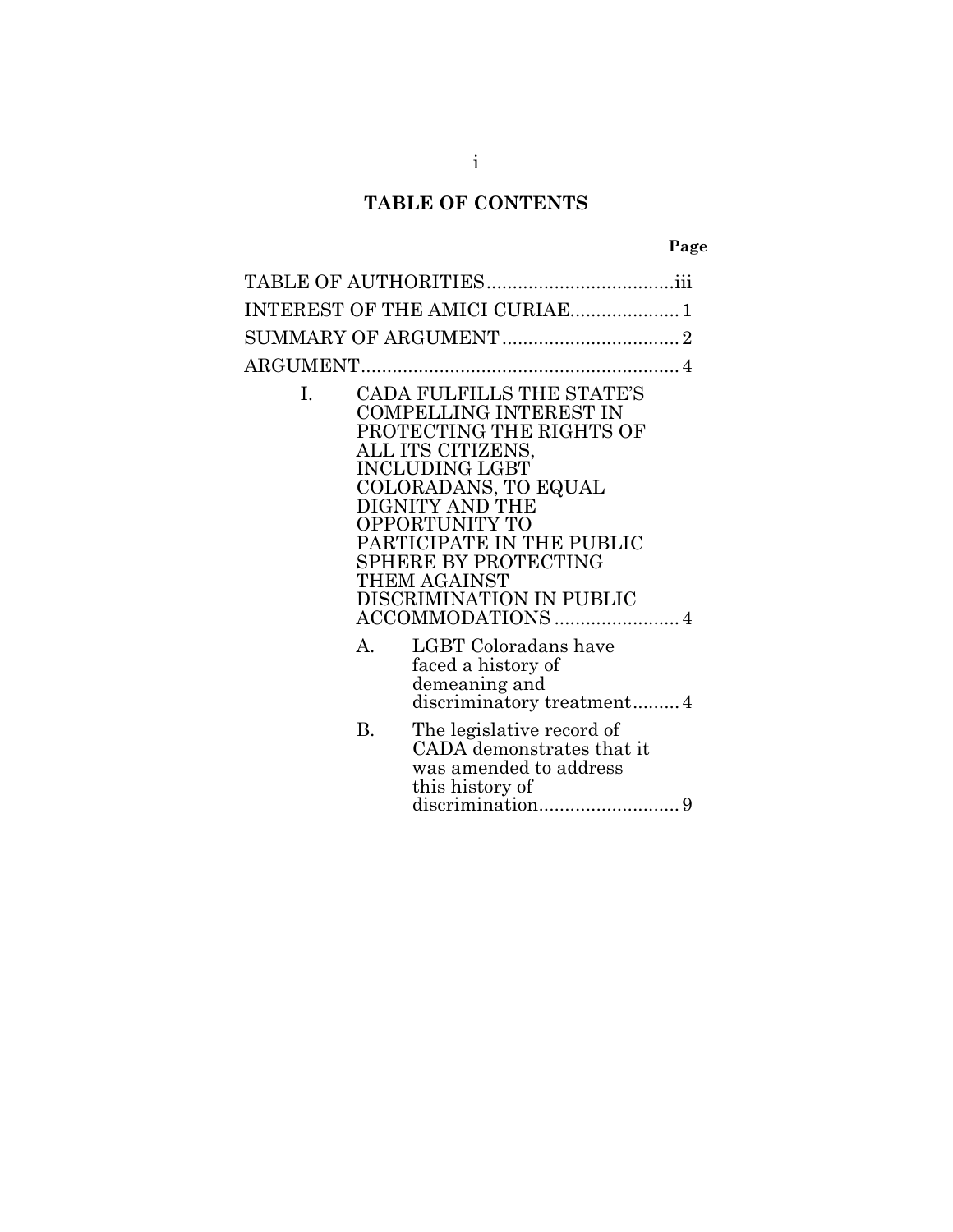## **TABLE OF CONTENTS (continued)**

**Page**

| П. |    | AN EXPRESSIVE OR                                                                                           |
|----|----|------------------------------------------------------------------------------------------------------------|
|    |    | RELIGIOUS EXCEPTION TO<br>CADA WOULD SEVERELY                                                              |
|    |    | UNDERMINE                                                                                                  |
|    |    | ANTIDISCRIMINATION                                                                                         |
|    |    | PROTECTIONS AND SUBJECT                                                                                    |
|    |    | LGBT AND, MOST LIKELY,                                                                                     |
|    |    | OTHER COLORADANS TO                                                                                        |
|    |    | WIDESPREAD                                                                                                 |
|    |    | DISCRIMINATION  14                                                                                         |
|    | А. | CADA's protections reach                                                                                   |
|    |    | across a wide array of<br>public and commercial                                                            |
|    |    | $\text{context} \text{s} \dots \dots \dots \dots \dots \dots \dots \dots \dots \dots \dots \dots \dots 15$ |
|    | В. | An expressive or religious                                                                                 |
|    |    | exception would sweep                                                                                      |
|    |    | broadly, harming LGBT                                                                                      |
|    |    | individuals and perhaps<br>members of other protected                                                      |
|    |    |                                                                                                            |
|    | C. |                                                                                                            |
|    |    | CADA is vital to protect<br>LGBT Coloradans from                                                           |
|    |    | ongoing discrimination in                                                                                  |
|    |    |                                                                                                            |
|    |    |                                                                                                            |
|    |    | APPENDIX: LIST OF AMICI CURIAE App. 1                                                                      |
|    |    |                                                                                                            |

ii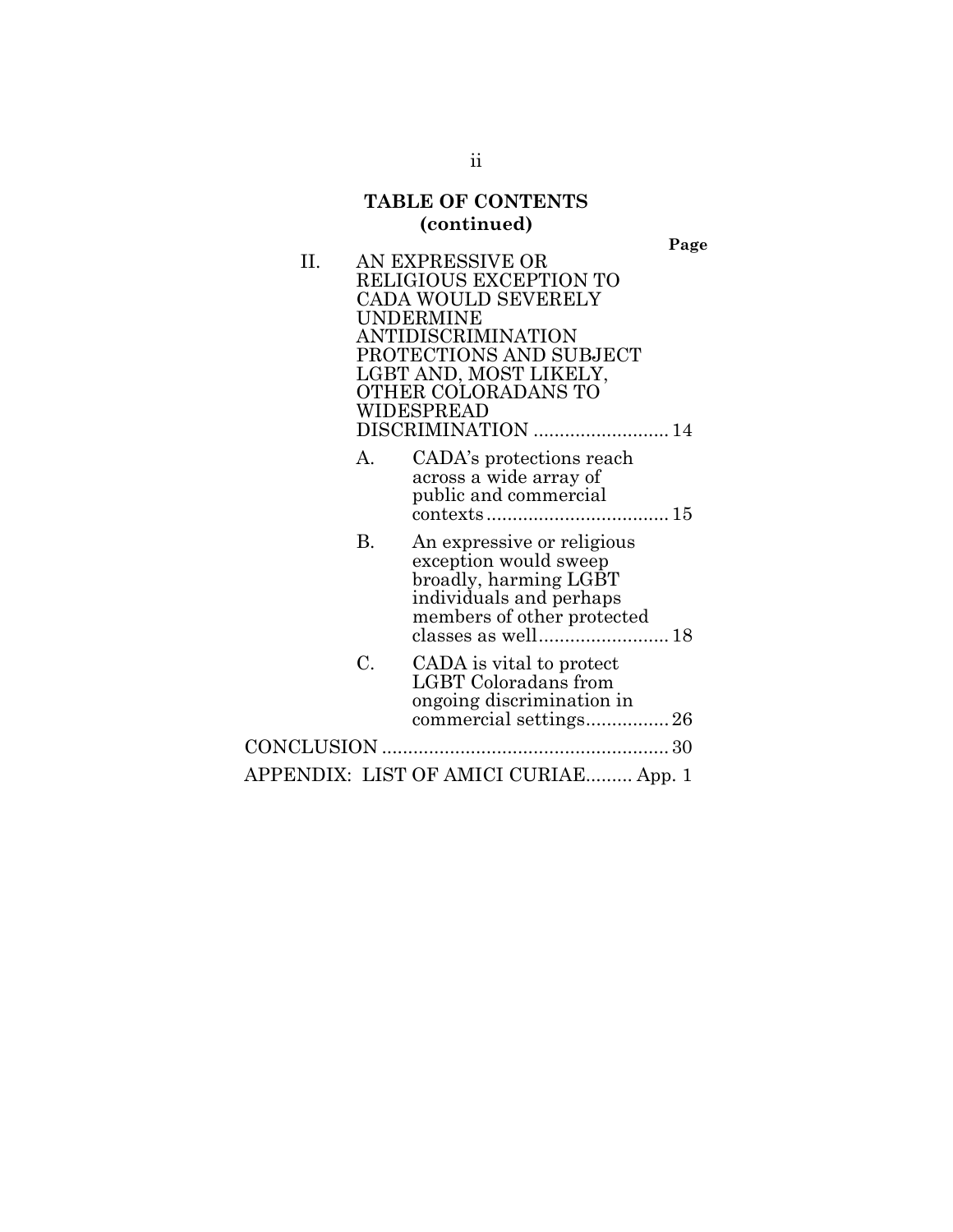## **TABLE OF AUTHORITIES**

# **Page(s)**

### **Cases**

| Arnold v. Anton Co-op. Ass'n,                                                                                 |
|---------------------------------------------------------------------------------------------------------------|
| Bob Jones Univ. v. United States,                                                                             |
| Bowers v. Hardwick,                                                                                           |
| Colo. Cross-Disability Coal. v. Taco Bell<br>Corp.,                                                           |
| Colo. Cross-Disability Coal. v. Women's<br>Health Care Assocs., P.C.,<br>No. 10-cv-01568-RPM, 2010 WL 4318845 |
| Creek Red Nation, LLC v. Jeffco Midget<br>Football Ass'n,<br>175 F. Supp. 3d 1290 (D. Colo. 2016)  16         |
| Etsitty v. Utah Transit Auth.,                                                                                |
| Evans v. Romer,<br>882 P.2d 1335 (Colo. 1994), aff'd, 517                                                     |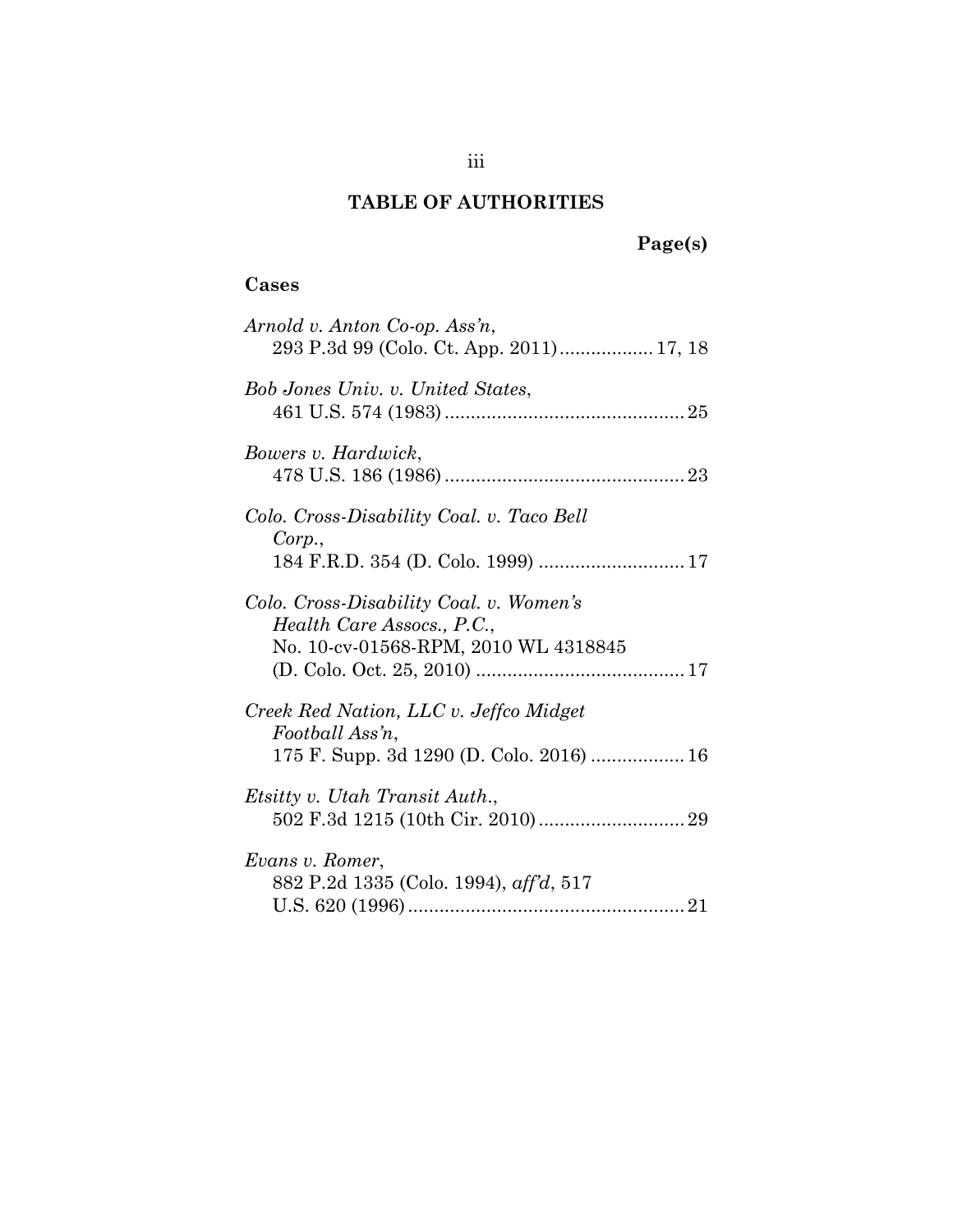| Hishon v. King & Spalding,                                     |  |
|----------------------------------------------------------------|--|
| Hurley v. Irish-Am. Gay, Lesbian and<br>Bisexual Grp. of Bos., |  |
| Jones v. City of Moultrie,                                     |  |
|                                                                |  |
| King v. Governor of the State of N.J.,                         |  |
| Kitchen v. Herbert,                                            |  |
| Lawrence v. Texas,                                             |  |
| Lewis v. Strong,<br>No. 09-cv-02861-REB-KMT, 2010 WL           |  |
| 4318884 (D. Colo. Aug. 19, 2010) 17                            |  |
| Loving v. Virginia,                                            |  |
| Lucas v. Kmart Corp.,                                          |  |
| No. 99-cv-01923-JLK, 2005 WL 1648182                           |  |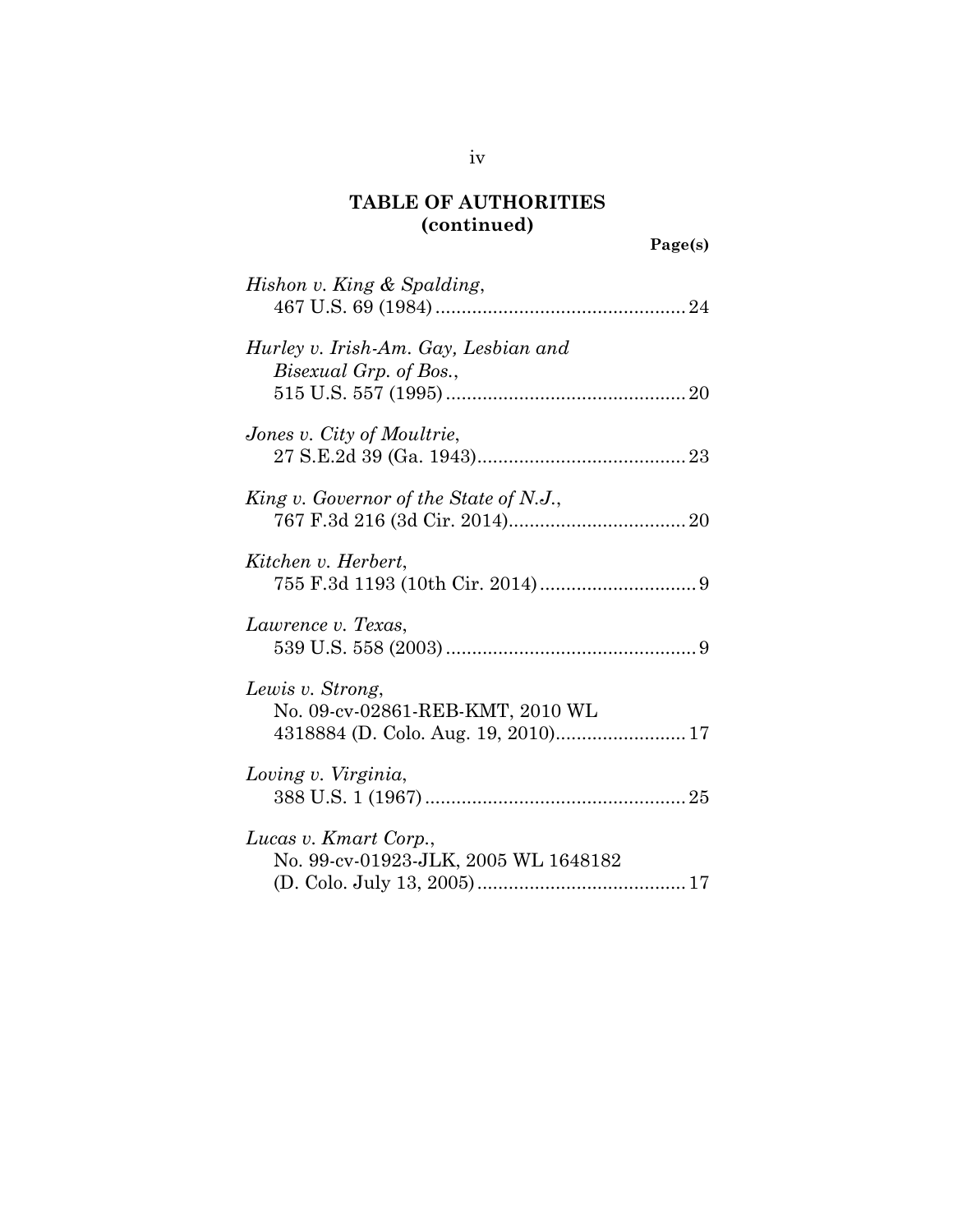**Page(s)**

| Medina v. Income Support Div.,                                           |
|--------------------------------------------------------------------------|
| Newman v. Piggie Park Enters., Inc.,                                     |
| Norwood v. Harrison,                                                     |
| Obergefell v. Hodges,                                                    |
| Pleasant Grove City v. Summum,                                           |
| Reeves v. Queen City Transp.,<br>10 F. Supp. 2d 1181 (D. Colo. 1998)  17 |
| Romer v. Evans,                                                          |
| Sch. Dist. No. 11-J v. Howell,                                           |
| Shahar v. Bowers,                                                        |
| Smith v. Avanti,                                                         |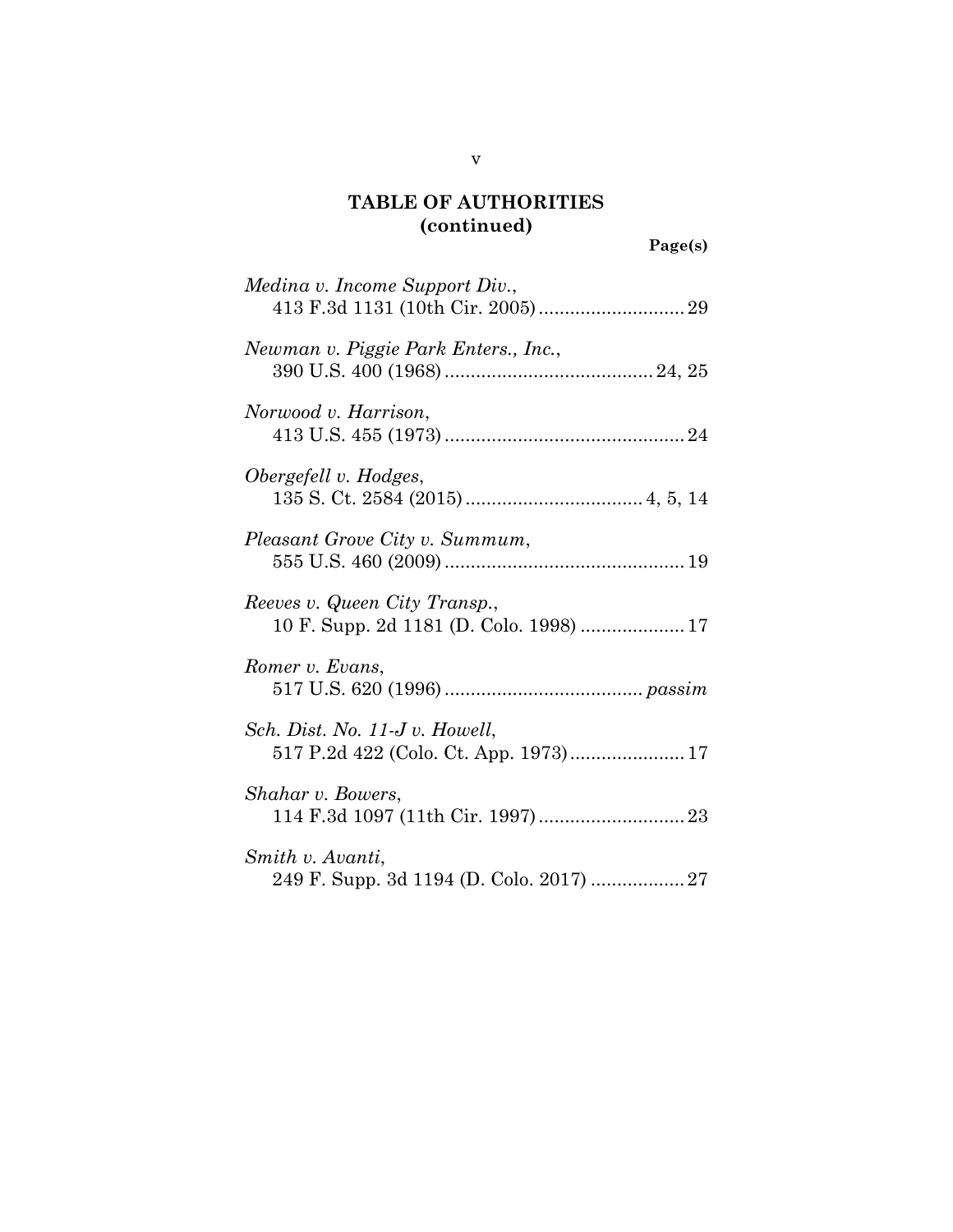**Page(s)**

| United States v. Seeger,                 |  |
|------------------------------------------|--|
|                                          |  |
| Walker v. Tex. Div., Sons of Confederate |  |
| Veterans, Inc.,                          |  |
|                                          |  |
|                                          |  |

### **Statutes**

#### **Other Authorities**

| A Brief LGBT History of Colorado, Out<br>Front (Aug. 20, 2014),<br>https://www.outfrontmagazine.com/news/<br>colorado-lgbt-community/brief-lgbt- |
|--------------------------------------------------------------------------------------------------------------------------------------------------|
| Allison Karpyn & John Weidman, The Food                                                                                                          |
| Trust, Special Report: The Need for More                                                                                                         |
| Supermarkets in Colorado (2009),                                                                                                                 |
| http://www.coloradohealth.org/sites/defa                                                                                                         |
| ult/files/documents/2017-                                                                                                                        |
| 01/Food Trust Rpt-Colorado-                                                                                                                      |
| Special%20Report%20the%20Need%20fo                                                                                                               |
| r%20More%20Supermarkets%20in%20C                                                                                                                 |
|                                                                                                                                                  |
|                                                                                                                                                  |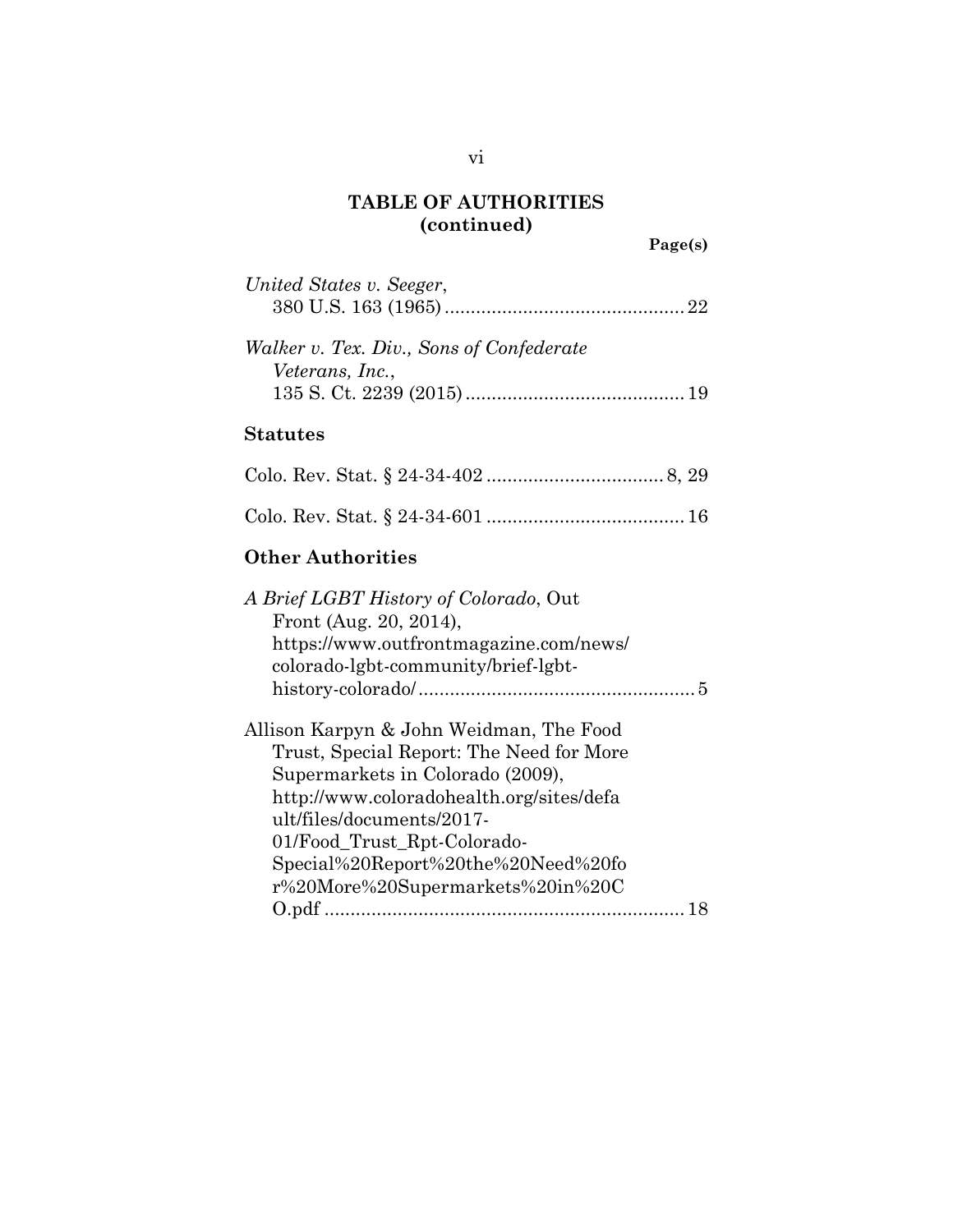| Brief for <i>Amicus Curiae</i> National Bar |
|---------------------------------------------|
| Association in Support of Respondents,      |
| Romer v. Evans, 517 U.S. 620 (1996) (No.    |
|                                             |
|                                             |
| Colorado Civil Rights Commission, Colorado  |
| Civil Rights Division, 2016 Annual          |
| Report (2016),                              |
| https://drive.google.com/file/d/0B1oMNU     |
|                                             |
| Colorado Civil Rights Commission, Colorado  |
| Civil Rights Division, Annual Report        |
| 2014 (2014),                                |
| https://drive.google.com/file/d/0Bz-        |
| k2zYFlBh6bUxwcmlvUGh3VzQ/view27             |
|                                             |
| Colorado Department of Public Health and    |
| Environment GIS, Primary Care Health        |
| Professional Shortage Areas (HPSAs)         |
| (2015),                                     |
| https://www.colorado.gov/pacific/sites/def  |
| ault/files/PCO_HPSA-primary-care-           |
|                                             |
|                                             |
| Compendium of Legis. Hist. of SB08-200      |
| (2008 amendment to CADA),                   |
| http://scholar.law.colorado.edu/research-   |
|                                             |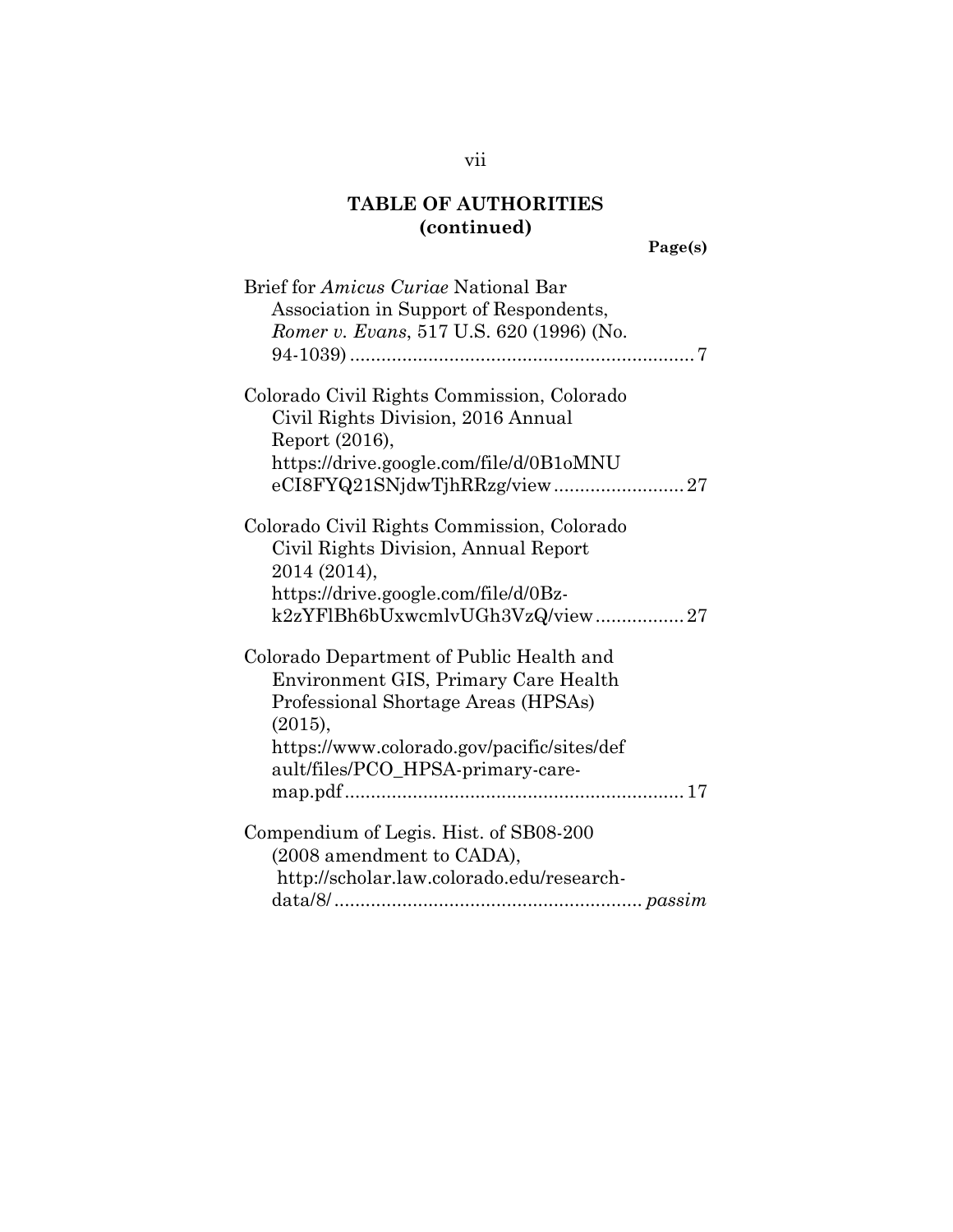**Page(s)**

| Complaint, <i>EEOC v. A&amp;E Tire, Inc.</i> , No.<br>1:17-cv-02362-STV (D. Colo. Sept. 29,                                                                                                     |  |
|-------------------------------------------------------------------------------------------------------------------------------------------------------------------------------------------------|--|
| Coy Mathis, Charge No. P20130034X, Colo.<br>Div. of Civil Rights (2012)<br>(determination),<br>https://archive.org/details/716966-pdf-of-                                                       |  |
| Gerald A. Gerash, On the Shoulders of the<br><i>Gay Coalition of Denver, in United We</i><br>Stand: The Story of Unity and the<br>Creation of The Center 3                                      |  |
| Glenda M. Russell, Voted Out: The<br>Psychological Consequences of Anti-Gay                                                                                                                     |  |
| Governor Signs Gay-Marriage Ban Among<br>Flock of Other Bills, Colo. Springs                                                                                                                    |  |
| Letter from Michael J. Bowers to Jeff<br>Graham, Executive Director, Georgia<br>Equality, Inc. (Feb. 23, 2015),<br>https://drive.google.com/file/d/0B_KEK8-<br>LWmzhUjdmMlRHZ0h2TEk/view 23, 24 |  |

### viii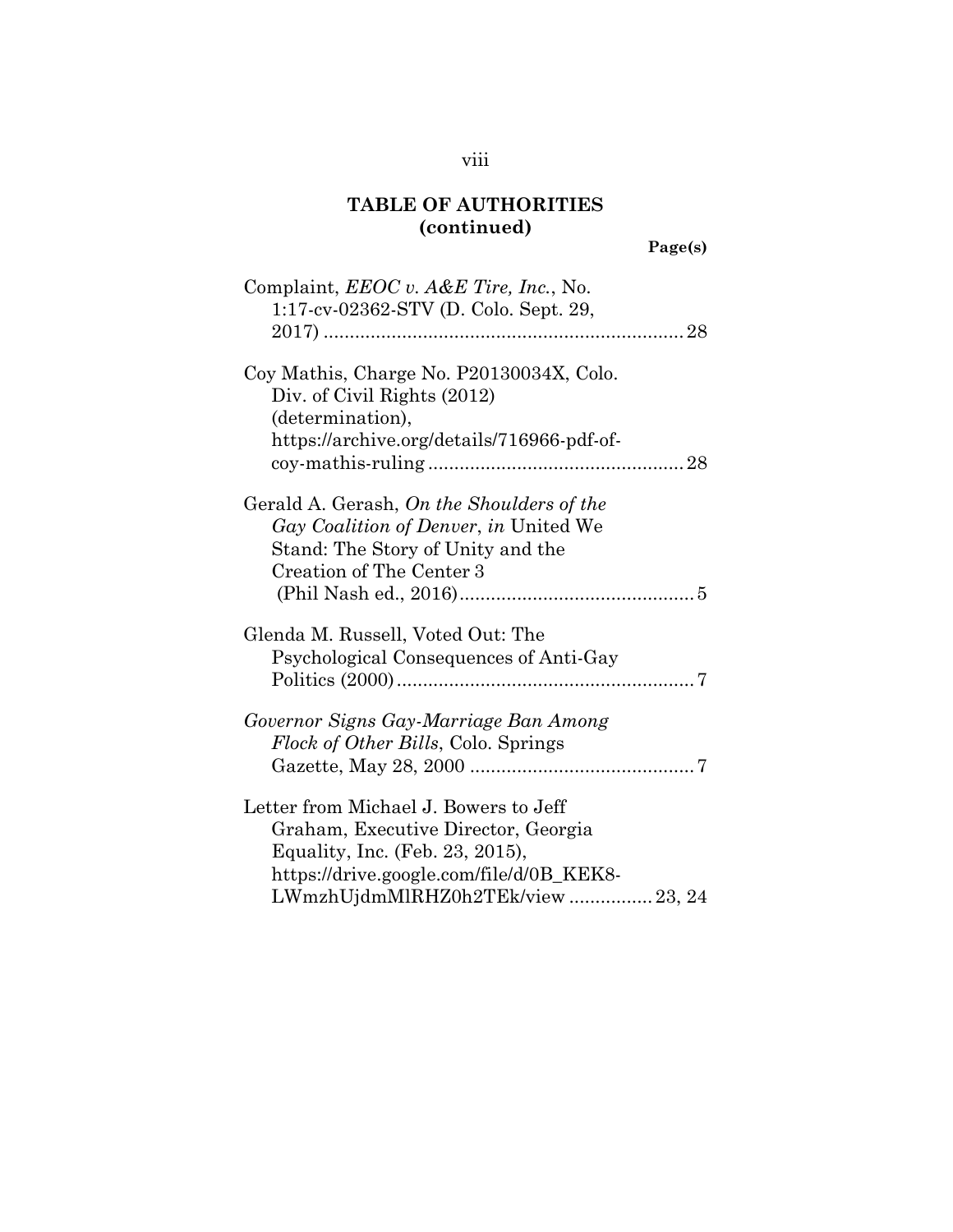**Page(s)**

| Lisa Keen & Suzanne B. Goldberg,            |
|---------------------------------------------|
| Strangers to the Law: Gay People on         |
|                                             |
|                                             |
| Mark Harden, Cherry Creek Mortgage          |
| Chairman Resigns as Company Changes         |
| Same-Sex Benefits Policy, Denver Bus. J.    |
| (Aug. 26, 2017),                            |
| https://www.bizjournals.com/denver/new      |
| s/2017/08/26/cherry-creek-mortgage-         |
| chairman-resigns-as-company.html 28         |
|                                             |
| Michael Brewer, Colorado's Battle Over      |
| Domestic Partnerships and Marriage          |
| <i>Equality in 2006, 4:1 J. GLBT Family</i> |
|                                             |
|                                             |
| Nondiscrimination in Health Programs and    |
| Activities,                                 |
| 81 Fed. Reg. 31,376 (May 18, 2016)          |
|                                             |
|                                             |
| One Colorado Education Fund, Invisible:     |
| The State of LGBT Health in Colorado        |
| (2012),                                     |
| http://www.one-colorado.org/wp-             |
| content/uploads/2012/01/OneColorado_H       |
|                                             |
|                                             |

ix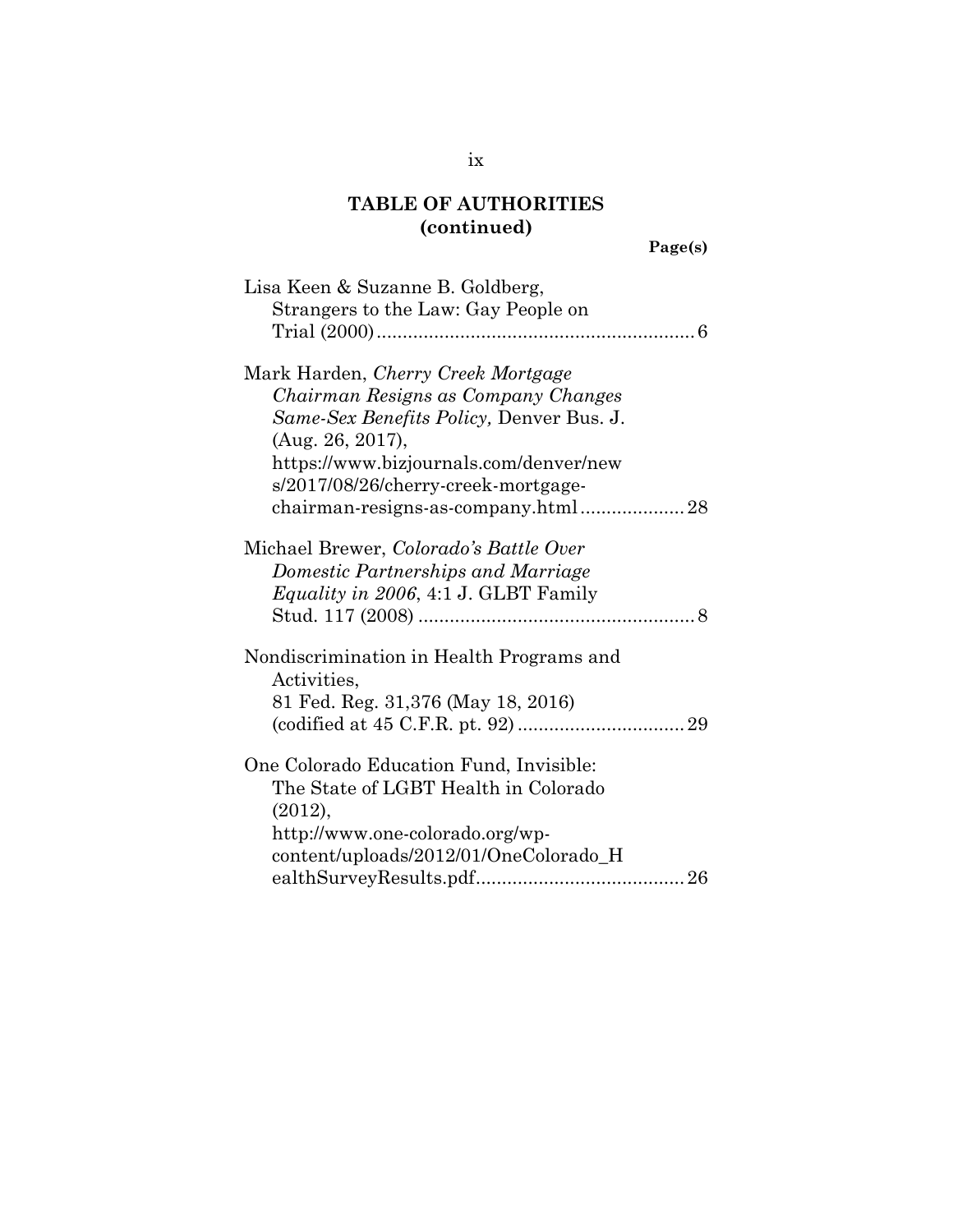**Page(s)**

x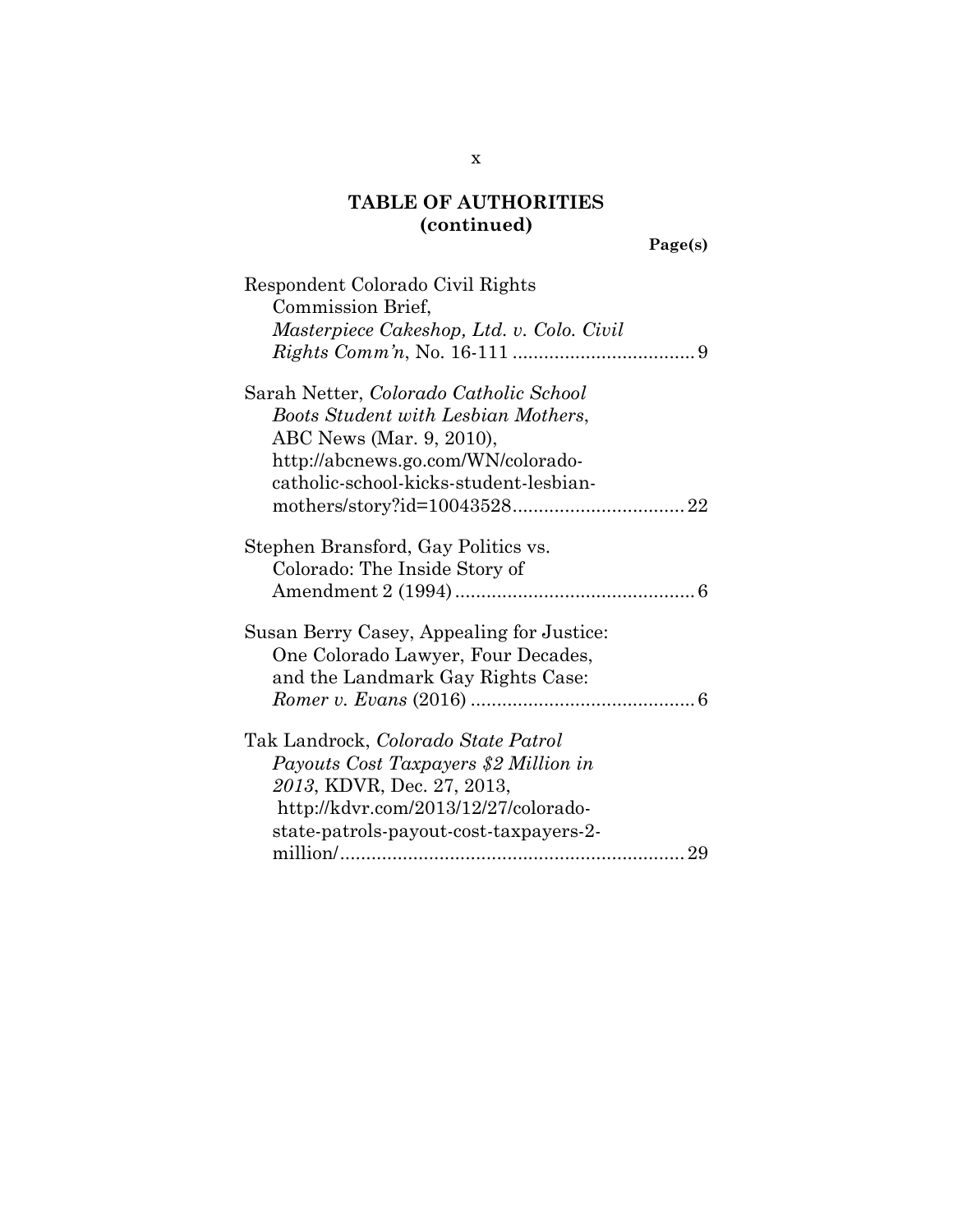#### **INTEREST OF THE AMICI CURIAE**

Amici include lesbian, gay, bisexual, or transgender (LGBT) individuals resident in the State of Colorado and LGBT membership organizations based in Colorado that rely on the protections of the Colorado Anti-Discrimination Act (CADA), Colo. Rev. Stat. §§ 24-34-301 to -804, to ensure equal access to basic commercial services. Amici also include organizations and individuals that seek to address the discrimination that LGBT Coloradans have faced, and continue to face, on a daily basis.

Finally, amici include current and former Colorado lawmakers who have drafted or supported legislative initiatives pertaining to the rights of LGBT Coloradans, including CADA's provisions protecting LGBT Coloradans. These include former State Senator Jennifer Veiga and former State Representative Joel Judd, who sponsored the amendment to CADA that codified the protections challenged here.<sup>1</sup>

<sup>1</sup> Pursuant to Rule 37, this brief is filed with the written consent of Respondents Craig and Mullins. Respondent Colorado Civil Rights Commission and Petitioner have lodged blanket consents for the filing of amicus briefs with this Court. Counsel for a party did not author this brief in whole or in part, and such counsel or a party did not make a monetary contribution intended to fund the preparation or submission of this brief. No person or entity, other than the amici, their members, and their counsel, made a monetary contribution to the preparation or submission of this brief.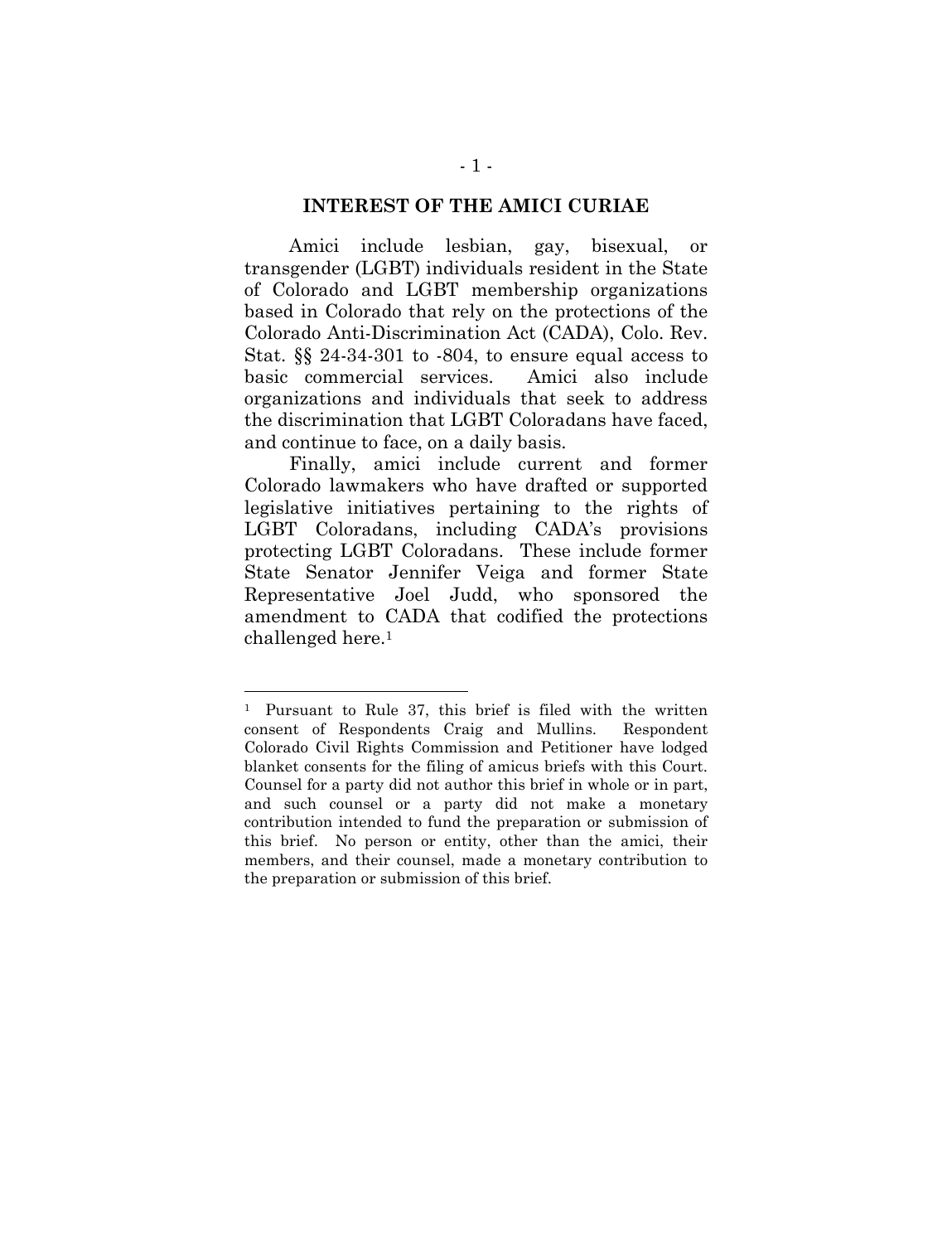#### **SUMMARY OF ARGUMENT**

CADA fulfills Colorado's compelling interest in protecting the rights of all its citizens, including LGBT Coloradans, to participate with equal dignity in the "transactions and endeavors that constitute ordinary civic life in a free society." *Romer v. Evans*, 517 U.S. 620, 631 (1996). Prohibited at various points in Colorado's history from engaging in intimate conduct, from "securing protection against . . . injuries . . . [in] public-accommodations," and from marrying their partners of choice, LGBT Coloradans were for decades treated as "stranger[s] to [the] laws" of Colorado. *Id*. at 635. In the pitched, public, state-wide battles that heralded each act of stigmatization, LGBT Coloradans were accused of being immoral and of committing sexual offenses. These encounters left LGBT individuals vulnerable, subject to discrimination and public scorn.

Faced with this ongoing history of discrimination, Colorado legislators in 2008 sought to protect LGBT individuals' ability to fully participate in the state's commercial life. In so doing, they carefully limited CADA to avoid overburdening Coloradans' First Amendment interests by introducing exemptions from the law's reach.

CADA seeks to protect LGBT individuals from the identical injuries that this Court recognized in *Romer* as being "far reaching." *Id.* at 627. The range of transactions and activities in which LGBT Coloradans are now protected by CADA are almost identical to the "specific legal protections" that Amendment 2 "nullifie[d]," including housing, real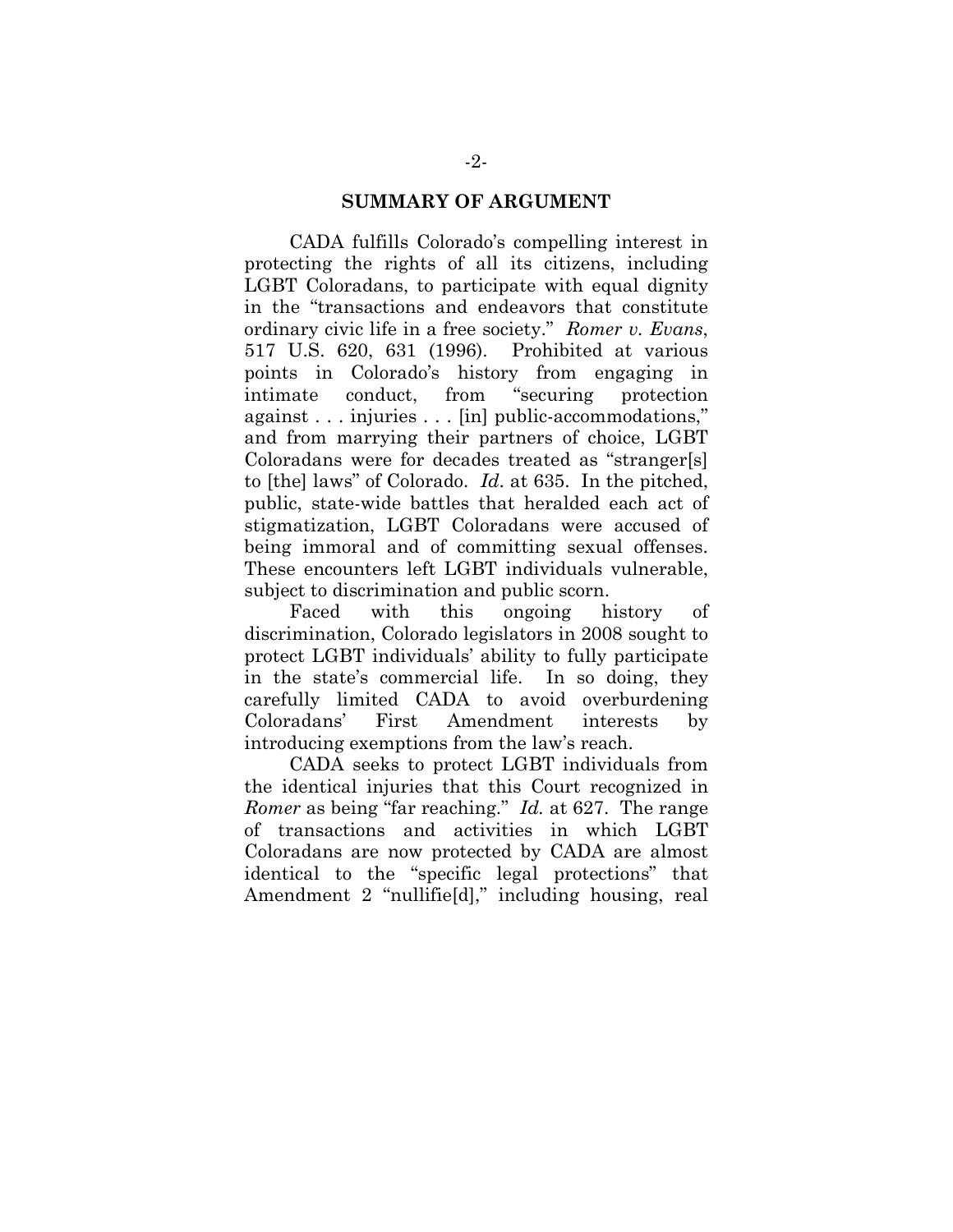estate, and other business transactions. *Id.* at 629. Many of these services—including access to food and basic health care—are in short supply in remote, mountainous areas of the state. Further, there is evidence that LGBT Coloradans face unique barriers and continued discrimination in accessing these essential services. Access—and discrimination—in those circumstances does not simply determine dignity and social acceptance, but can mark the line between life and death. Under existing interpretations of federal law, LGBT Coloradans lack the explicit protections from most kinds of discrimination that many other groups enjoy. LGBT Coloradans are therefore completely reliant on CADA to ensure this access.

An expression- or religion-based exception to CADA would achieve at a retail level what Amendment 2 sought to accomplish wholesale denying LGBT individuals equal social dignity. If the baking of a wedding cake—over whose design and message the couple would have the final say—could somehow be construed as the baker's First Amendment-protected activity, then, as Colorado's history shows, stemming the tide of discrimination against LGBT Coloradans would prove difficult. Other vendors who provide essential services, often through the written or spoken word, could seek similar exemptions. Employers, likewise, could seek to escape antidiscrimination strictures. Indeed, it is hard to see why a First Amendment exemption to discriminate against LGBT Coloradans would not extend to other groups that consistently invoke CADA for their protection.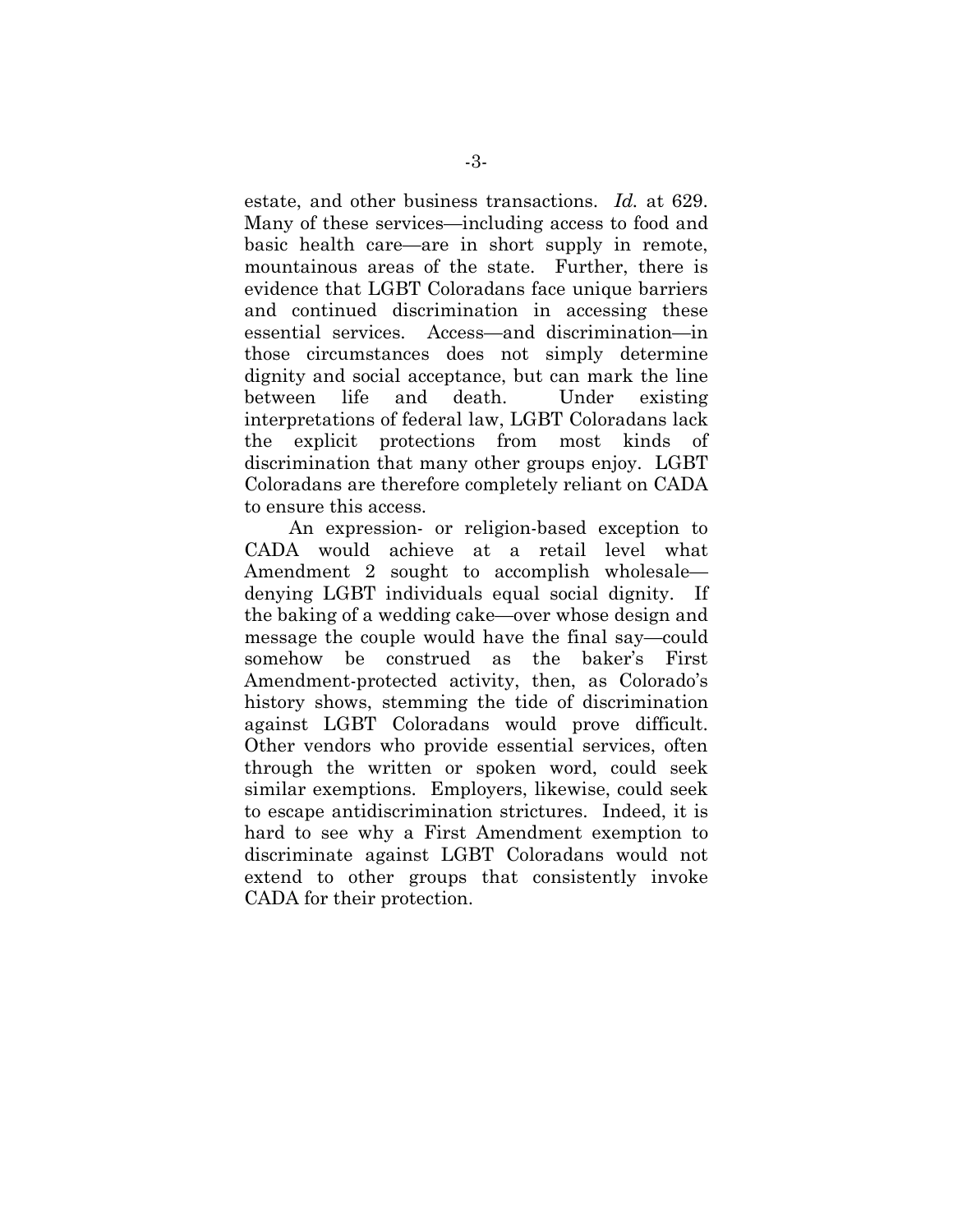"[W]hen . . . sincere, personal opposition becomes . . . law . . . it creates an exclusion that soon demeans or stigmatizes those whose own liberty is then denied." *Obergefell v. Hodges*, 135 S. Ct. 2584, 2608 (2015). While all Coloradans are free to express sincere opposition to any protected group, allowing them to embed this opposition into a legal right to exclude such minorities from commercial activities would undermine the balance the legislative process has struck, and would forever alter "the structure and operation of modern antidiscrimination laws." *Romer*, 517 U.S. at 628.

#### **ARGUMENT**

**I. CADA FULFILLS THE STATE'S COMPELLING INTEREST IN PROTECTING THE RIGHTS OF ALL ITS CITIZENS, INCLUDING LGBT COLORADANS, TO EQUAL DIGNITY AND THE OPPORTUNITY TO PARTICIPATE IN THE PUBLIC SPHERE BY PROTECTING THEM AGAINST DISCRIMINATION IN PUBLIC ACCOMMODATIONS**

#### **A. LGBT Coloradans have faced a history of demeaning and discriminatory treatment**

The quest for equal treatment of LGBT individuals in Colorado has been long-running and has faced persistent, often hostile, opposition. Over the past 25 years, Colorado has enacted not one, but two, citizen-initiated amendments to the Colorado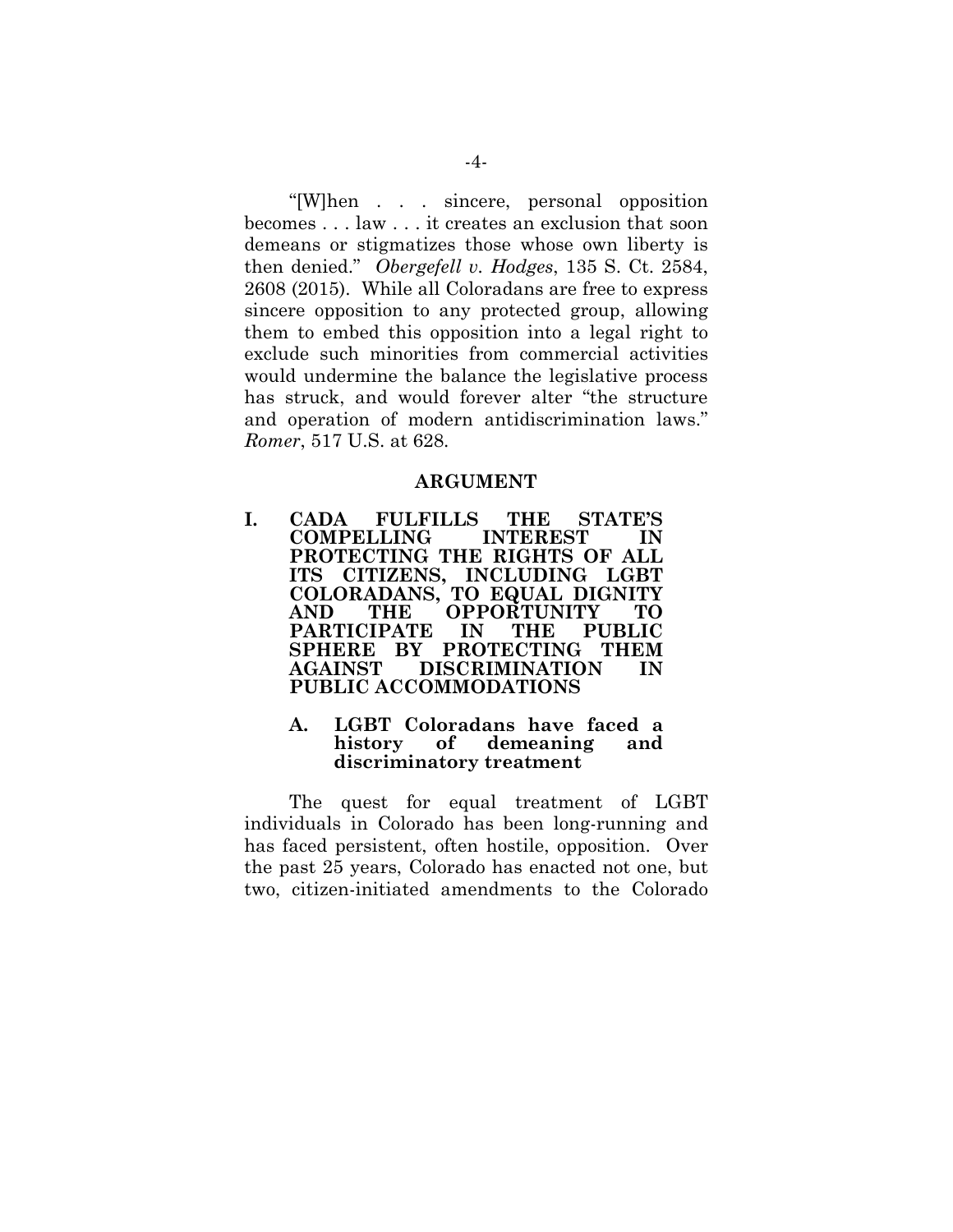Constitution specifically designed to declare gay men and lesbians "unequal to everyone else" and to "deem [them] a stranger to its laws." *Romer*, 517 U.S. at 635. The first, known as Amendment 2, worked a "[s]weeping and comprehensive" change in the status of lesbian, gay, and bisexual individuals that placed them, "by state decree . . . in a solitary class[.]" *Id.* at 627. The second, known as Amendment 43, denied Colorado's gay and lesbian citizens "equal dignity in the eyes of the law" by denying them the freedom to marry. *Obergefell*, 135 S. Ct. at 2608. While these two constitutional amendments garnered the most attention in Colorado's battle over the rights of LGBT people, they are just two chapters in a much longer story.

Until 1971, Colorado criminalized intimate conduct between individuals of the same sex. "Gays and lesbians lived hidden lives and in fear of exposure that could, and did, result in loss of a job and professional career—even eviction from one's home." Gerald A. Gerash, *On the Shoulders of the Gay Coalition of Denver*, *in* United We Stand: The Story of Unity and the Creation of The Center 3, 3 (Phil Nash ed., 2016). Police raided homes of openly gay men, imprisoned organizers of a prominent gay rights organization, and confiscated the group's mailing lists. *A Brief LGBT History of Colorado*, Out Front (Aug. 20, 2014).<sup>2</sup> Even after the repeal of Colorado's antisodomy laws, gay people faced

<sup>2</sup> https://www.outfrontmagazine.com/news/colorado-lgbt-comm unity/brief-lgbt-history-colorado/.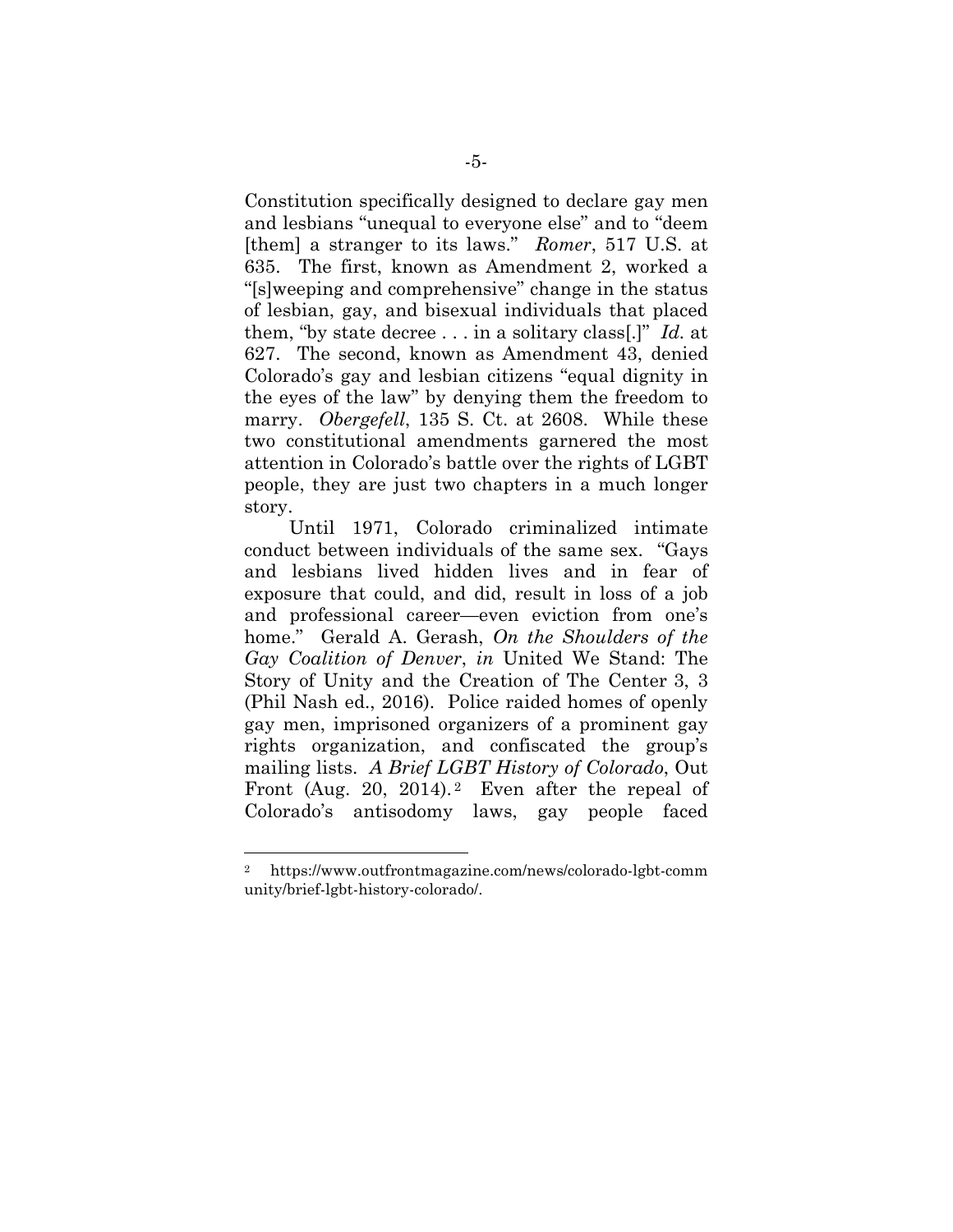significant hostility. When the Boulder, Colorado, city council voted to prohibit employment discrimination against gay men and lesbians in 1974, voters withdrew those protections by ballot initiative. *See* Lisa Keen & Suzanne B. Goldberg, Strangers to the Law: Gay People on Trial 6 (2000).

In subsequent decades, the rights of LGBT people rode "a political see-saw" in Colorado. *Id.* While Boulder reinstated its antidiscrimination provisions in 1987, and Denver adopted similar measures in 1990, other cities rejected them. In these battles, some opponents of equal rights for gay people compared homosexuality with necrophilia and bestiality, and argued that homosexuality would lead to increased child molestation. *See* Susan Berry Casey, Appealing for Justice: One Colorado Lawyer, Four Decades, and the Landmark Gay Rights Case: *Romer v. Evans* 196 (2016); Stephen Bransford, Gay Politics vs. Colorado: The Inside Story of Amendment 2, at 21 (1994). By the time Amendment 2 was proposed, gay men and lesbians felt "beaten up, stigmatized, and more isolated than ever." Casey, *supra*, at 201. And even when some communities decided to protect the rights of LGBT citizens to participate fully in civic life, opponents responded with animosity, leading the charge for passage of Amendment 2. *See Romer*, 517 U.S. at 623.

The Amendment 2 campaign sought to demean and humiliate LGBT Coloradans. Both in mainstream media outlets, such as Newsweek and National Public Radio, and through more targeted means, proponents falsely claimed that gay men had sex with minors, that many had more than 1,000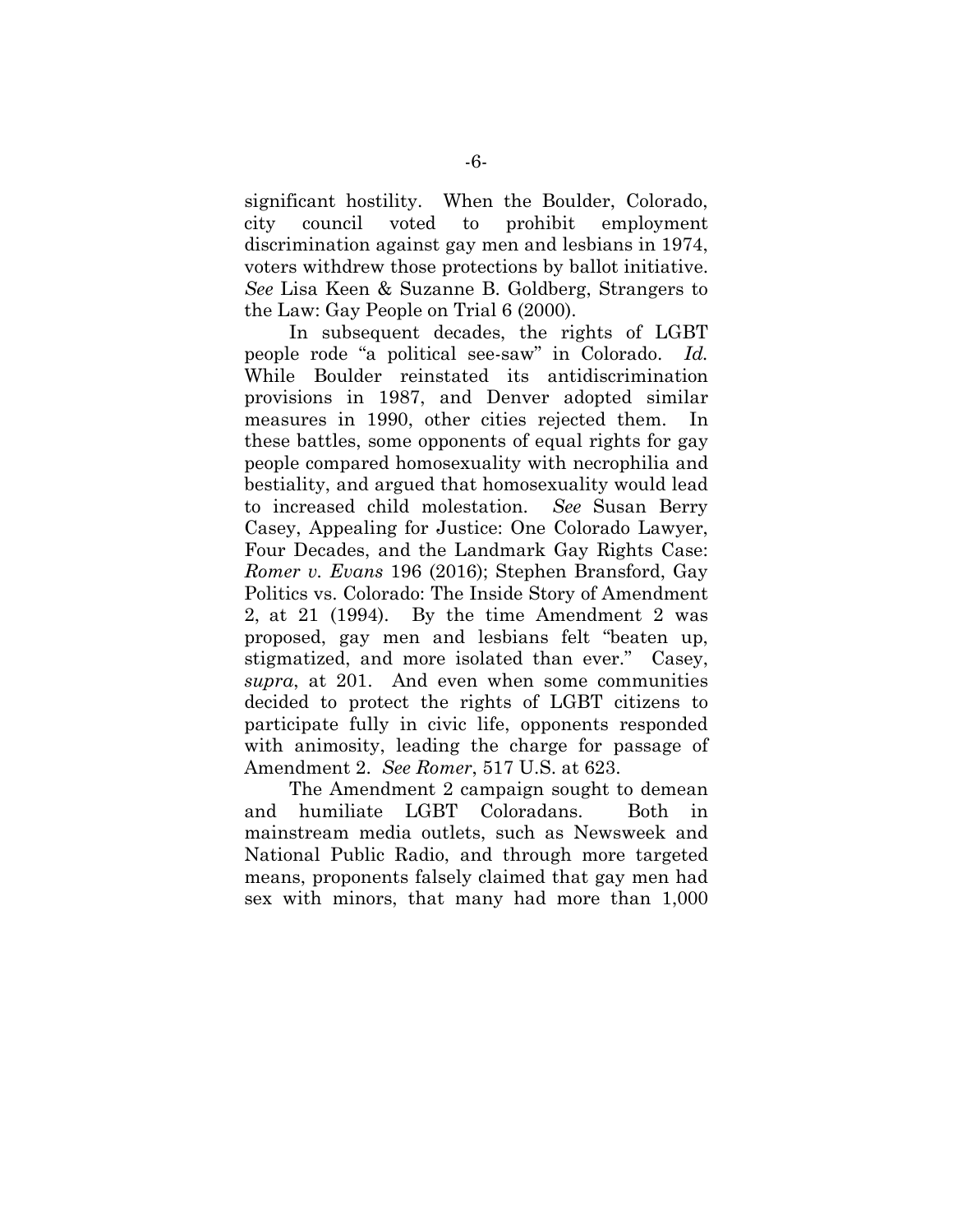partners, and that they consumed fecal material. *See generally* Brief for *Amicus Curiae* National Bar Association in Support of Respondents at 6, *Romer*, 517 U.S. 620 (No. 94-1039) [hereinafter Nat'l Bar Ass'n Brief] (listing sources).

Throughout the campaign, LGBT Coloradans "were subjected to constant scrutiny, anger and vitriol, unfair accusations, and blatant distortions about their lives." Glenda M. Russell, Voted Out: The Psychological Consequences of Anti-Gay Politics 3 (2000). Such invective was backed up by physical aggression. Even as violence against gay people decreased across the nation, Colorado saw an uptick. Nat'l Bar Ass'n Brief at 7 (citation omitted). Amendment 2, which "classifie[d] homosexuals not to further a proper legislative end but to make them unequal to everyone else," passed with a comfortable majority. *Romer*, 517 U.S. at 635.

*Romer* struck down Amendment 2 as a violation of the Equal Protection Clause because it was born of "a bare . . . desire to harm a politically unpopular group." *Id*. at 634 (citations omitted). But even as *Romer* lay pending before the Court, prejudice against Colorado's LGBT community endured. In 1996, the Colorado legislature enacted a bill to prohibit marriage between individuals of the same sex. Governor Roy Romer vetoed the bill, but the legislature passed it again in 1997, only to have it vetoed once more. Governor Bill Owens signed yet a third version into law in 2000. *Governor Signs Gay-Marriage Ban Among Flock of Other Bills*, Colo. Springs Gazette, May 28, 2000, at 2.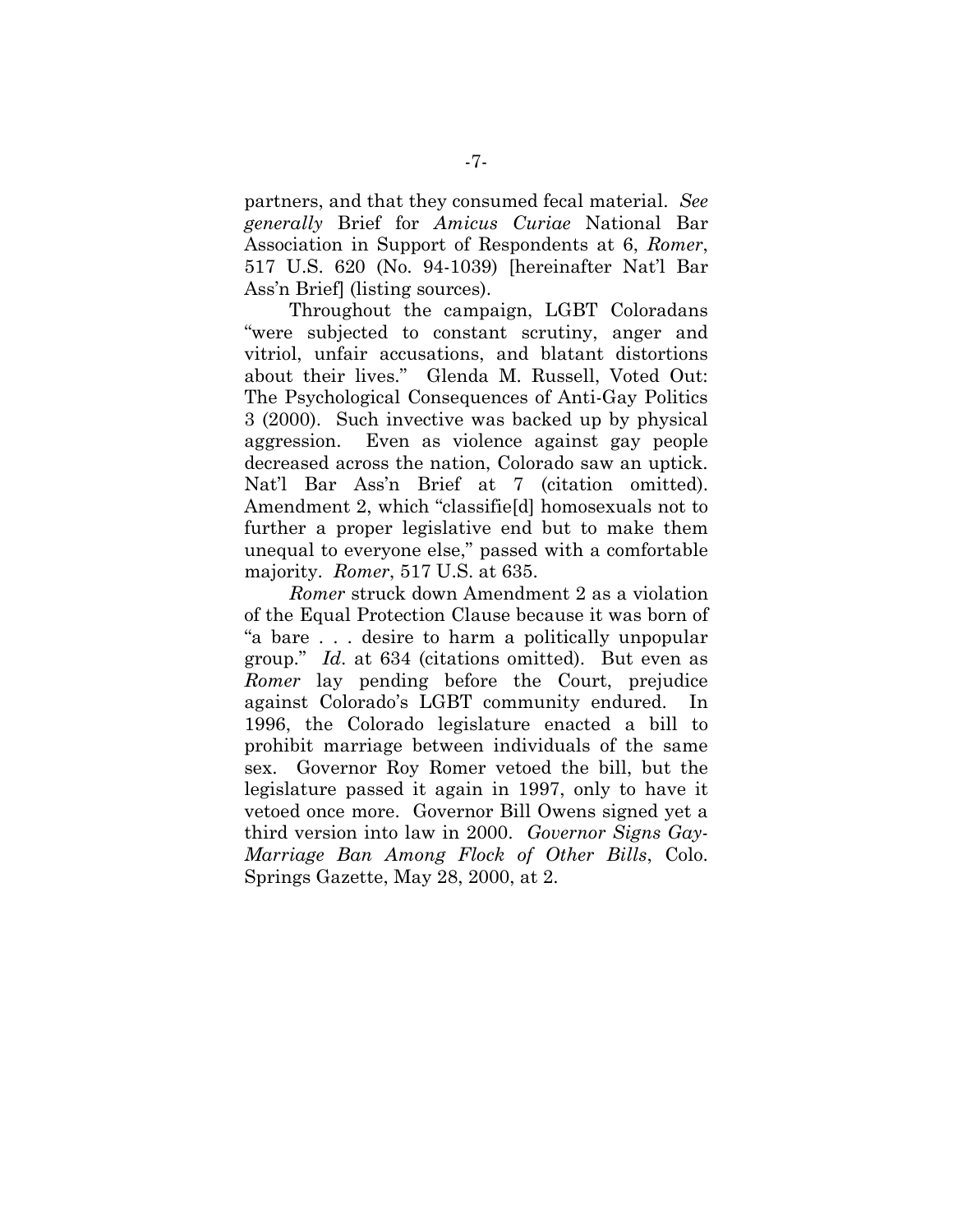The following years saw additional challenges. In 2003 and 2004, legislators proposed a civil union bill to give same-sex couples a portion of the legal protections afforded their heterosexual counterparts. The bill faced harsh opposition and died in committee both years. Michael Brewer, *Colorado's Battle Over Domestic Partnerships and Marriage Equality in 2006*, 4:1 J. GLBT Family Stud. 117, 118 (2008). In 2005 and 2006, Governor Owens vetoed proposed employment discrimination protections for gay and lesbian Coloradans. *Id.* at 123. And in 2006, the organizations behind Amendment 2 launched a new initiative—this time to cement into the State's constitution the denial of same-sex couples' freedom to marry. *Id.* at 118-19. Amendment 43, which prevented the legislature from ending gay Coloradans' exclusion from marriage, passed by a wide margin. *Id.* at 123.

Recognizing that it would be hard to obtain their freedom to marry, gay rights advocates sought to create family protections through state-level domestic partnership status. Because the Governor had previously vetoed similar protections for samesex couples, advocates placed a domestic partnership proposal on the ballot. *Id.* at 119. Even this limited measure lost handily. *Id.* at 123.

As this history suggests, legal protections for gay and lesbian Coloradans were sorely needed and hard won. In 2007, the Colorado legislature finally passed a law prohibiting discrimination on the basis of sexual orientation in employment. Colo. Rev. Stat. § 24-34-402. In 2008, as discussed further below, CADA was amended to prohibit discrimination based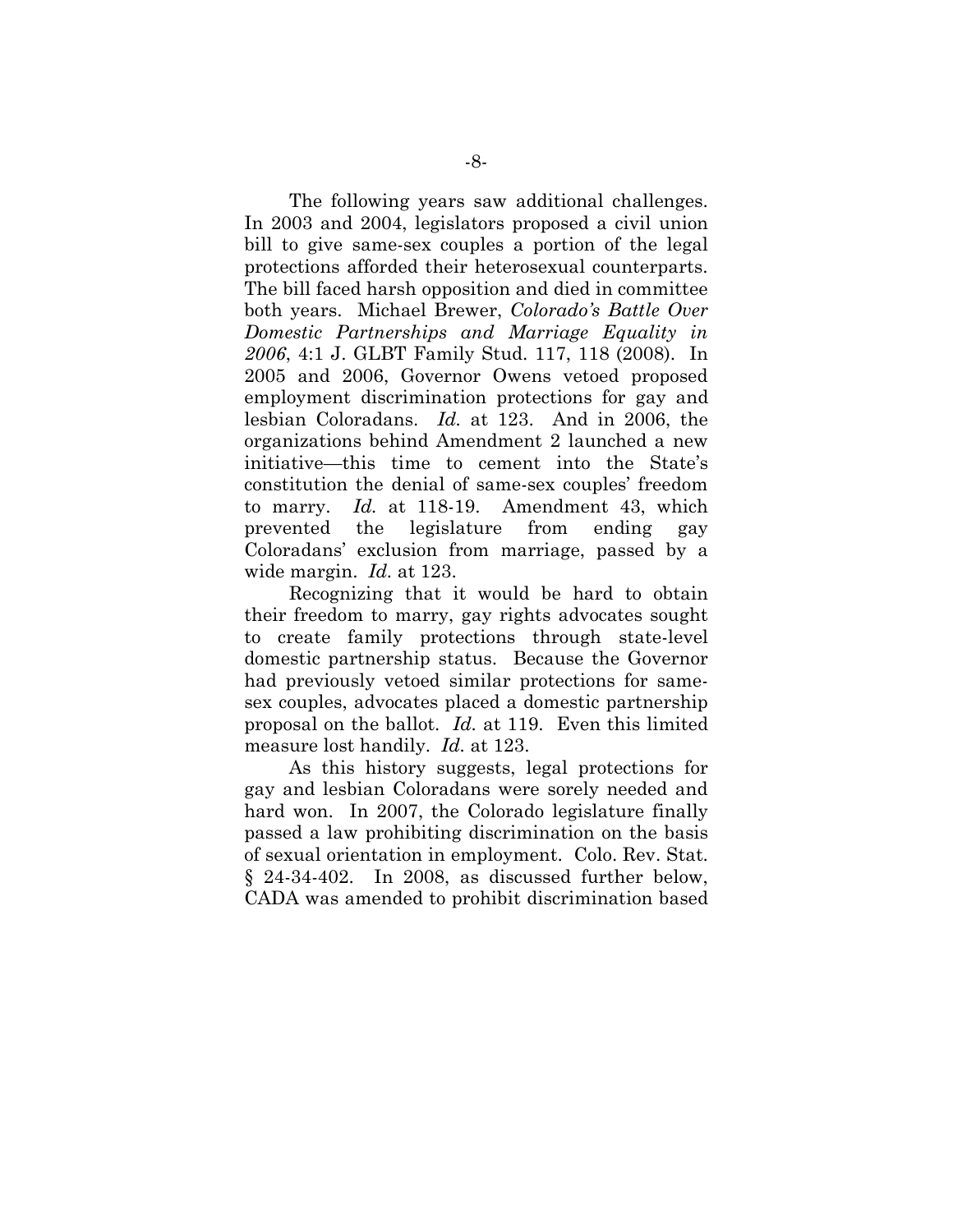on sexual orientation in public accommodations and housing. In 2013, a civil union law provided some of the tangible protections and responsibilities of marriage, and, in 2014, following the Tenth Circuit's decision in *Kitchen v. Herbert*, 755 F.3d 1193 (10th Cir. 2014), same-sex couples in Colorado finally obtained equal freedom to marry.

#### **B. The legislative record of CADA demonstrates that it was amended to address this history of discrimination**

1. As this Court has recognized, "times can blind us to certain truths." *Lawrence v. Texas*, 539 U.S. 558, 579 (2003). The history of CADA provides an example of this reality.

Colorado has prohibited discrimination in public accommodations since 1885. *See generally* Resp't Colo. Civil Rights Comm'n Br. 7-8 (describing history). The law has been amended over time to add certain protected characteristics as society gained an understanding that discrimination on the basis of those characteristics was invidious, destructive, and without legitimate or rational purpose. But despite the long history of discrimination and stigma described above, sexual orientation was not included until the law had been in place for well over a century.

Colorado legislators sought for more than a decade to add protections for LGBT individuals in CADA, but their efforts were met with repeated failure. Compendium of Legis. Hist. of SB08-200 (2008 amendment to CADA) at 90-91 [hereinafter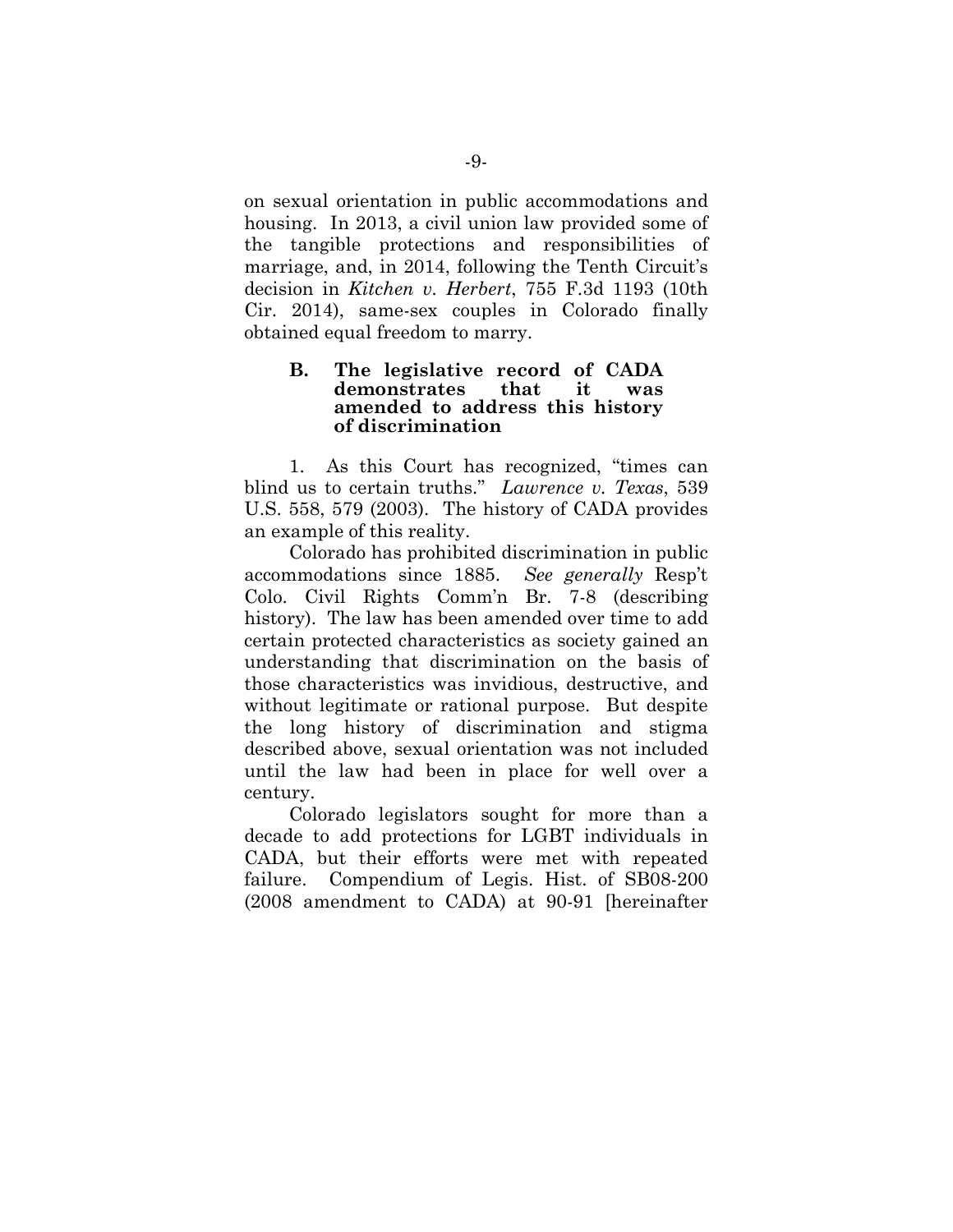Leg. Record].<sup>3</sup> Finally, in 2008, following extensive evidentiary hearings and debate, the Colorado General Assembly made clear that sexual orientation discrimination, like other enumerated forms of exclusion and disadvantage, should be and was prohibited in public accommodations and housing.

The purpose of the 2008 amendment was simple: as Representative Joel Judd, its chief sponsor in the Colorado House, explained, by extending protections to LGBT people in "places of public accommodation . . . [that] range from . . . barbershops, to hotels, to hospitals, [to] . . . funeral homes," the law ensures that LGBT individuals will "live in dignity and will ultimately die in dignity." *Id.* at 112.

Many opponents refused to acknowledge that sexual orientation discrimination is a serious problem, however, let alone something to be prevented. One legislator who opposed the bill suggested, ostensibly in jest, that discrimination against short people was far more pervasive and serious than was discrimination against gay people. Id. at 76-78. Another suggested that discriminating against gay people in housing was the same as refusing to rent to a "party[ing] college freshman." *Id.* at 131. Legislators objected to analogizing discrimination based on race to that based on homosexuality—"the science is still out on that.]" one claimed. *Id.* at 148. Opponents argued that the measure was about nothing more than putting the "feelings" of LGBT people above the rights of others

<sup>3</sup> http://scholar.law.colorado.edu/research-data/8/.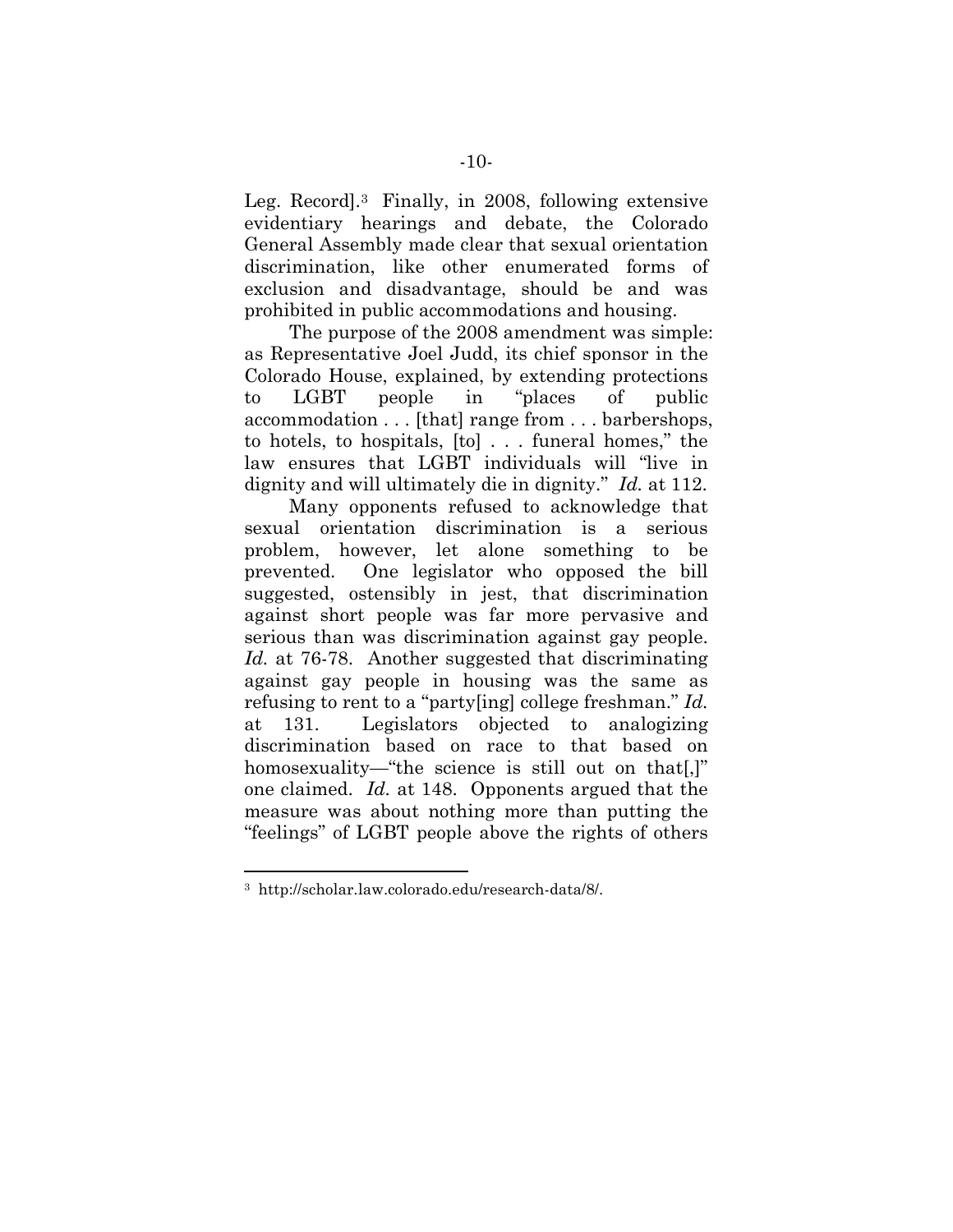to decide to whom they want to rent apartments. *Id.* at 214.

Supporters of the legislation countered that the legislation fulfilled CADA's longstanding central purpose: protecting all Coloradans' ability to engage in "transactions and endeavors that constitute ordinary civic life in a free society." *Romer*, 517 U.S. at 631. As Mark Ferrandino, Colorado's first openly gay male legislator, explained, this amendment was about the State's compelling interest in assuring all people the ability to find housing, to serve on a jury without discrimination, and to engage in the many other fundamentals of civic and commercial life. Leg. Record at 272-73. And, these legislators noted, Colorado had a compelling interest in enacting a law to end this discrimination, alongside others, because discrimination on the basis of sexual orientation was, and is, serious and ongoing.

In documenting the need for this protection, legislators relied in part on their own experiences in Colorado. Senator Chris Romer, the son of former Governor Roy Romer, described "how painful" it was for a former staffer of his father "to explain to people what it means to be afraid and to be gay" after Amendment 2 passed. *Id.* at 78-79. Another legislator explained how his son, a prosecutor, left Colorado for Oregon, because he found Colorado to be hostile to gay people. He concluded, "I don't have formal statistics, I just have one, and the one is my son. He was uncomfortable in Colorado." *Id.* at 88. Yet another representative explained that what motivated her was the need to ensure "basic human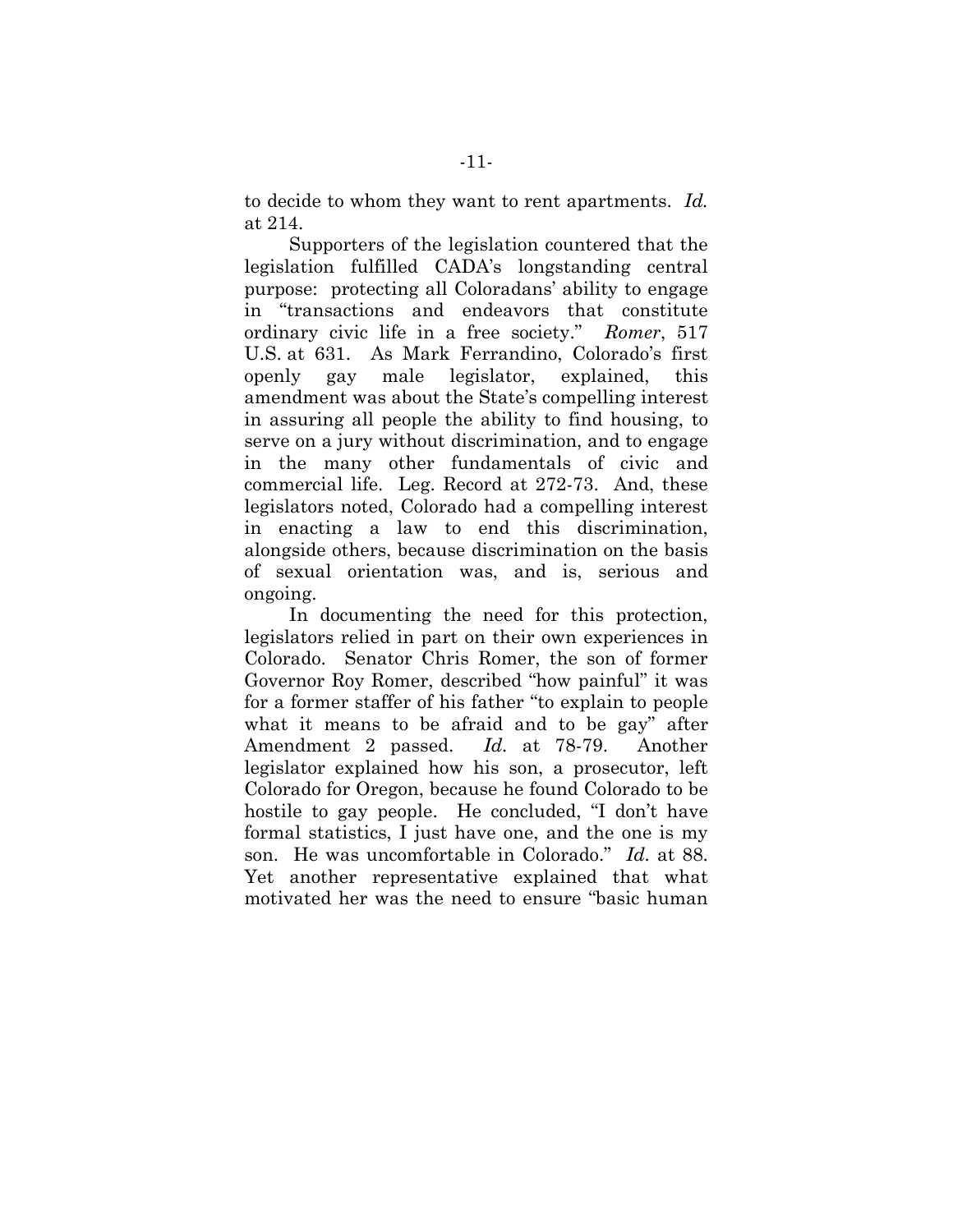decency," to guarantee that the housing and health care needs of her sister, her partner, and their three children were properly satisfied. *Id.* at 222-23.

Witnesses also testified to the prevalence of discrimination on the basis of sexual orientation. A representative from the Anti-Defamation League said that its office received calls about individuals being denied housing because of their sexual orientation. *Id.* at 42. The director of the LGBT Center reported calls from people who had heard doctors in emergency rooms suggesting that they did not want to treat gay patients because of their sexual orientation. *Id.* at 52.

2. In deliberating on the addition of sexual orientation to CADA, legislators were careful to consider possible effects on speech and religion. The question presented by this case was debated in the hearings. One witness testified about his concern that religious people who run businesses would be required to serve gay people despite their "personal conscience." *Id.* at 25-27. In response, the law's supporters noted that, by prohibiting discrimination based on sex, race, or creed, CADA already considered and rejected demands by those who elect to run a business for unfettered license to discriminate. *Id.* at 155-56.

As legislators explained, CADA seeks to strike the right balance between the desire of some individuals to discriminate, whatever their reason, and "the need for individuals to be able to acquire acceptable housing . . . to raise a family," *id.* at 127, or to access and participate in the marketplace without injury or insult. That familiar balance,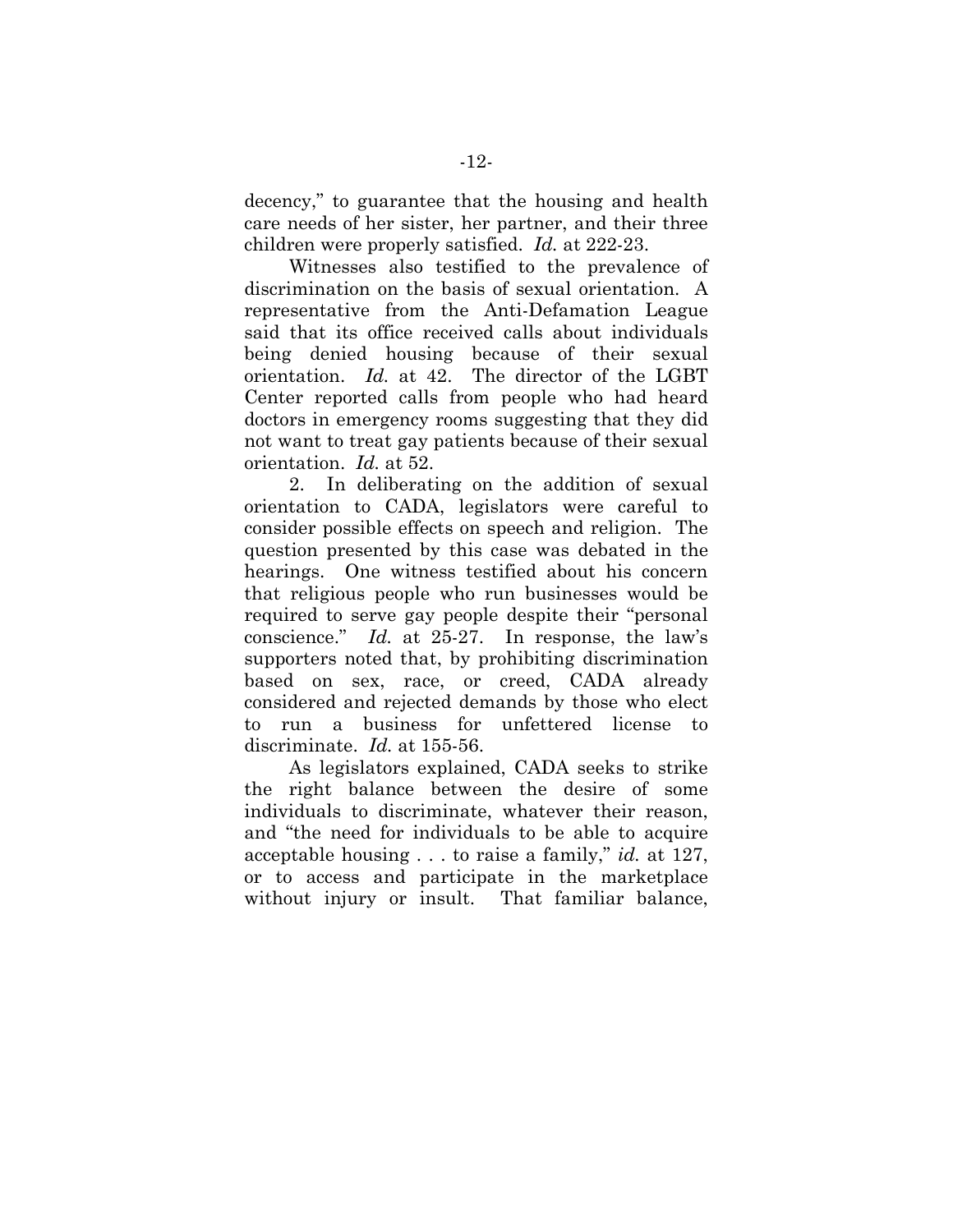struck again and again over decades of civil rights legislation, one witness noted, separated "private organizations" that can "choose to exclude people based on their own creed and practices" from those in the commercial or "public sphere," such as "housing [and] education." *Id.* at 58. Accordingly, as one legislator observed, "[i]f you choose to go into the world of commerce and offer your services to the general public, then, at that point, you've given up the ability to draw a line on the basis of race, on the basis of religion, or on the basis of sexual preference." *Id.* at 197.

Even while defending the essential purposes that CADA served, legislators were eager to listen to, negotiate with, and accommodate religious interests. As Senator Jennifer Veiga, who sponsored the bill in the Senate, noted during the hearings, the proposal was amended to address the Catholic Church's one expressed concern: a provision concerning discrimination based on *religion* that the Church perceived as troublesome and duplicative. *Id.* at 40, 63-64, 71, 107. The legislature also amended the bill to allow restrictive covenants on cemetery plots to respect religious preferences. *Id.* at 62. And they expanded the exemption from CADA beyond just churches, synagogues, and mosques to include any "other place that is principally used for religious purposes," so that religious camps, among other entities, would not be subject to the law. *Id.* at 261- 62.

Notably, the substantial majority of the testimony from religious organizations during the debate over amending CADA was supportive of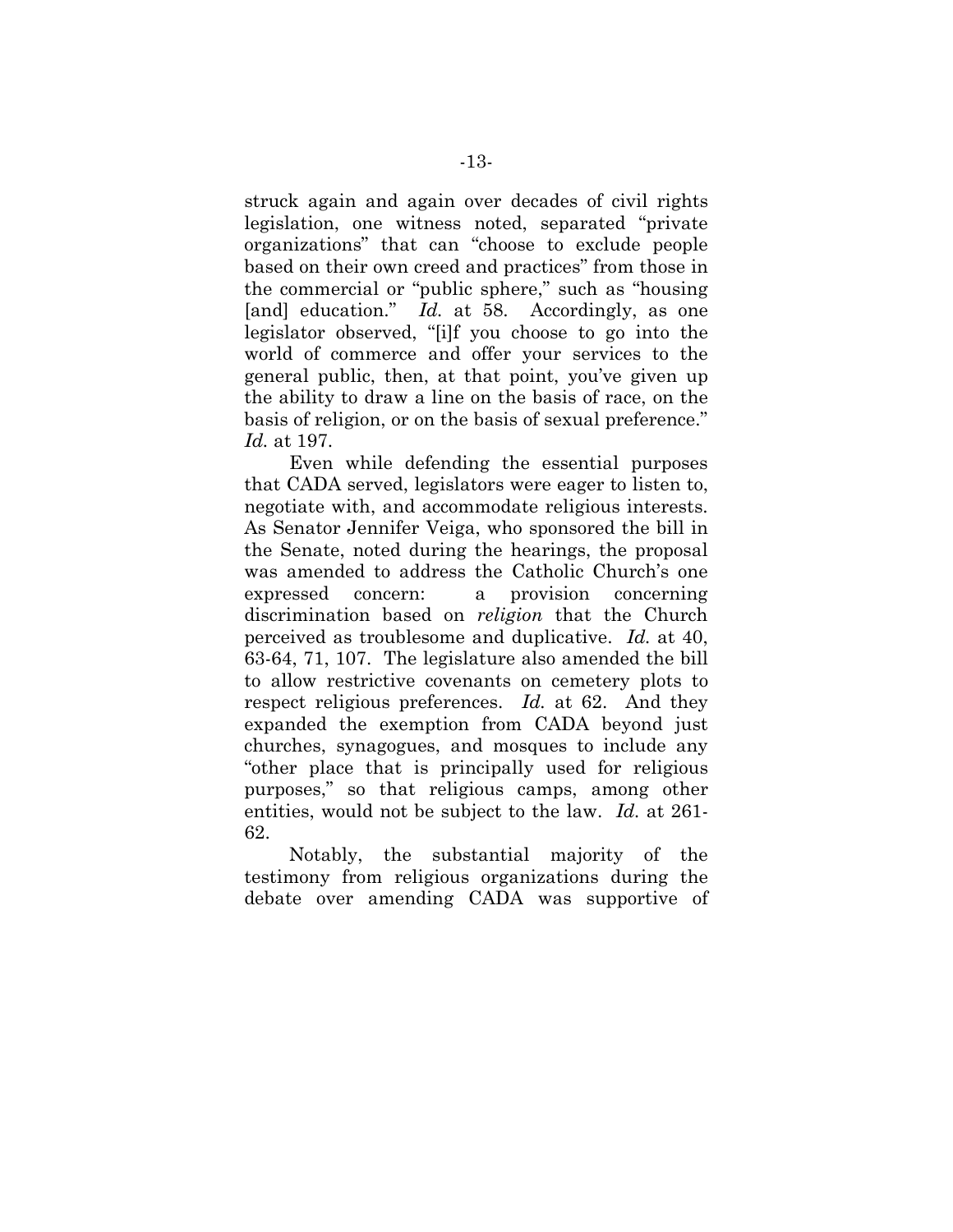adding protections against discrimination on the basis of sexual orientation. *E.g.*, *id*. at 55-56, 176-79. As a Methodist minister, whose own congregation did not ordain gays and lesbians, explained, a "bill that protects gay and lesbian people from discrimination" in public accommodations helps Coloradans "rise to a higher standard from that of dehumanizing our fellow human beings." *Id.* at 56-57.

The amendment to CADA to include protections based on sexual orientation was the culmination of a "deliberative process" in which "people t[oo]k[ ] seriously questions that they may not have even regarded as questions before." *Obergefell*, 135 S. Ct. at 2625 (Roberts, C.J., dissenting). The result of the careful democratic balance thus achieved should not be overridden.

**II. AN EXPRESSIVE OR RELIGIOUS EXCEPTION TO CADA WOULD SEVERELY UNDERMINE ANTIDISCRIMINATION PROTECTIONS AND SUBJECT LGBT AND, MOST LIKELY, OTHER COLORADANS TO WIDESPREAD DISCRIMINATION**

A novel expressive or religious exception to CADA would swallow the rule against discrimination that the law embodies, and mark a departure from the respect courts have given such laws over decades. CADA's protections span a vast array of services, through which LGBT Coloradans access basic needs, such as food, shelter, and health care. Weakening these protections invites would-be discriminators to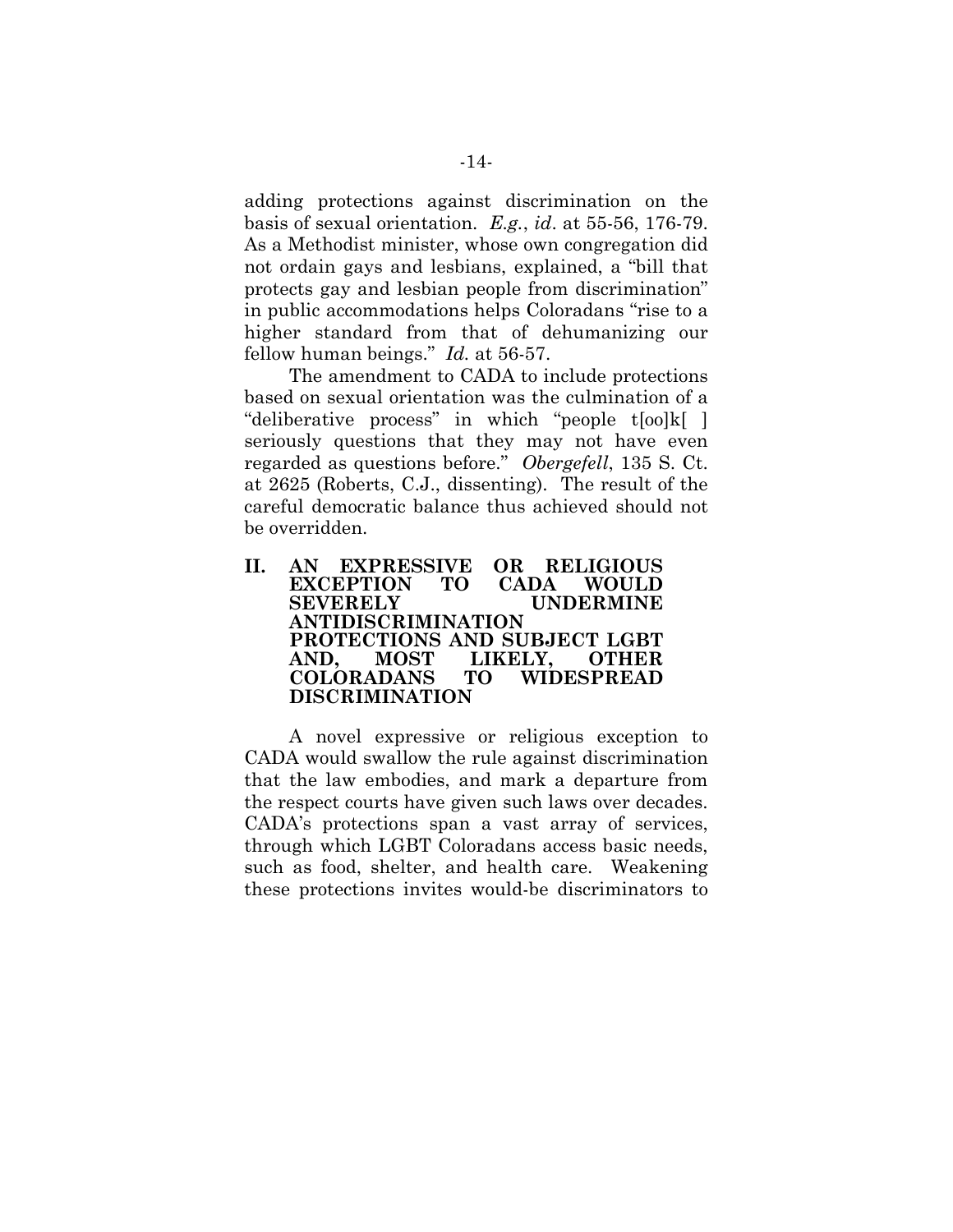"inflict[ ] on them immediate, continuing, and real injuries." *Romer*, 517 U.S. at 635. Moreover, creating an exemption to permit discrimination on the basis of sexual orientation would either allow the same carve-out to discriminate on other bases (*e.g.*, gender, race, or even religion), or would impermissibly single out one class of citizens as "unequal to everyone else." *Id.* And although some assert that discrimination against LGBT citizens is not a "real concern," Pet'rs' Br. 52, Colorado's experience—and our nation's broader history demonstrates that it is. LGBT people have been singled out for unequal treatment in critical contexts, from health care to housing to employment and, of course, to public accommodations.

#### **A. CADA's protections reach across a wide array of public and commercial contexts**

CADA's protections are nearly identical to the municipal protections that triggered the passage of Amendment 2. *See Romer*, 517 U.S. at 623-24. The list of "persons or entities subject to a duty not to discriminate . . . goes well beyond the entities covered by the common law." *Id.* at 628. The law prohibits "any place of business engaged in any sales to the public . . . [or] offering services, facilities, privileges, advantages, or accommodations to the public" from discriminating against protected classes of individuals. To be clear about the breadth of protection the legislature intended to provide, CADA non-exhaustively lists several such entities as examples: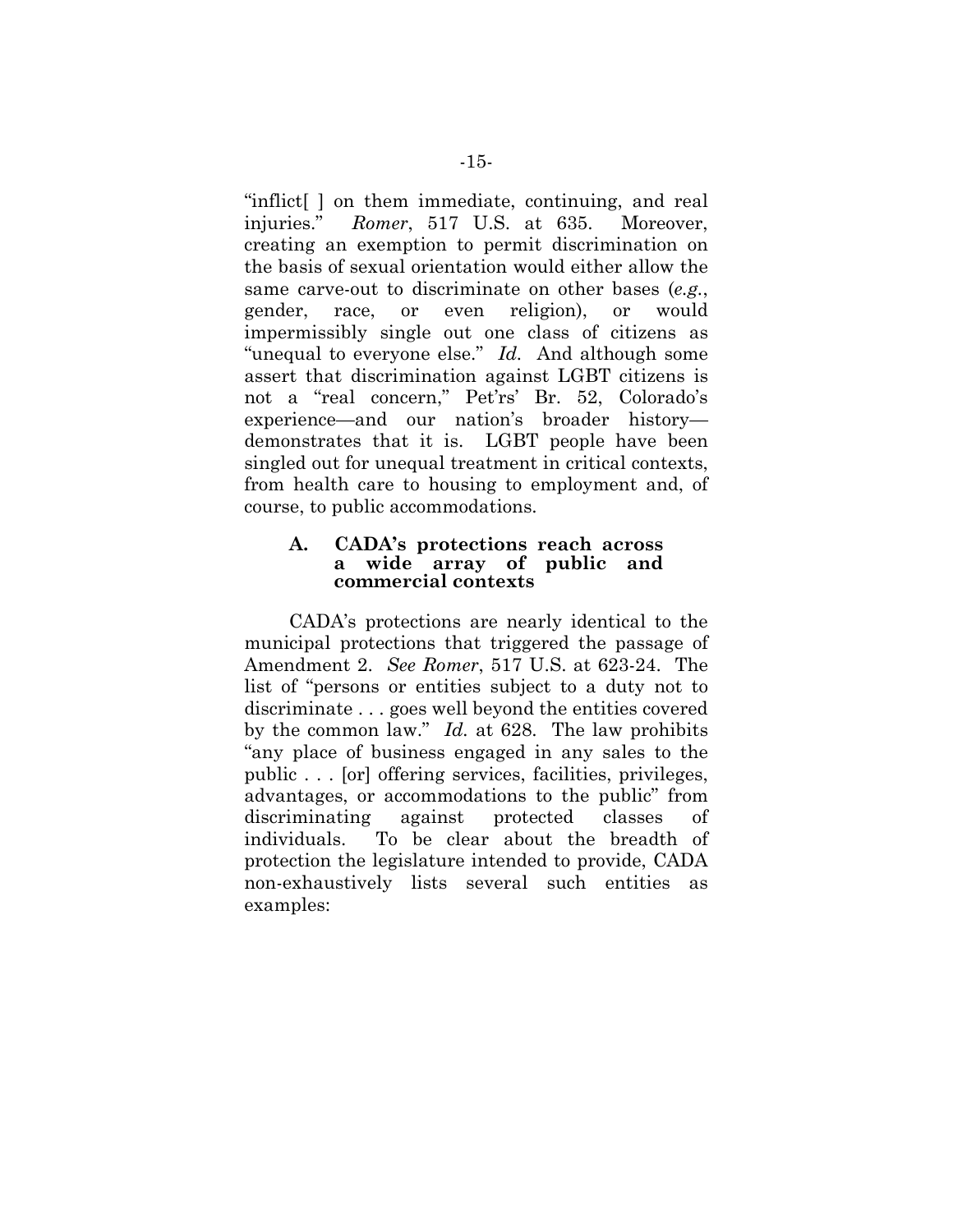any business offering wholesale or retail sales to the public; any place to eat, drink, sleep, or rest, or any combination thereof; any sporting or recreational area and facility; any public transportation facility; a barber shop, bathhouse, swimming pool, bath, steam or massage parlor, gymnasium, or other establishment conducted to serve the health, appearance, or physical condition of a person; a campsite or trailer camp; a dispensary, clinic, hospital, convalescent home, or other institution for the sick, ailing, aged, or infirm; a mortuary, undertaking parlor, or cemetery; an educational institution; or any public building, park, arena, theater, hall, auditorium, museum, library, exhibit, or public facility of any kind whether indoor or outdoor.

Colo. Rev. Stat. § 24-34-601.

Fulfilling CADA's intent to eliminate invidious discrimination in commercial life, vulnerable groups have sought the protection of CADA for a wide variety of purposes. Children have sought access to recreational facilities to which they were allegedly denied access because of their race. *Creek Red Nation, LLC v. Jeffco Midget Football Ass'n,* 175 F. Supp. 3d 1290, 1292-93 (D. Colo. 2016)*.* Women have sought access to local stores to purchase basic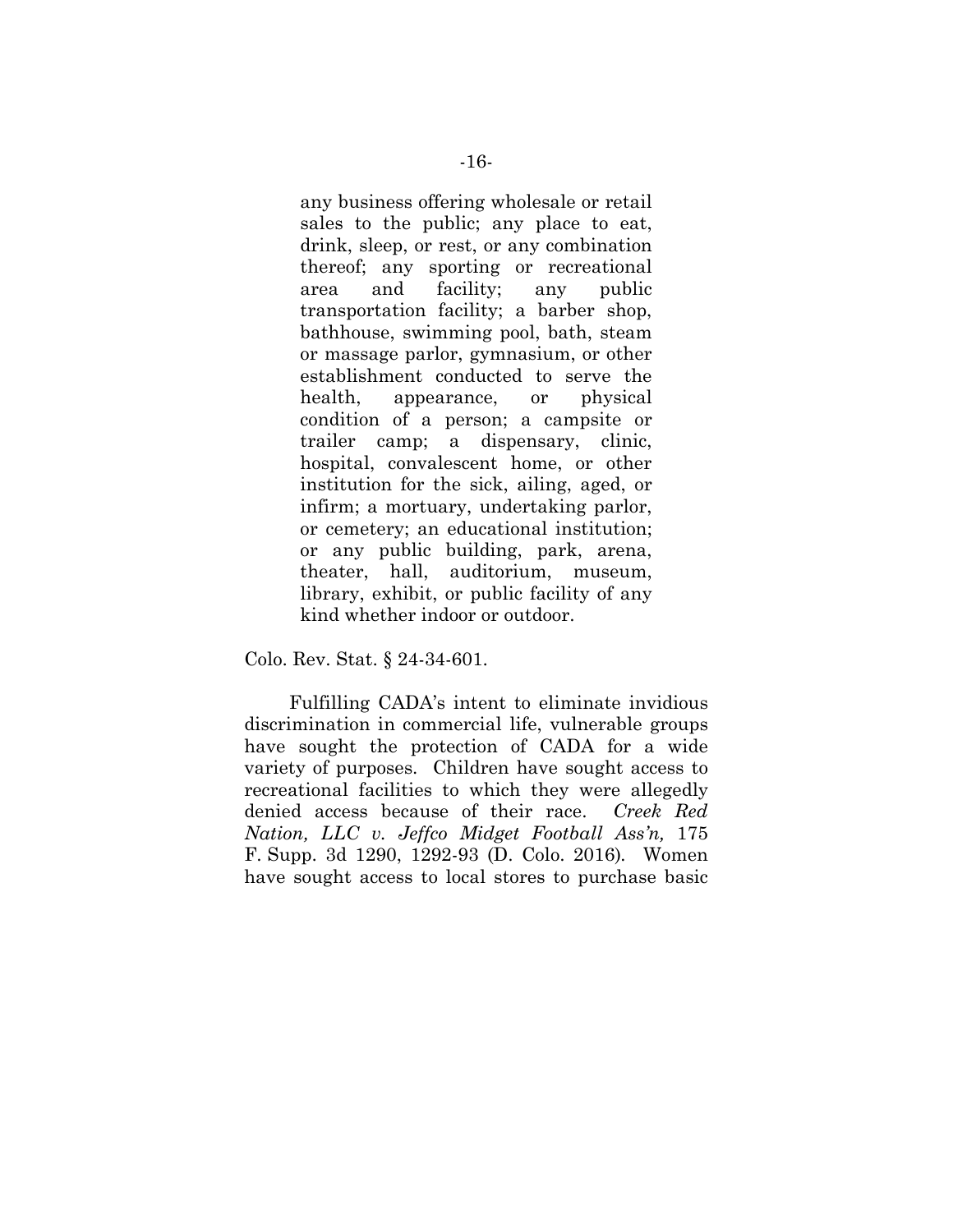necessities. *Arnold v. Anton Co-op. Ass'n*, 293 P.3d 99, 102 (Colo. Ct. App. 2011). Disabled individuals have sought access to major restaurant and retail chains. *Lucas v. Kmart Corp.*, No. 99-cv-01923-JLK, 2005 WL 1648182, at \*1 (D. Colo. July 13, 2005); *Colo. Cross-Disability Coal. v. Taco Bell Corp.*, 184 F.R.D. 354, 355-56 (D. Colo. 1999). Native Americans have used CADA to challenge school regulations that burdened their religious beliefs. *Sch. Dist. No. 11-J v. Howell*, 517 P.2d 422, 423 (Colo. Ct. App. 1973). Other plaintiffs have turned to CADA to combat discrimination in public transportation, *Reeves v. Queen City Transp.*, 10 F. Supp. 2d 1181, 1182-83 (D. Colo. 1998); in obtaining cellular telephones, *Lewis v. Strong*, No. 09-cv-02861- REB-KMT, 2010 WL 4318884, at \*1, 5 (D. Colo. Aug. 19, 2010); and in obtaining access to essential medical care. *Colo. Cross-Disability Coal. v. Women's Health Care Assocs., P.C.*, No. 10-cv-01568-RPM, 2010 WL 4318845, at \*1-2 (D. Colo. Oct. 25, 2010). In short, CADA is an essential tool to protect equal access to a vast array of public accommodations.

Access to these accommodations can be a matter of life and death for many Coloradans. Although most of Colorado's citizens live in or near the Denver metro area, the vast reaches of the State are rural, and citizens in those areas frequently lack choice as to where they can receive essential services. Of Colorado's 64 counties, 51 are wholly or partially designated as Primary Care Health Professional Shortage Areas by the federal government. Colorado Department of Public Health and Environment GIS, Primary Care Health Professional Shortage Areas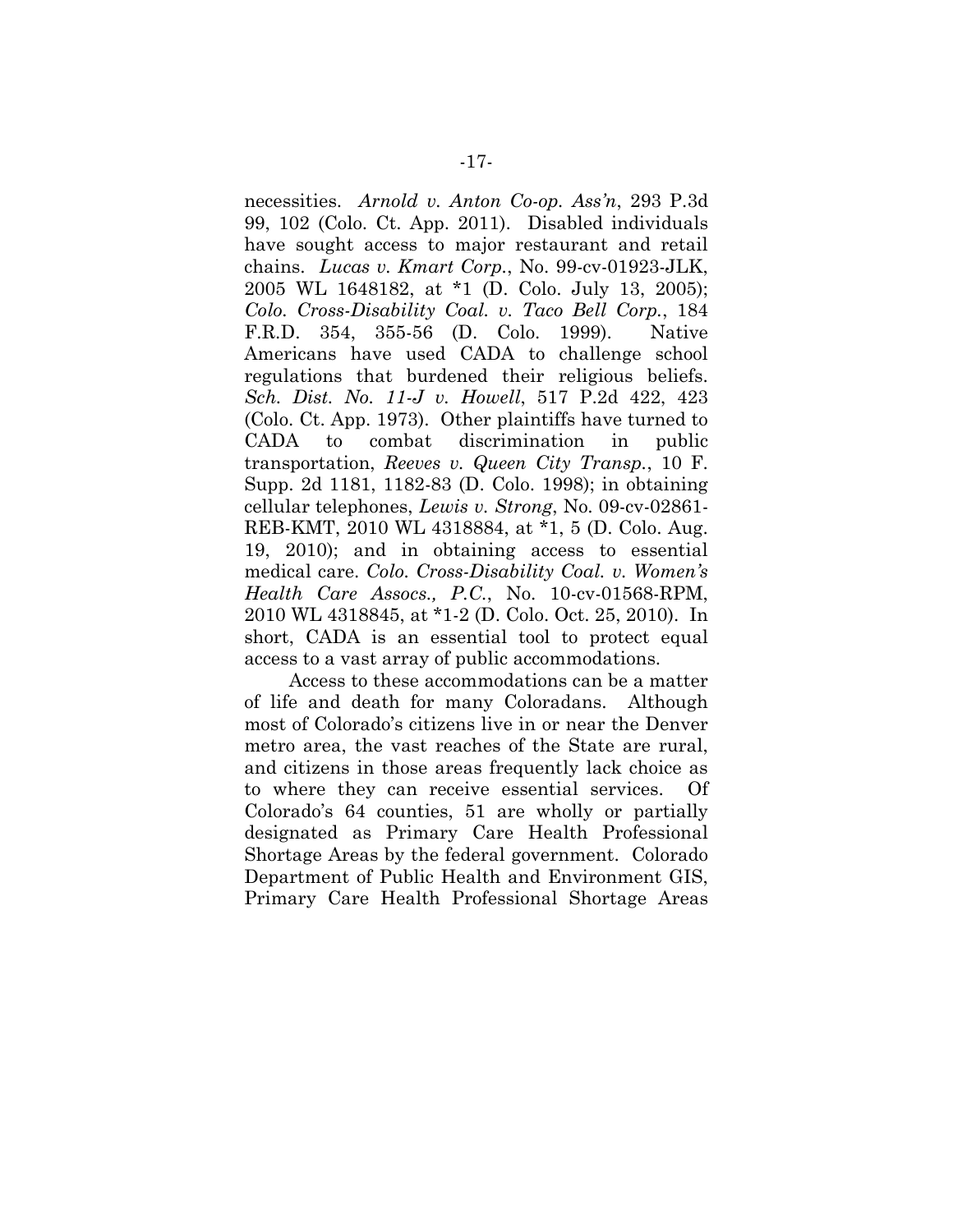(HPSAs) (2015). <sup>4</sup> Similarly, a report found that "[a]ccess to supermarkets is a problem in many Colorado neighborhoods but exceedingly so in lowerincome, inner-city and rural communities where the incidence of diet-related disease is highest." Allison Karpyn & John Weidman, The Food Trust, Special Report: The Need for More Supermarkets in Colorado at 10 (2009).<sup>5</sup> CADA ensures access to stores that do exist in such areas. *Cf. Anton Co-op. Ass'n*, 293 P.3d at 102 (CADA case in which plaintiff noted that the Association's store "is the only place within 30 miles to purchase many necessities"). Colorado's geography makes seeking alternative services in the Rockies even harder. Any exception to CADA could transform a shortage into a complete deprivation of basic services for vulnerable minorities.

#### **B. An expressive or religious exception would sweep broadly, harming LGBT individuals and perhaps members of other protected classes as well**

The implications of a carve-out from CADA based on the kind of compelled speech or free exercise claim put forward in this case would be far-reaching. If a merchant could refuse service in defiance of a civil rights law simply by asserting that its

<sup>4</sup> https://www.colorado.gov/pacific/sites/default/files/PCO\_HPSA -primary-care-map.pdf.

<sup>5</sup> http://www.coloradohealth.org/sites/default/files/documents/20 17-01/Food\_Trust\_Rpt-Colorado-Special%20Report%20the%20 Need%20for%20More%20Supermarkets%20in%20CO.pdf.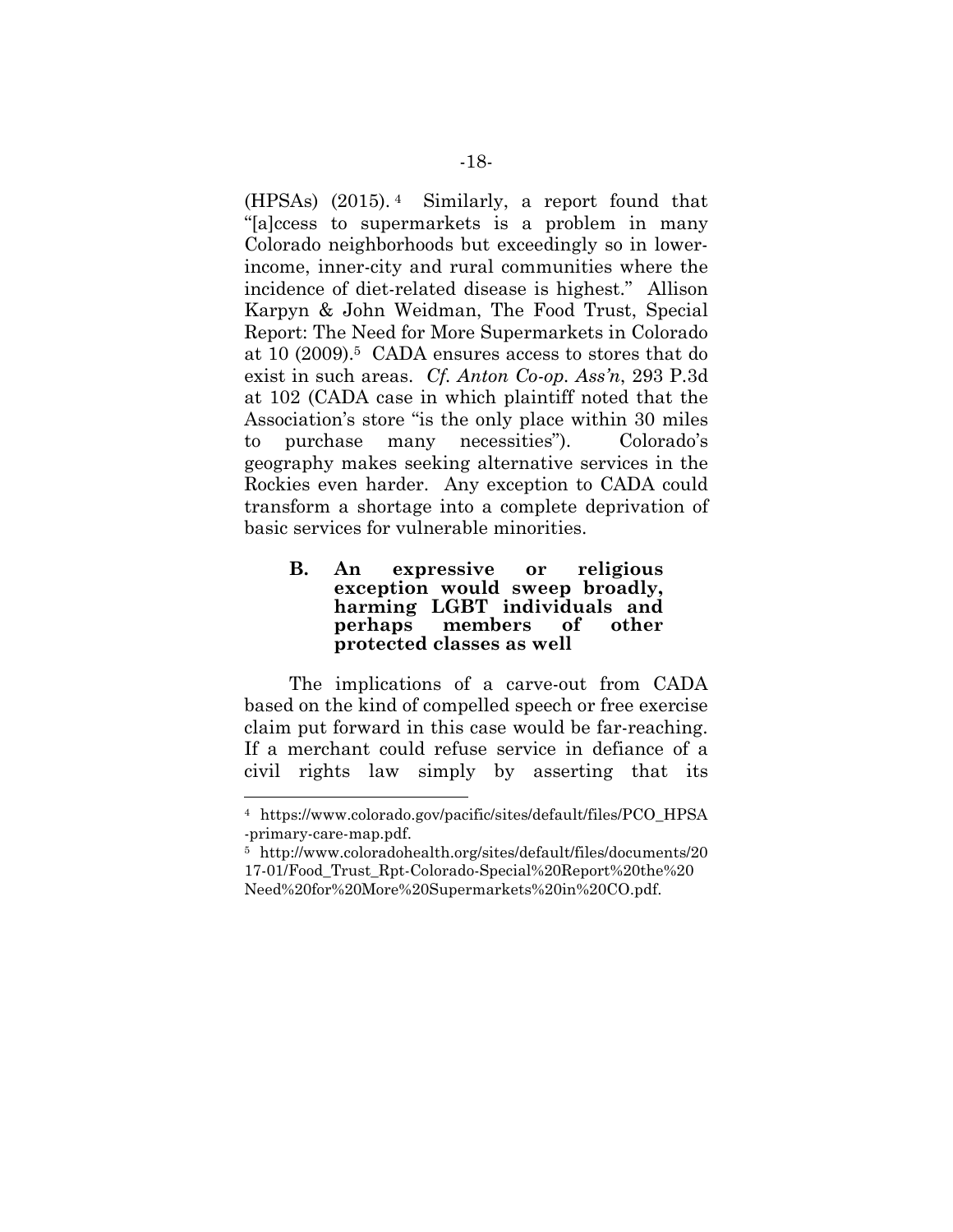expressive or religious beliefs are implicated by the identity of the customer or the customer's exercise of his or her rights, then nearly any merchant could claim an expressive or religious license to evade the law. There is no principled way to limit such an exemption to wedding cake bakers or florists, or to discrimination based only on sexual orientation. The First Amendment requires no such exemption from generally applicable, content neutral antidiscrimination laws.

1. Even assuming that cakes have an expressive function, they hardly embody the *merchant's* message. Historically and culturally, the message on the wedding cake is that of the married couple; the design and any text "are often closely identified in the public mind with the [couple]," rather than with the baker; and the customer can "maintain[ ] direct control" and "final approval authority" over the product. *Walker v. Tex. Div., Sons of Confederate Veterans, Inc.*, 135 S. Ct. 2239, 2248-49 (2015) (quoting *Pleasant Grove City v. Summum*, 555 U.S. 460, 472, 473 (2009)) (identifying factors that determine to whom speech should be attributed). Similarly, no reasonable person imputes the message on a T-shirt to the weaver, the message on a wedding photograph to the photographer, or the billboard message or campaign ad to the advertising company. These messages are rightly imputed to the person with control over the message—the customer who paid for them. Indeed, why would a customer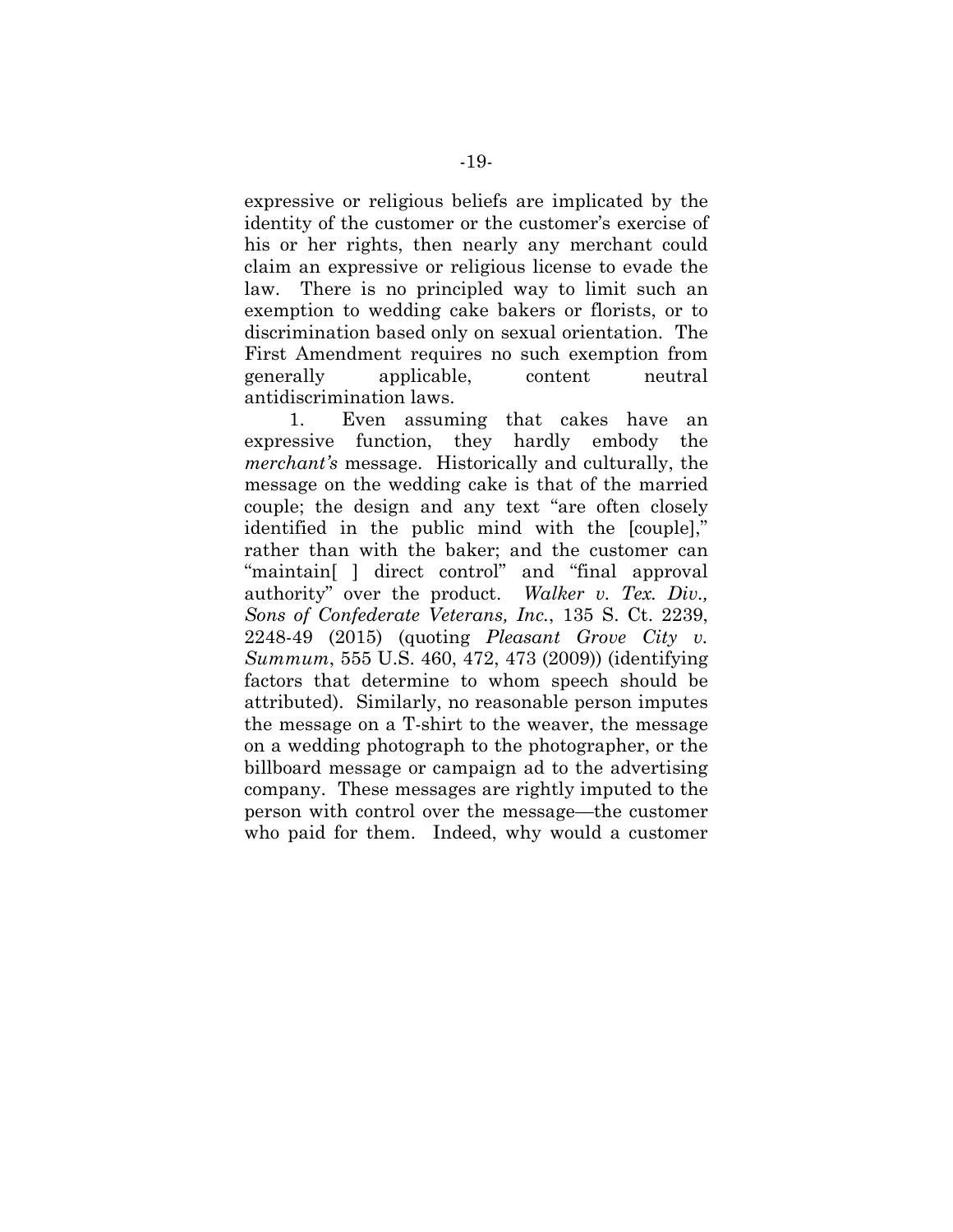pay a merchant to spread the merchant's message?<sup>6</sup>

If a new carve-out were based on a business owner's purported expressive interest, then any vendor who characterizes his or her work as including an expressive component could assert a right to refuse service. If this kind of discrimination were permitted because of a carve-out to CADA, then LGBT individuals could be denied even essential services. For example, medical treatment frequently requires verbal interaction between doctor and patient. Medical professionals have been held to engage in "speech" for the purposes of the First Amendment even when providing treatment. *King v. Governor of the State of N.J.*, 767 F.3d 216, 225 (3d Cir. 2014). Funeral parlors might similarly decline to provide services for same-sex couples, on the grounds that funerals, like weddings, have expressive components.

Further, such exemptions would create challenges for the LGBT groups and organizations that have been essential for fostering community and mutual support for individuals who frequently face familial rejection. For example, amicus Denver Gay

<sup>6</sup> So understood, this case is distinct from *Hurley v. Irish-American Gay, Lesbian and Bisexual Group of Boston*, 515 U.S. 557 (1995), wherein the organizers of a privately arranged parade—an inherently politically expressive activity—were required by the state to include a group in the parade that would alter their message. *Id.* at 559. Importantly, it was *the parade organizer's* message that controlled, not the message from the outside group. *Id.* at 568-70. Here, the merchant is not being forced to alter his speech, but is simply facilitating that of yet another customer.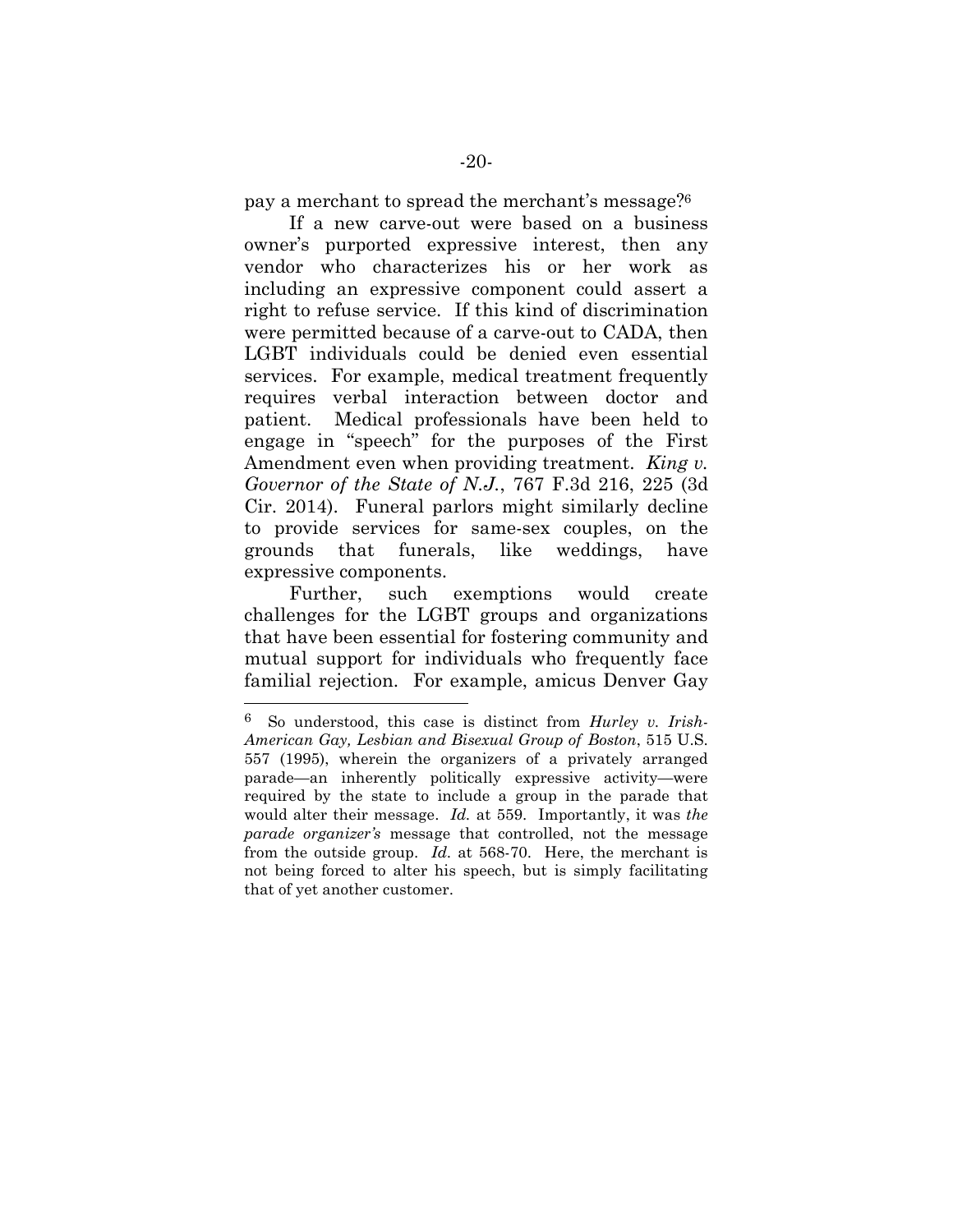Men's Chorus, with nearly 150 members, might be denied access to the few venues that can hold a group its size if the owners of those venues claimed that the Chorus's pro-LGBT message would be attributed to them and thus excused their compliance with the law.

Without a principled limit, exemptions created to CADA could easily be asserted for other protections embodied in state law. Just as a vendor here seeks an exemption to laws that prohibit discrimination against customers, employers may seek exemptions from state laws that prohibit discrimination against employees, arguing that the employers' religious or expressive rights entitle them to distance themselves from members of the LGBT community.

2. A commercial carve-out in the name of religious beliefs would have similarly damaging effects. While this case involves a wedding vendor, it is not difficult to imagine the landlord who refuses to rent to a gay couple because their marriage or cohabitation is contrary to his religious beliefs. *Cf. Evans v. Romer*, 882 P.2d 1335, 1342 (Colo. 1994), *aff'd*, 517 U.S. 620 (1996) (proponents of Amendment 2 relied on cases holding that laws prohibiting marital discrimination in rentals burdened free exercise, even though those cases upheld the validity of the regulations as neutral principles of general applicability).

The impact of a religious carve-out could also cause significant harm to the children or parents of same-sex couples. In 2010, a preschool student in Boulder, Colorado was denied enrollment for kindergarten because the school learned the child's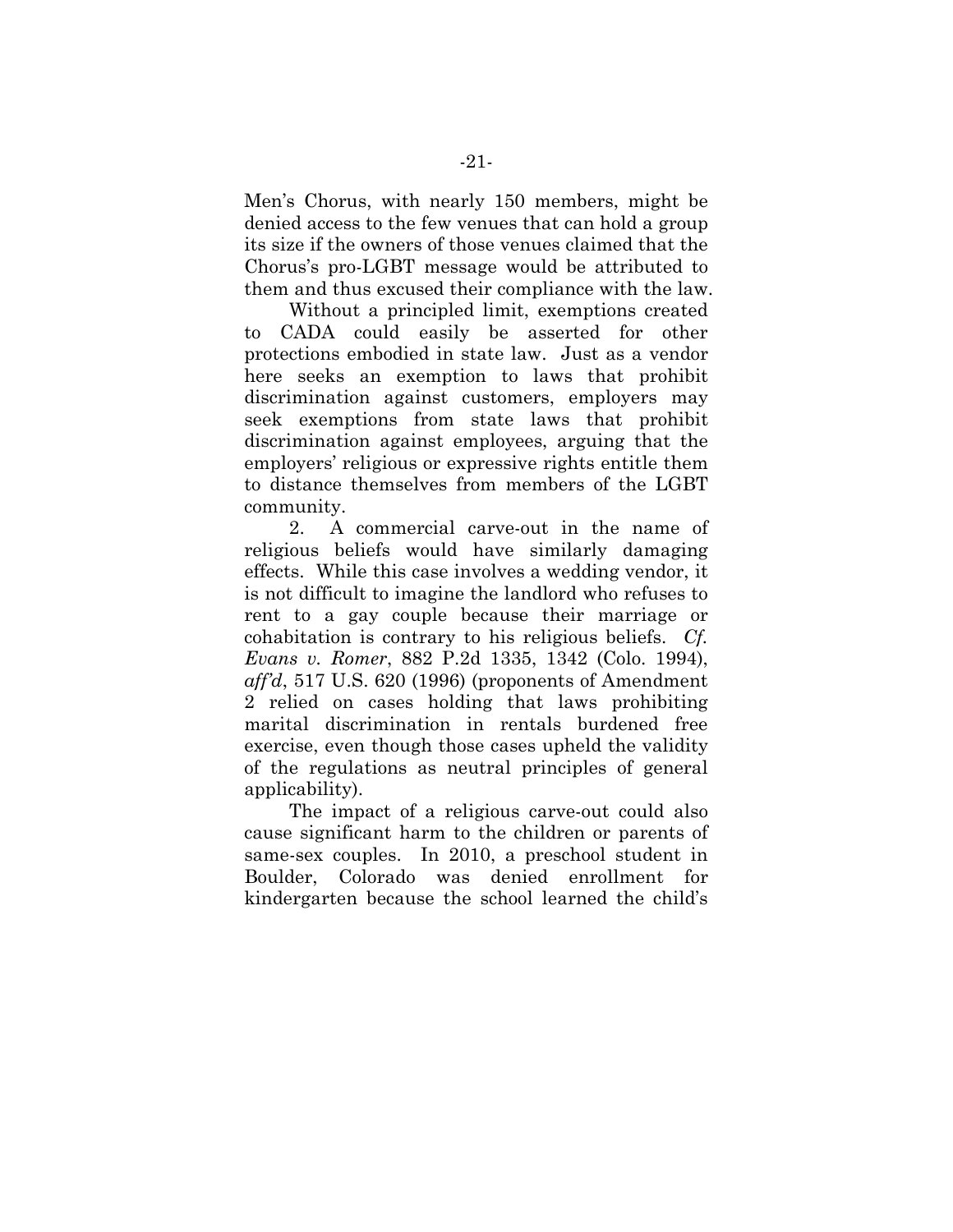parents were a lesbian couple. Sarah Netter, *Colorado Catholic School Boots Student with Lesbian Mothers*, ABC News (Mar. 9, 2010).<sup>7</sup> If teachers or principals in schools covered by CADA were permitted a religious exemption because of their personal beliefs, the line the law draws between religious institutions and those that do not serve a primarily religious purpose would be eviscerated. The potential harm to children, to parents seeking care in nursing homes, and to others associated with same-sex couples, in addition to the couples themselves, could be significant.

Indeed, a religious carve-out in the case now before the Court would raise additional concerns because courts are generally reluctant to question whether a particular asserted belief is consistent with a religion's other precepts or with the commonly known beliefs of a particular religion. *See, e.g.*, *United States v. Seeger*, 380 U.S. 163, 185 (1965) (the threshold question of whether a belief is "truly held" is a question of fact). Thus, while some businesspeople seeking to discriminate may harbor a genuine religious objection to married same-sex couples, others who seek to engage in invidious discrimination may use the religious carve-out as an opportunity to do so regardless of their actual religious convictions.

3. Equally troubling, there is no principled way to allow an exception for sexual orientation but not

<sup>7</sup> http://abcnews.go.com/WN/colorado-catholic-school-kicks-stude nt-lesbian-mothers/story?id=10043528.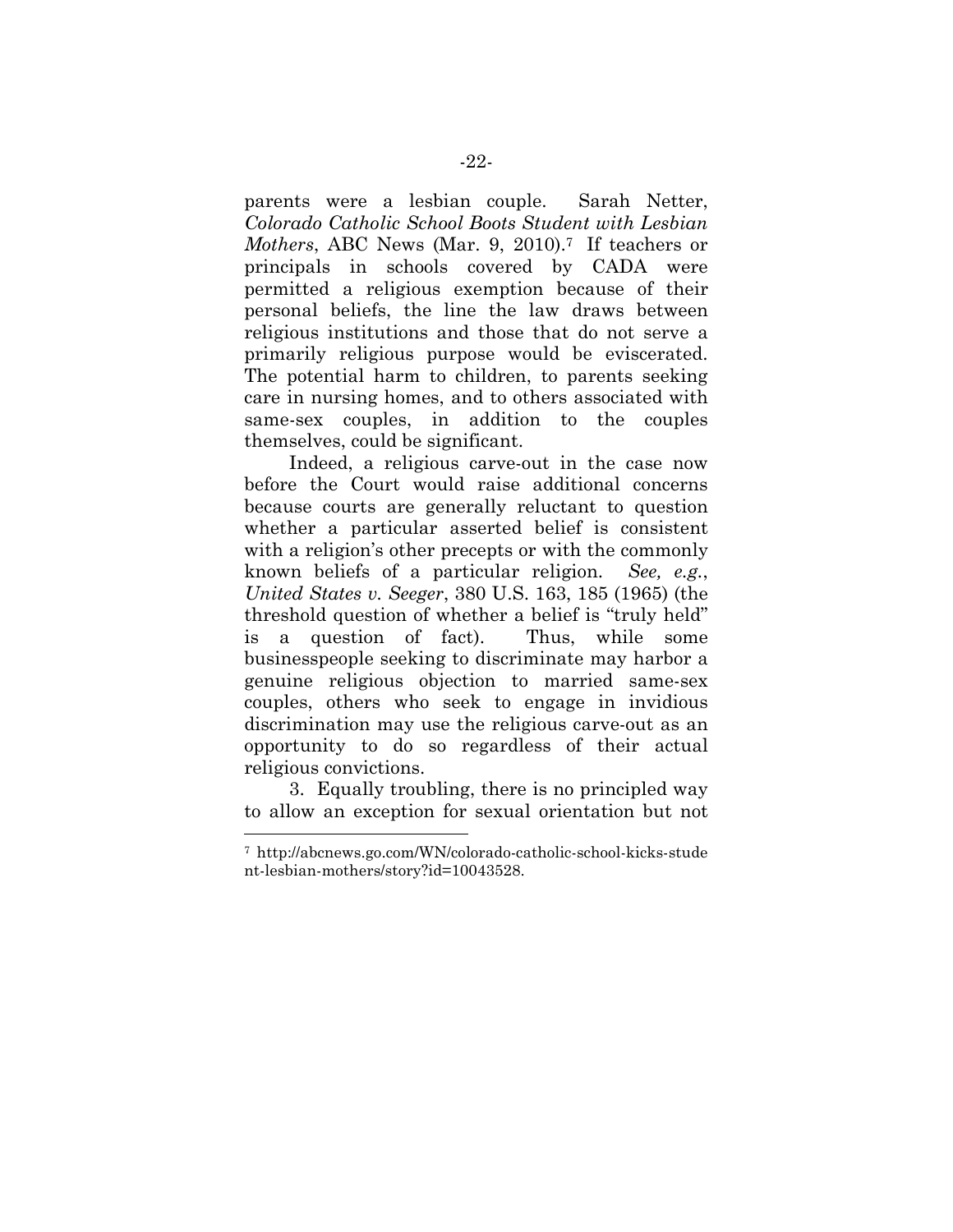for other characteristics protected under the same law. If commercial businesses can claim an expressive exception to CADA for participation in a wedding between two people of the same sex, a business that objected to a marriage between people of two different races, or two different religions, may also claim such an exception.

Even former Georgia Attorney General Michael Bowers—hardly a radical advocate of the equal rights of gay people, *see Bowers v. Hardwick*, 478 U.S. 186 (1986); *Shahar v. Bowers*, 114 F.3d 1097 (11th Cir. 1997)*—*has publicly declared that laws creating sweeping exceptions to non-discrimination statutes for those who do not want to comply in the name of religion are "unequivocally an excuse to discriminate." Letter from Michael J. Bowers to Jeff Graham, Executive Director, Georgia Equality, Inc. at 6 (Feb. 23, 2015).<sup>8</sup> If an exemption were allowed, Bowers asserted, "there is no limit to the discrimination and disruption that could be brought about in the name of religious freedom." *Id*. at 3.

Bowers, like many others, has recognized that "permitting citizens to opt out of laws because of a socalled burden on the exercise of religion in effect 'would permit every citizen to become a law unto himself.'" *Id*. at 6 (quoting *Jones v. City of Moultrie*, 27 S.E.2d 39, 42 (Ga. 1943)). "Allowing each person to become a law unto his or herself," in turn, "destroys uniformity to the law and creates mass

<sup>8</sup> https://drive.google.com/file/d/0B\_KEK8-LWmzhUjdmMlRHZ0h 2TEk/view.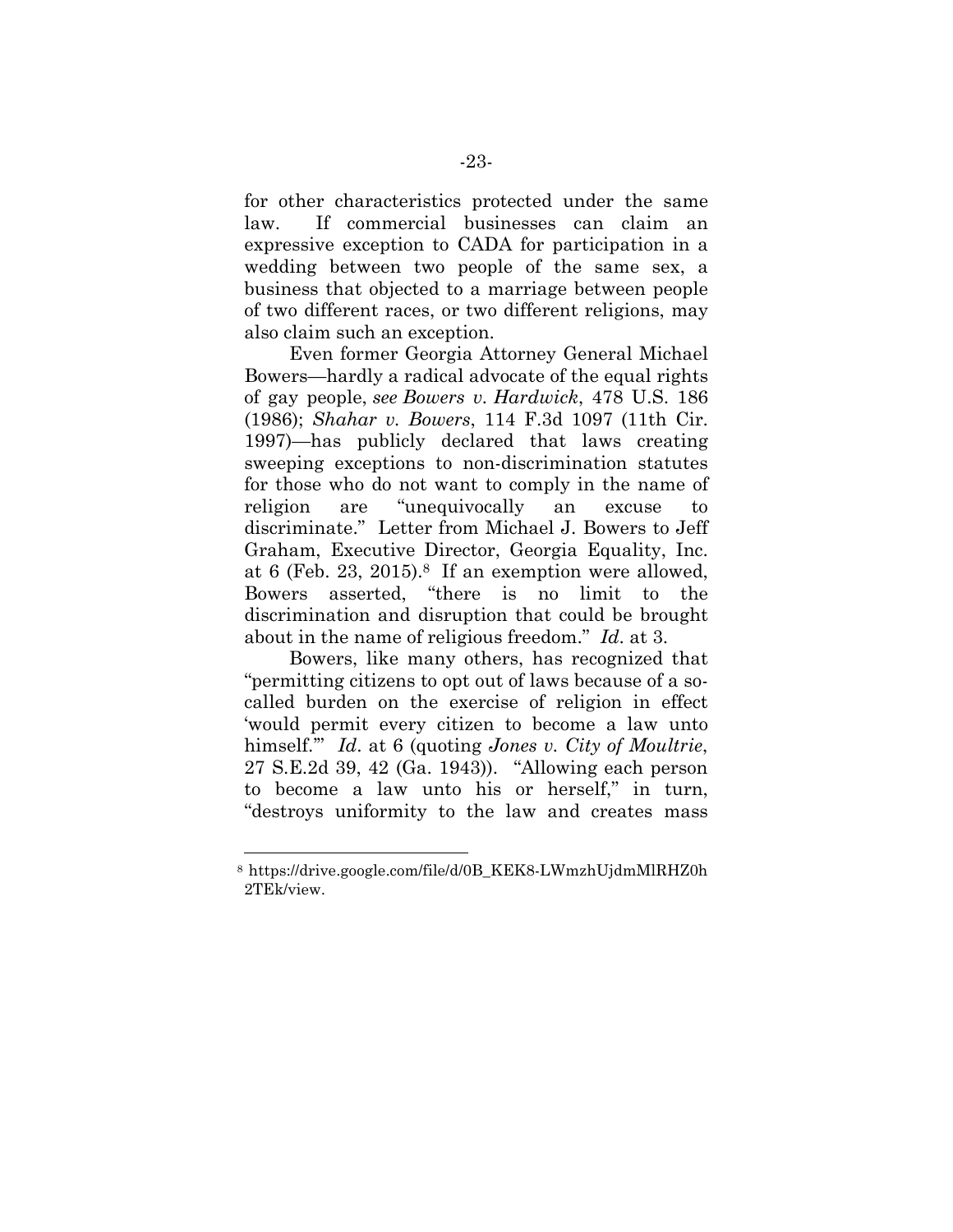uncertainty," a can of worms that would threaten our very democracy. *Id*. As Bowers concluded, "[t]his . . . is not about gay marriage, or contraception, or even so-called 'religious freedom.' It is more important than all of these, because it ultimately involves the rule of law." *Id*. at 7.

Accordingly, this Court has consistently rejected attempts to undermine neutrally applicable antidiscrimination laws based on the putative expressive or religious interests of those who seek to discriminate. For example, in *Hishon v. King & Spalding*, 467 U.S. 69 (1984), this Court rejected the argument that forcing a law firm to comply with Title VII's prohibition on gender discrimination infringed on the firm partnership's First Amendment freedom of association. *Id.* at 78-79. While recognizing that lawyers' work involves "a distinctive contribution . . . to the ideas and beliefs of our society," the Court concluded, as it had in other contexts, that "invidious private discrimination may be characterized as a form of exercising freedom of association protected by the First Amendment, but it has never been accorded affirmative constitutional protections." *Id.* at 78 (quoting *Norwood v. Harrison*, 413 U.S. 455, 470 (1973)).

Similarly, in *Newman v. Piggie Park Enterprises, Inc.*, 390 U.S. 400 (1968), owners of drive-in restaurants argued that they should be exempt from Title II of the Civil Rights Act of 1964 because, by mandating that they not discriminate against customers based on race, the law infringed on their free exercise of religion. *Id*. at 400. In awarding attorney's fees to the plaintiffs, the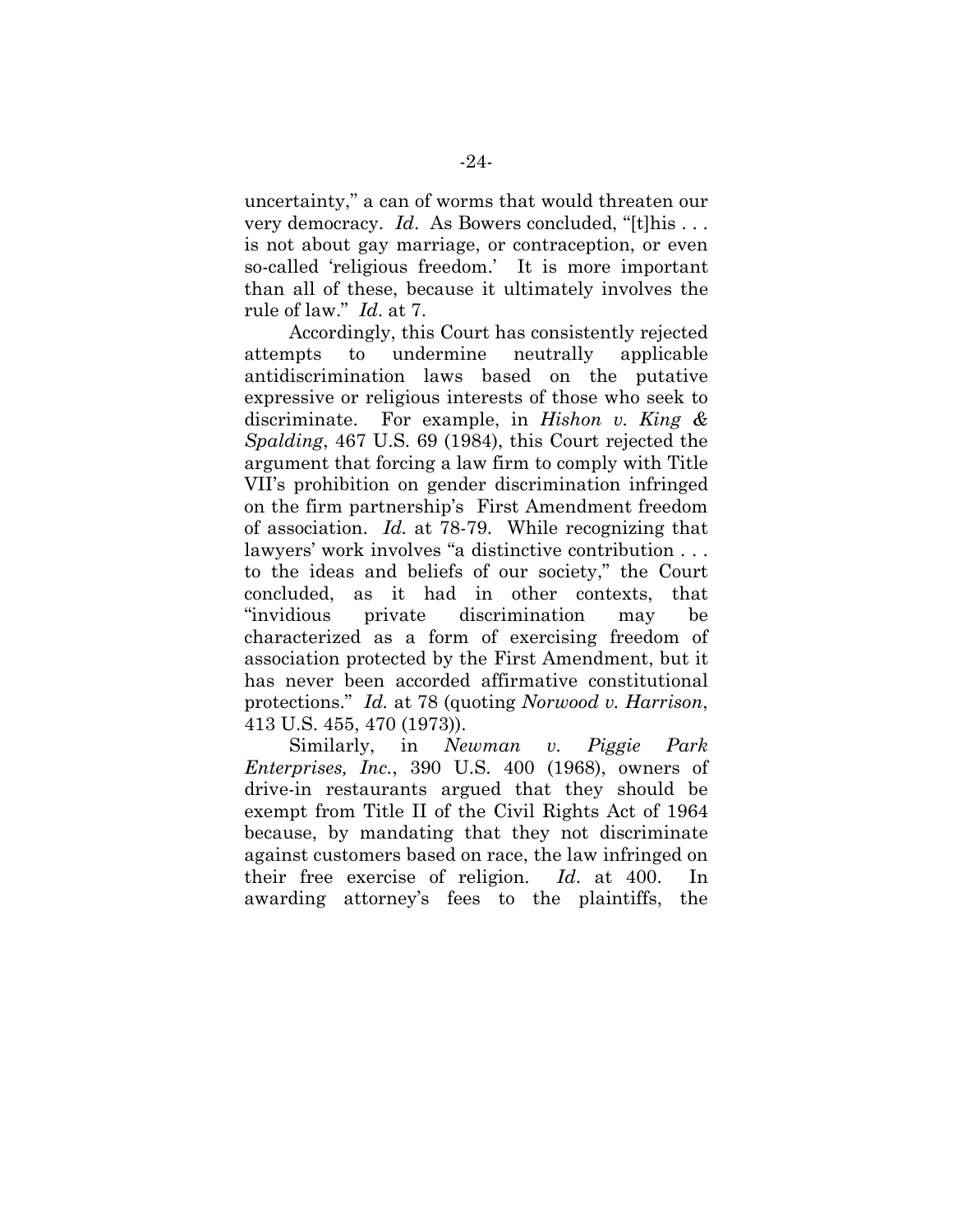Supreme Court characterized the merchant's free exercise argument as "patently frivolous." *Id*. at 402 n.5; *see also Bob Jones Univ. v. United States*, 461 U.S. 574, 580 (1983) ("The sponsors of the University genuinely believe that the Bible forbids interracial dating and marriage. To effectuate these views, Negroes were completely excluded until 1971."); *Loving v. Virginia*, 388 U.S. 1, 3 (1967).

In its amicus brief, the federal government seeks to limit the damage to civil rights laws that a carve-out here could unleash by suggesting that, at least in the case of race, antidiscrimination laws "*may* survive heightened First Amendment scrutiny" because racial bias is "'a familiar and recurring evil' that poses 'unique historical, constitutional, and institutional concerns.'" United States Br. at 32 (emphasis added). It argues that, by contrast, antigay discrimination is tolerable and that the Colorado legislature's considered decision to include prohibition of anti-gay discrimination alongside other prohibited bases somehow does "not advance[ ] a sufficient state interest." *Id.* at 33. The government's position is belied by the long history of anti-gay discrimination, the deliberate inclusion of LGBT protections in CADA, and the importance of access to vital services, including participation in the marketplace, which all demonstrate that the Colorado legislature acted with a compelling and sufficient interest. The government's argument taken to its logical extreme would mark LGBT Coloradans as uniquely underserving of the protections that the legislature has deemed appropriate for similarly vulnerable groups. The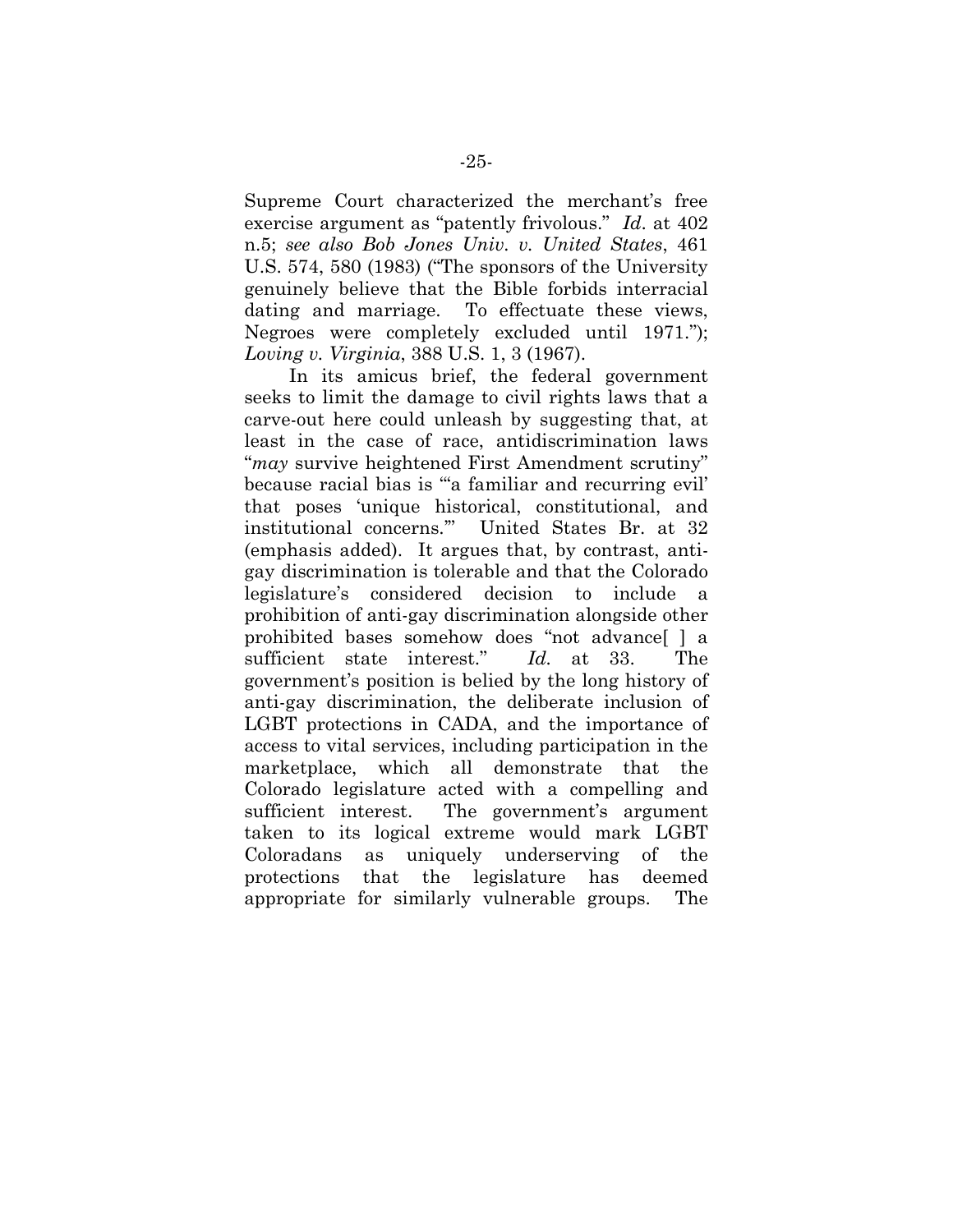damage that would flow from a license to discriminate here is a can of worms that should not be opened.

#### **C. CADA is vital to protect LGBT Coloradans from ongoing discrimination in commercial settings**

The compelling need for CADA's protections is not theoretical. It is real. LGBT Coloradans require access to the same services and opportunities as other Coloradans. CADA is an important measure for ensuring equal access. The need for CADA's protections is demonstrated by the sad reality that LGBT Coloradans still suffer discrimination that endangers access to these critical resources. A recent report on LGBT health care in Colorado revealed that 21% of health care providers refused to provide services to LGBT people. One Colorado Education Fund, Invisible: The State of LGBT Health in Colorado 9  $(2012).9$  Among LGBT patients, 55% feared they would be treated differently if their provider found they were LGBT. *Id*. Another 28% reported that their sexual orientation stopped them from seeking health services. *Id*. Only 59% are very open about sexual orientation with their medical providers. *Id*. at 11.

Statistics from the Colorado Human Rights Commission tell a similar story. Since 2008, when

<sup>9</sup> http://www.one-colorado.org/wp-content/uploads/2012/01/One Colorado\_HealthSurveyResults.pdf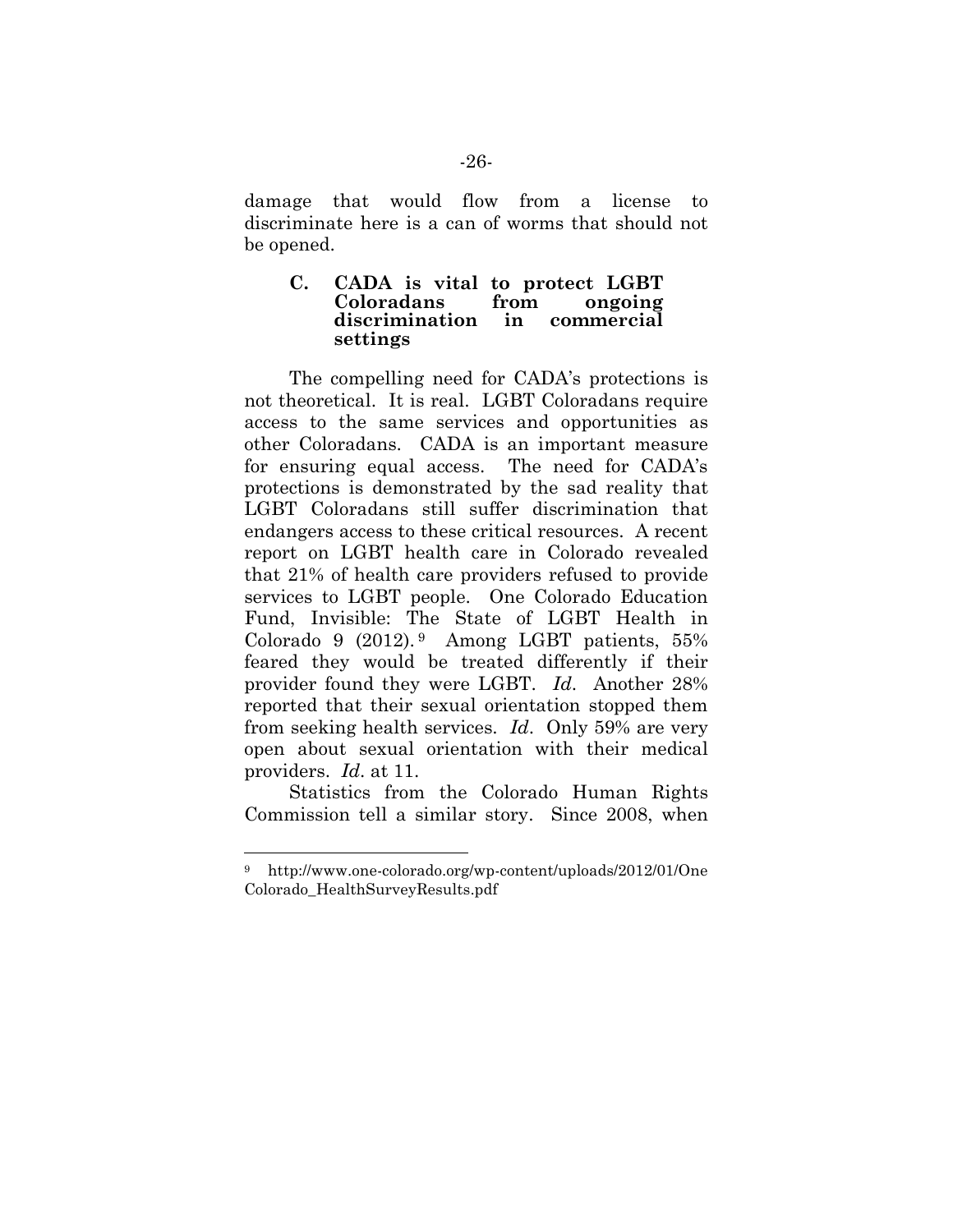the Commission began collecting data about discrimination based on sexual orientation, there has been a regular uptick in complaints, from 23 in 2007- 08, to 82 in 2015-16. Colorado Civil Rights Commission, Colorado Civil Rights Division, 2016 Annual Report 9 (2016); <sup>10</sup> Colorado Civil Rights Commission, Colorado Civil Rights Division, Annual Report 2014 5 (2014).<sup>11</sup>

Those statistics find even greater meaning in the stories of LGBT people around Colorado who have faced recent discrimination:

• In 2015, Tonya Smith and her wife, Rachel, were looking for an apartment to rent after their landlord sold the home in which they were living. They had a difficult time finding something in their price range. When they found a promising unit, the potential landlord asked invasive questions and told the couple at the last minute that she would not rent to them because of their "unique relationship." *Smith v. Avanti*, 249 F. Supp. 3d 1194, 1197-98, 1201 (D. Colo. 2017). Tonya and Rachel ended up having to get rid of many of their belongings as they were unable to find another residence on short notice. *Id.* at 1198.

 In 2017, Cherry Creek Mortgage Company, Colorado's largest residential mortgage firm, was sued by a married lesbian couple because the firm declined to provide them with the same health care

<sup>10</sup> https://drive.google.com/file/d/0B1oMNUeCI8FYQ21SNjdwTj hRRzg/view.

<sup>11</sup> https://drive.google.com/file/d/0Bz-k2zYFlBh6bUxwcmlvUG h3VzQ/view.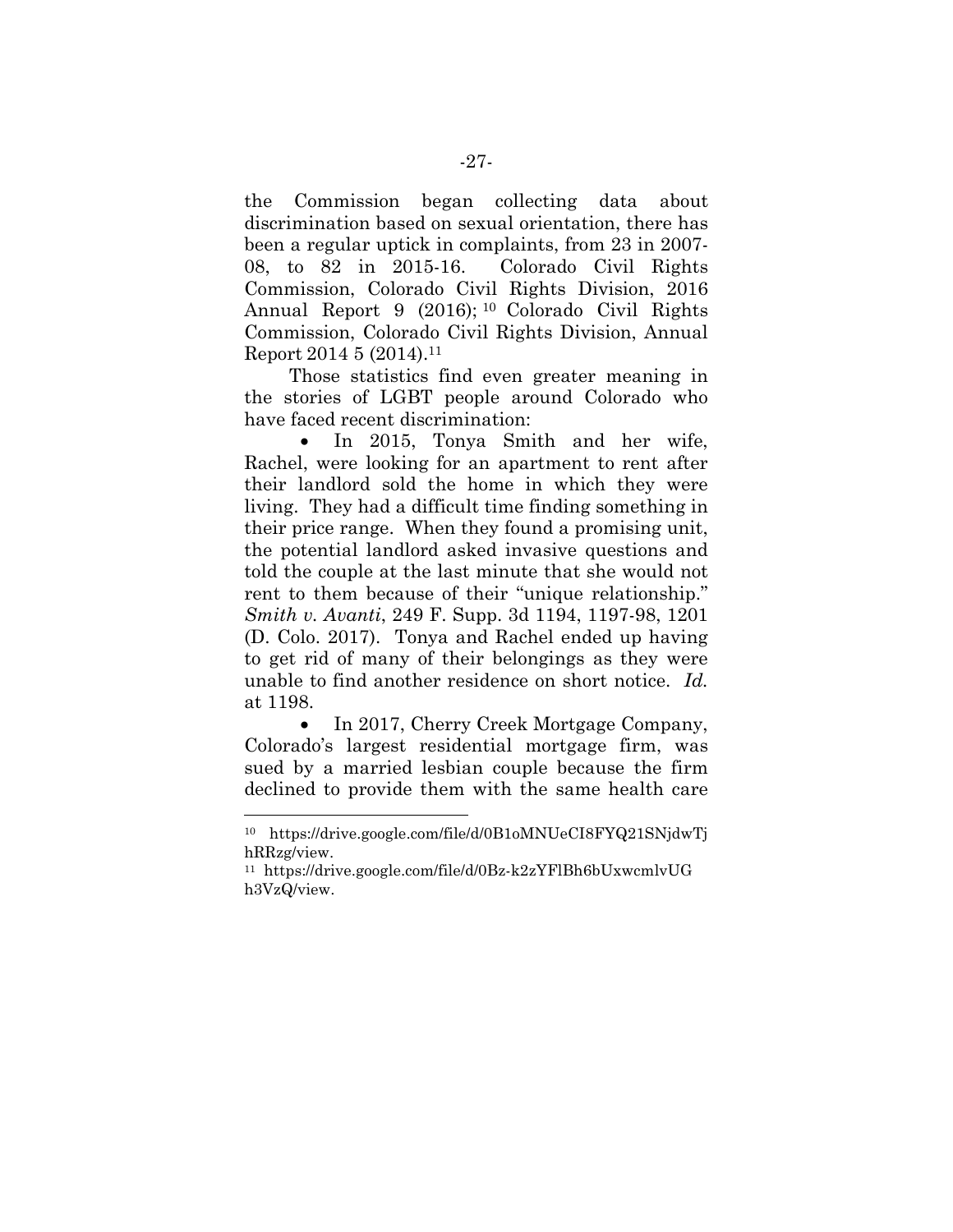coverage that it provided to different-sex married couples. The company changed its policy to provide equal treatment to its gay employees only after facing litigation. Mark Harden, *Cherry Creek Mortgage Chairman Resigns as Company Changes Same-Sex Benefits Policy,* Denver Bus. J. (Aug. 26, 2017).<sup>12</sup>

 In 2012, Coy Mathis, a 6-year-old first grade student who is a transgender girl, was denied use of the girls' restroom at her elementary school. The Colorado Civil Rights Commission found that the school had "forced her to disengage from her group of friends" and "tasked [the 6-year-old] with the burden of having to plan her restroom visits to ensure that she has sufficient time to get to one of the approved restrooms." Coy Mathis, Charge No. P20130034X, Colo. Div. of Civil Rights, 11 (2012) (determination).<sup>13</sup>

 In the fall of 2017, the Equal Employment Opportunity Commission found sufficient evidence that a Denver tire company refused to hire a transgender man to support a lawsuit against the company under Title VII, and thereafter filed suit. Complaint at 2-3, *EEOC v. A&E Tire, Inc.*, No. 1:17 cv-02362-STV (D. Colo. Sept. 29, 2017). The applicant allegedly had been told that he "had the job so long as he could pass all of the screening process. *Id*. at 33. When he acknowledged in paperwork that he had been born female, the manager hired someone else. *Id*. at 42-55.

<sup>12</sup> https://www.bizjournals.com/denver/news/2017/08/26/cherrycreek-mortgage-chairman-resigns-as-company.html.

<sup>13</sup> https://archive.org/details/716966-pdf-of-coy-mathis-ruling.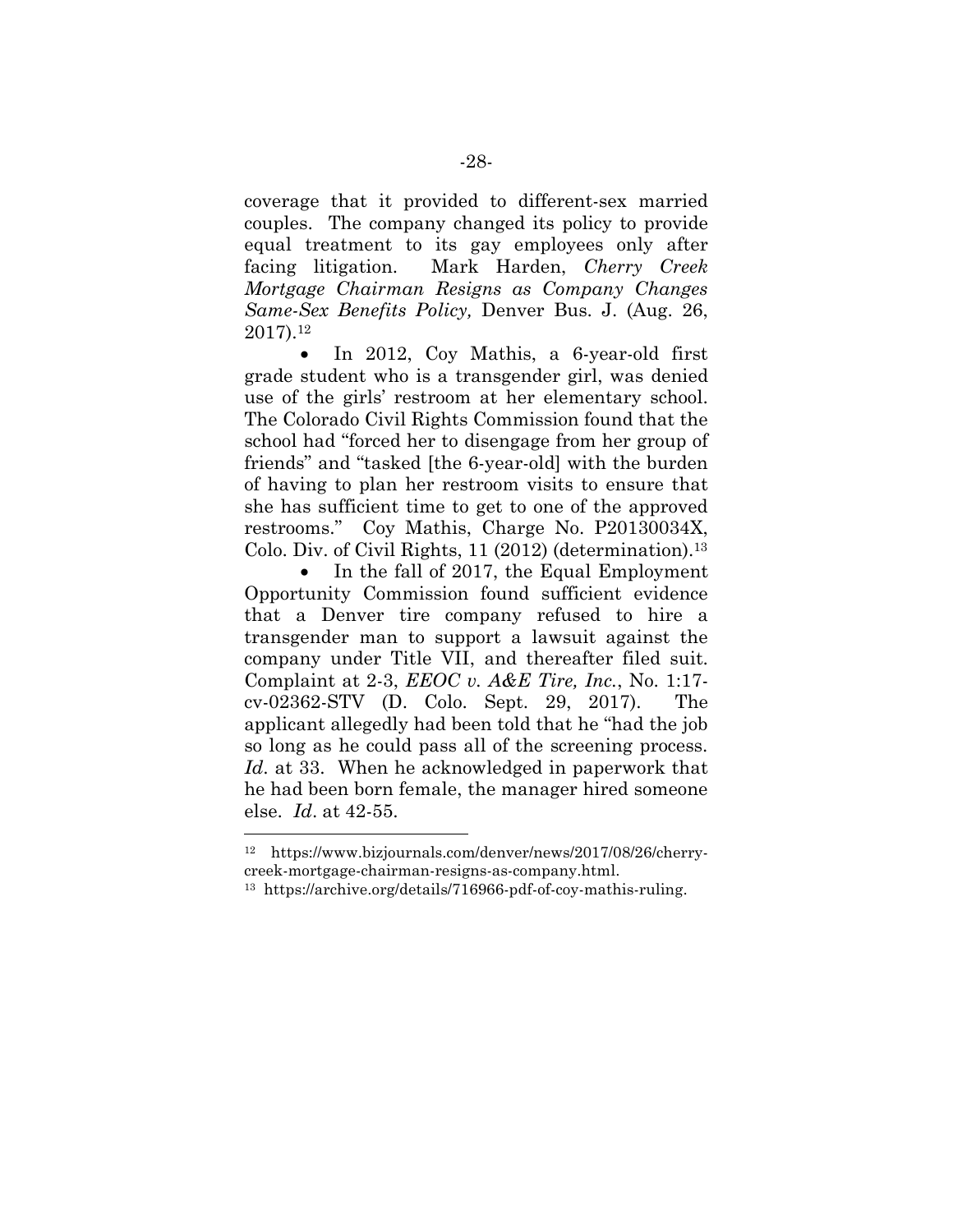In 2012, two different employees of the Colorado State Patrol received settlements from the agency as a result of their claims that they were discriminated against on the job because of their sexual orientation. Tak Landrock, *Colorado State Patrol Payouts Cost Taxpayers \$2 Million in 2013*, KDVR (Dec. 27, 2013).<sup>14</sup>

Of course, experience teaches that, for every instance of discrimination such as the above, there are many more that go unreported.

Importantly, CADA and its analogous state protections in the employment context, Colo. Rev. Stat. § 24-34-402, currently provide the only reliable, robust, and explicit recourse for these and other LGBT Coloradans. For instance, federal protections are frequently interpreted not to include LGBT individuals. To take one example, Section 1557 of the Affordable Care Act, prohibits discrimination in health care settings based on race, sex, and other characteristics. But the federal government has stated that sexual orientation is not covered. Nondiscrimination in Health Programs and Activities, 81 Fed. Reg. 31,376, 31,390 (May 18, 2016) (codified at 45 C.F.R. pt. 92). And the Tenth Circuit Court of Appeals has refused to interpret Title VII to include protections for members of the LGBT community. *See Etsitty v. Utah Transit Auth*., 502 F.3d 1215, 1222 (10th Cir. 2010) (Title VII does not protect transgender individuals); *Medina v. Income*

<sup>14</sup> http://kdvr.com/2013/12/27/colorado-state-patrols-payout-costtaxpayers-2-million/.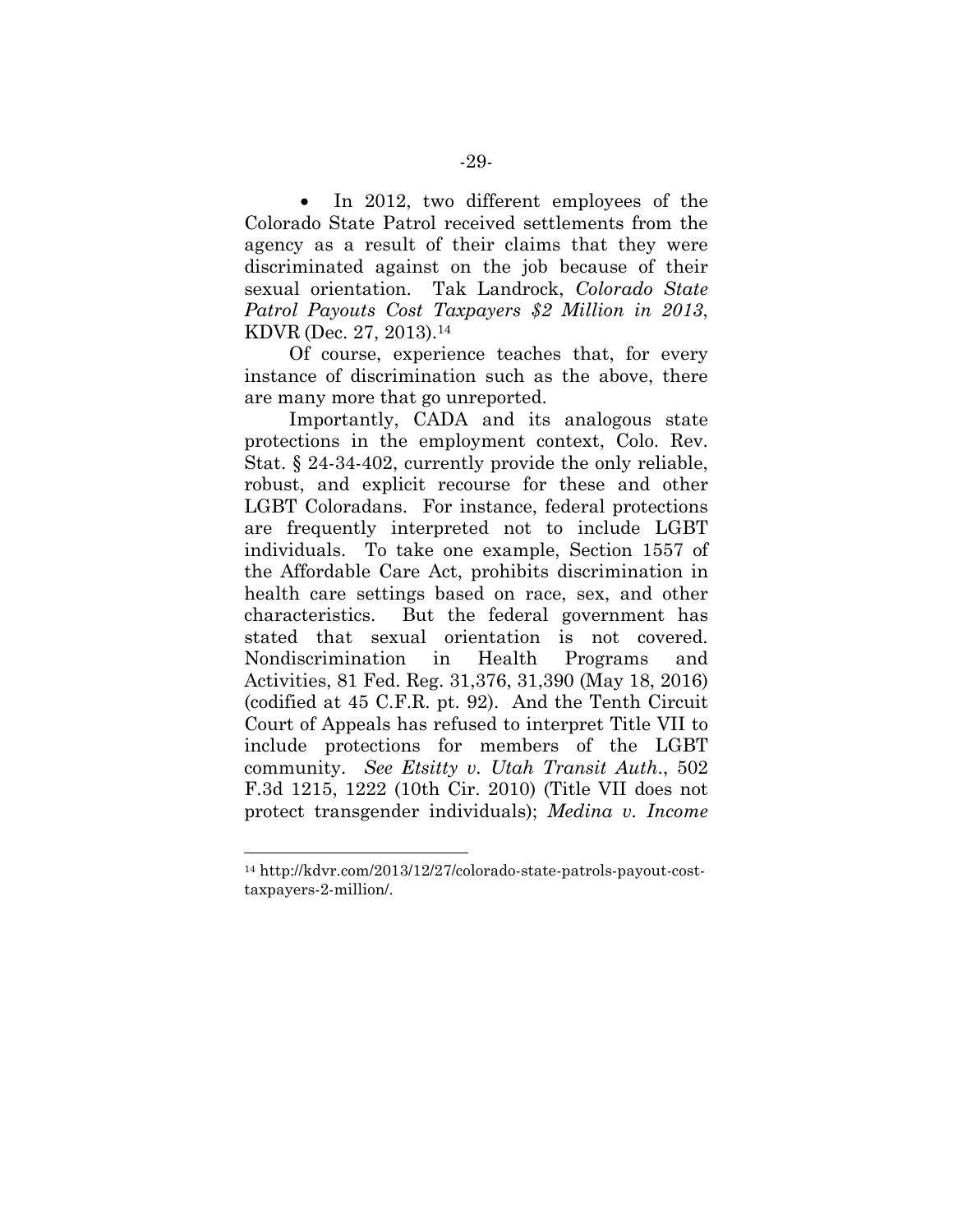*Support Div.*, 413 F.3d 1131, 1135 (10th Cir. 2005) ("Title VII's protections . . . do not extend to harassment due to a person's sexuality."). Granting would-be discriminators a license to discriminate in defiance of CADA risks undoing the protections Colorado has put in place to assure LGBT people, their families, and others, equal opportunity to participate in and contribute to the marketplace and other important areas of life.

\* \* \* \*

Colorado has a compelling interest in protecting the rights of all of its citizens. LGBT Coloradans have the same right to dignity and participation in the public sphere that CADA assures to all other citizens of the State. Creating a carve-out to permit discrimination against LGBT people would deny them that essential dignity, and threaten the civil rights laws themselves.

#### **CONCLUSION**

The decision of the Colorado Court of Appeals should be affirmed.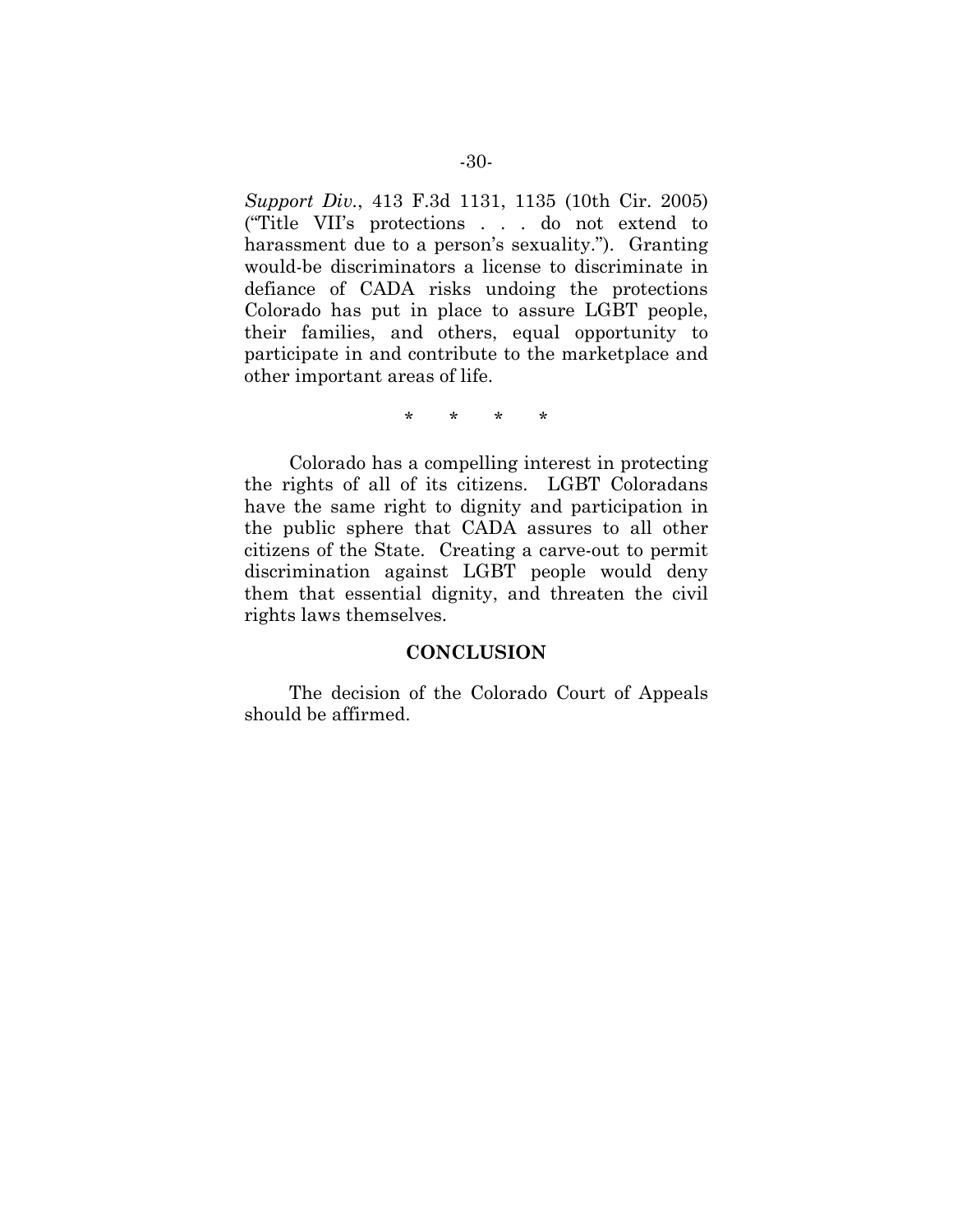## -31-

### Respectfully submitted,

| <b>EVAN WOLFSON</b>       |
|---------------------------|
| LINO S. LIPINSKY DE ORLOV |
| PETER Z. STOCKBURGER      |
| ERIC Y. WU                |
| Dentons US LLP            |
| 1400 Wewatta Street       |
| Suite 700                 |
| Denver, CO 80202-5548     |
|                           |

MELISSA HART Schaden Chair and Professor of Law CRAIG J. KONNOTH Associate Professor of Law *Counsel of Record* SCOTT SKINNER-THOMPSON Associate Professor of Law University of Colorado School of Law 425 Wolf Law Building, 401 UCB Boulder, CO 80309-0401 (303) 735-6397 Craig.Konnoth@Colorado.edu

*Counsel for* Amici Curiae

OCTOBER 30, 2017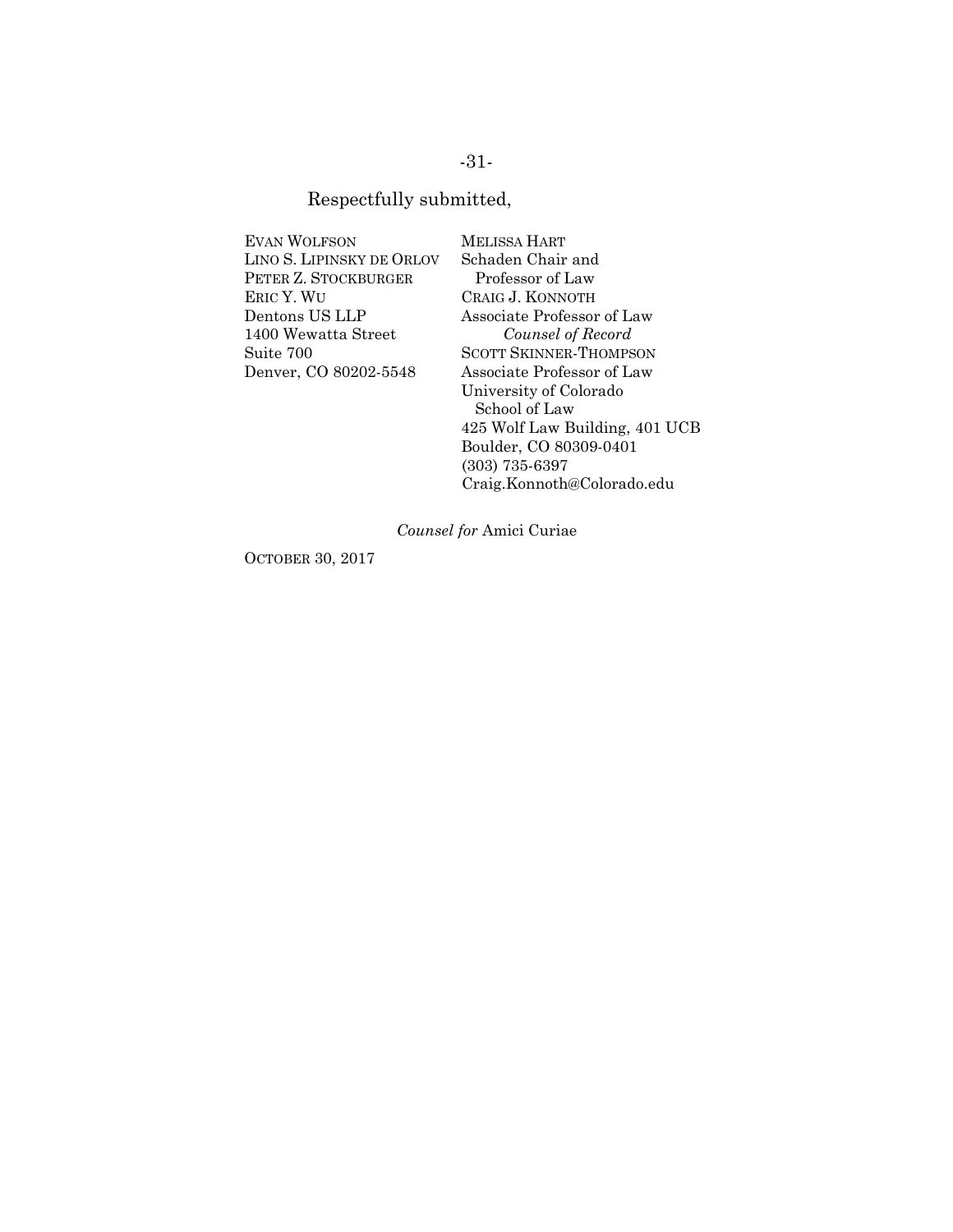**APPENDIX**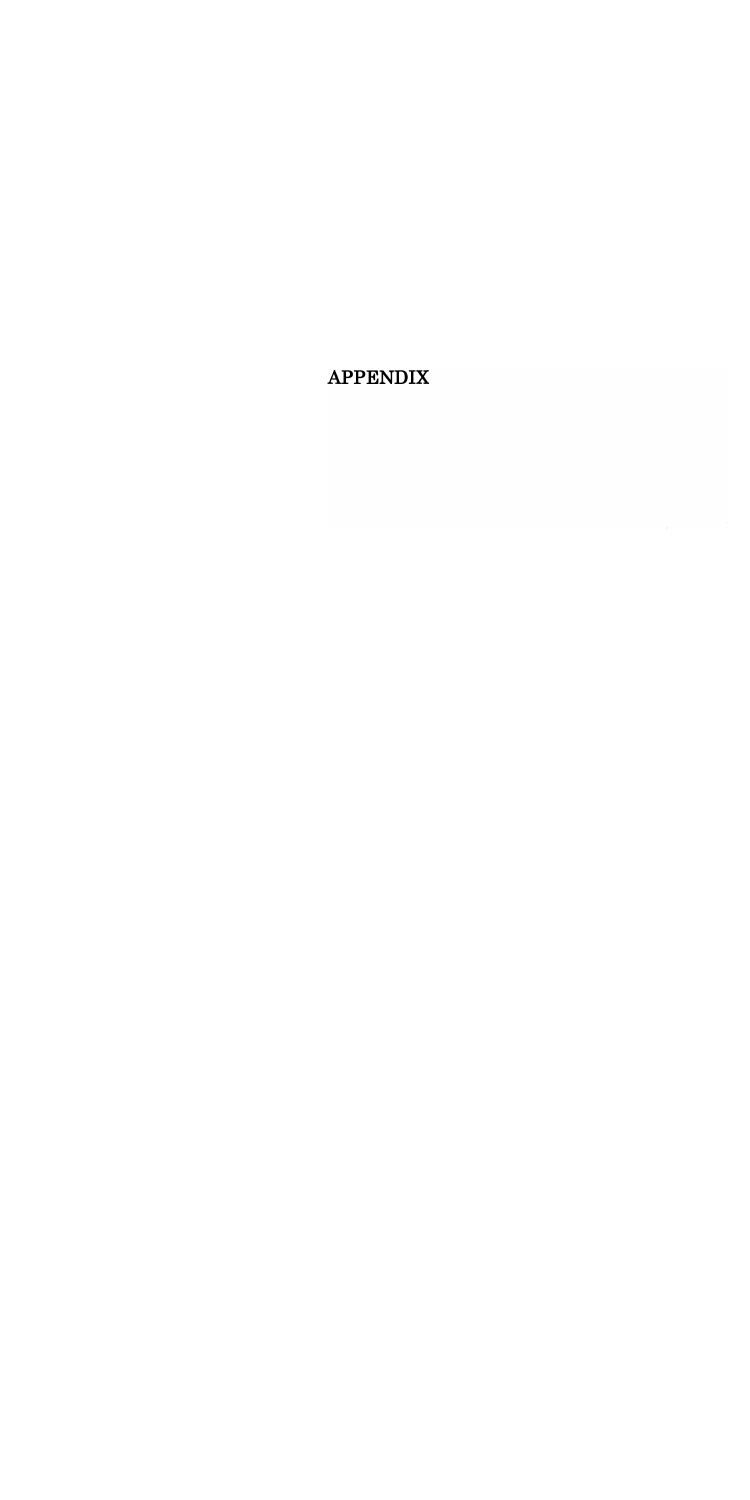### - App. 1 -

#### **APPENDIX: LIST OF AMICI CURIAE**

**Clemmie Engle** is a retired attorney who formerly worked at the Colorado Attorney General's Office.

**Daneya Esgar** has served two terms in the Colorado House of Representatives. She works with the House leadership team as the Majority Caucus Chair. She is also the Chair of the Capital Development Committee and Vice-Chair of the House Health, Insurance, and Environment Committee. She sits on the House Agriculture, Livestock, and Natural Resource Committee, as well as the House Transportation and Energy Committee.

**Mark Ferrandino** is the Chief Financial Officer for the Denver Public Schools and, until January 2015, was speaker of the Colorado House of Representatives. Previously, he was a senior budget analyst for the Colorado Department of Health Care Policy and Financing under Governor Bill Owens; a program analyst for the United States Department of Justice, Office of the Inspector General; and a policy analyst for the White House Office of Management and Budget under Presidents Bill Clinton and George W. Bush.

**Lucía Guzmán** is the Minority Leader in the Colorado Senate. Appointed to the Colorado Senate in May 2010, she represents Senate District 34 in Denver.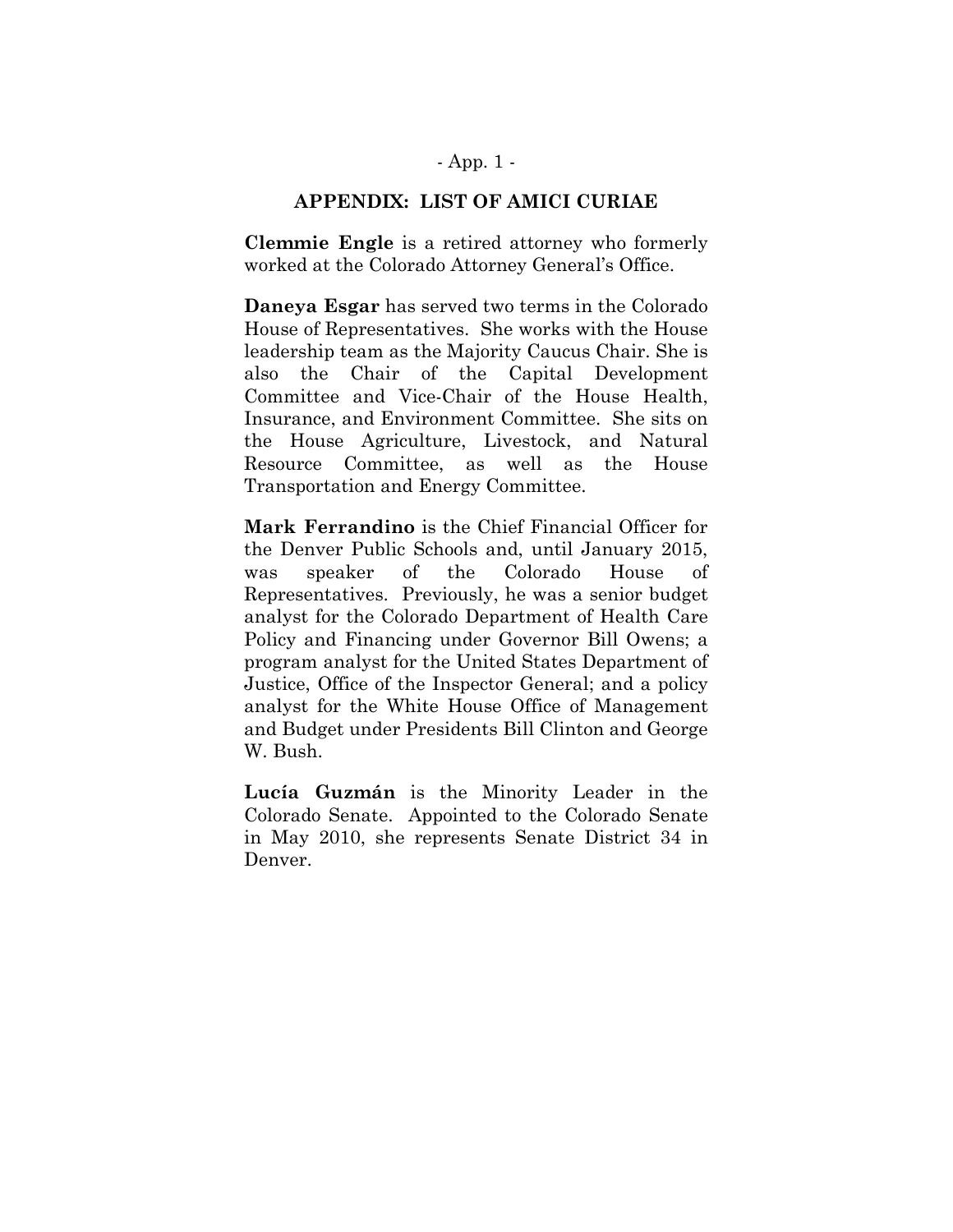#### -App. 2-

**Leslie Herod** is a member of the Colorado House of Representatives representing District 8.

**Joel Judd** is an attorney who served in the Colorado State Legislature from 2003 to 2010, chairing the House Finance Committee from 2007 to 2010.

**Dominick Moreno** is the Assistant Majority Leader in the State Senate. He also serves on the Joint Budget Committee. He represented the 32nd District in the Colorado House of Representatives from 2012 to 2016, before being elected to the Colorado State Senate in 2016.

**Paul Rosenthal** is a community activist, teacher, and politician who was elected in 2012 to serve in the Colorado House of Representatives for House District 9.

**Dr. Glenda Russell** is a teacher and licensed psychologist in the state of Colorado. She has a Ph.D. degree in Clinical Psychology from the University of Colorado and an internship at the Neuropsychiatric Institute at UCLA Health Sciences Center.

**Pat Steadman** is an attorney, former legislator, and former lobbyist. He was appointed to the Colorado Senate in May 2009. He represented Senate District 31 from 2009 to 2017.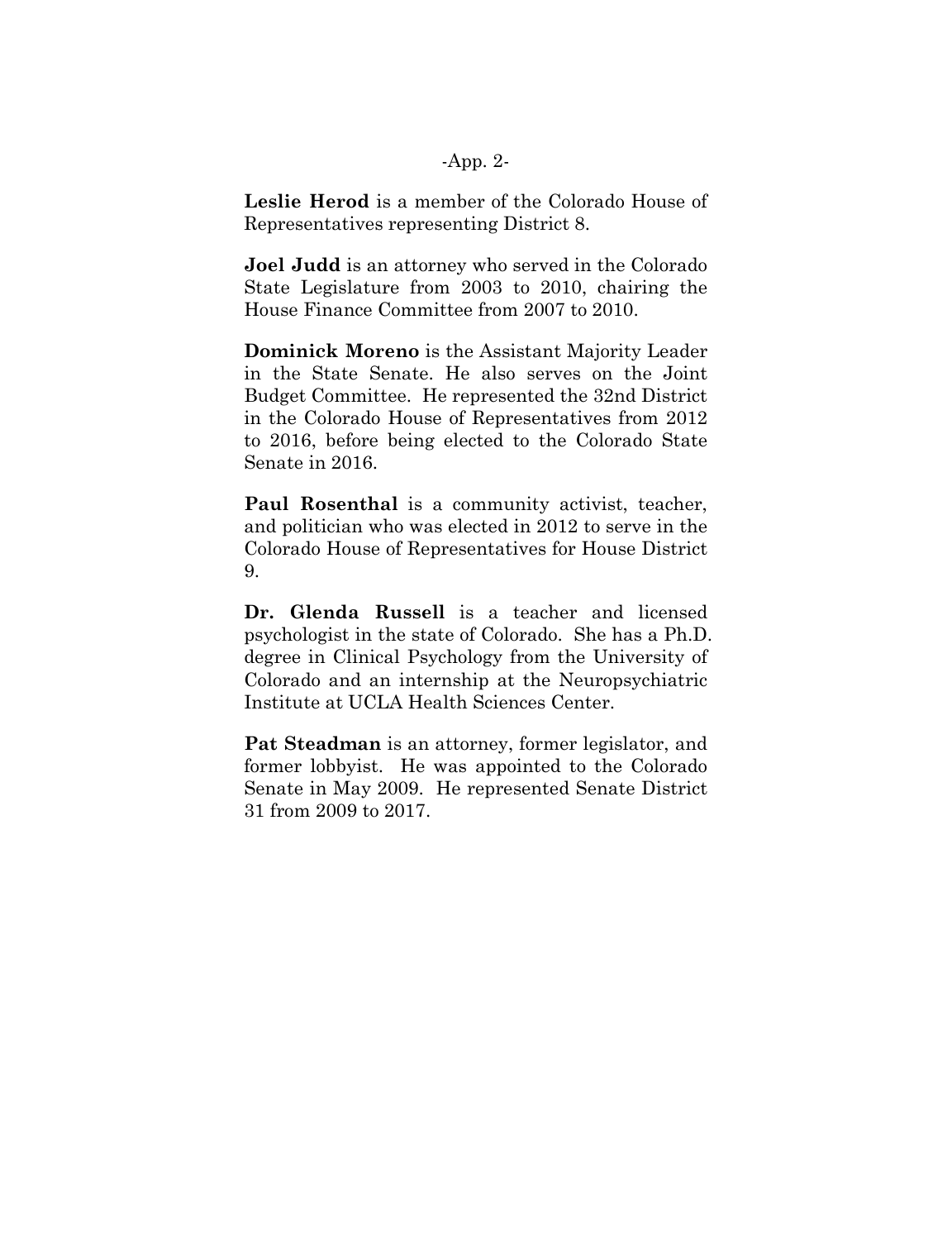#### -App. 3-

**Jessie Uliberri** served four years in the Colorado Senate representing District 21 in Adams County. He is Vice President of Impact and External Affairs at Wellstone.

**Jennifer Veiga** is an attorney and a former Colorado legislator. First elected to the Colorado House of Representatives in 1996, Veiga was appointed to the Colorado Senate in 2003 and subsequently elected to full terms in 2004 and 2008. She represented Senate District 31.

**Center for Health Progress** creates opportunities and eliminates barriers to health equity for Coloradans.

**Colorado Ethics Watch** is a Colorado nonprofit corporation devoted to using legal tools to promote ethics and transparency in government.

**The Colorado Health Foundation** is the state's largest private foundation and is dedicated to grantmaking, advocacy, and private sector partnerships that advance the Foundation's mission of improving the health of Coloradans.

**The Colorado Lesbian Gay Bisexual Transgender ("LGBT") Bar Association** is a voluntary professional association of gay, lesbian, bisexual and transgender attorneys, judges, paralegals, law students, and allies who provide a LGBT presence within Colorado's legal community.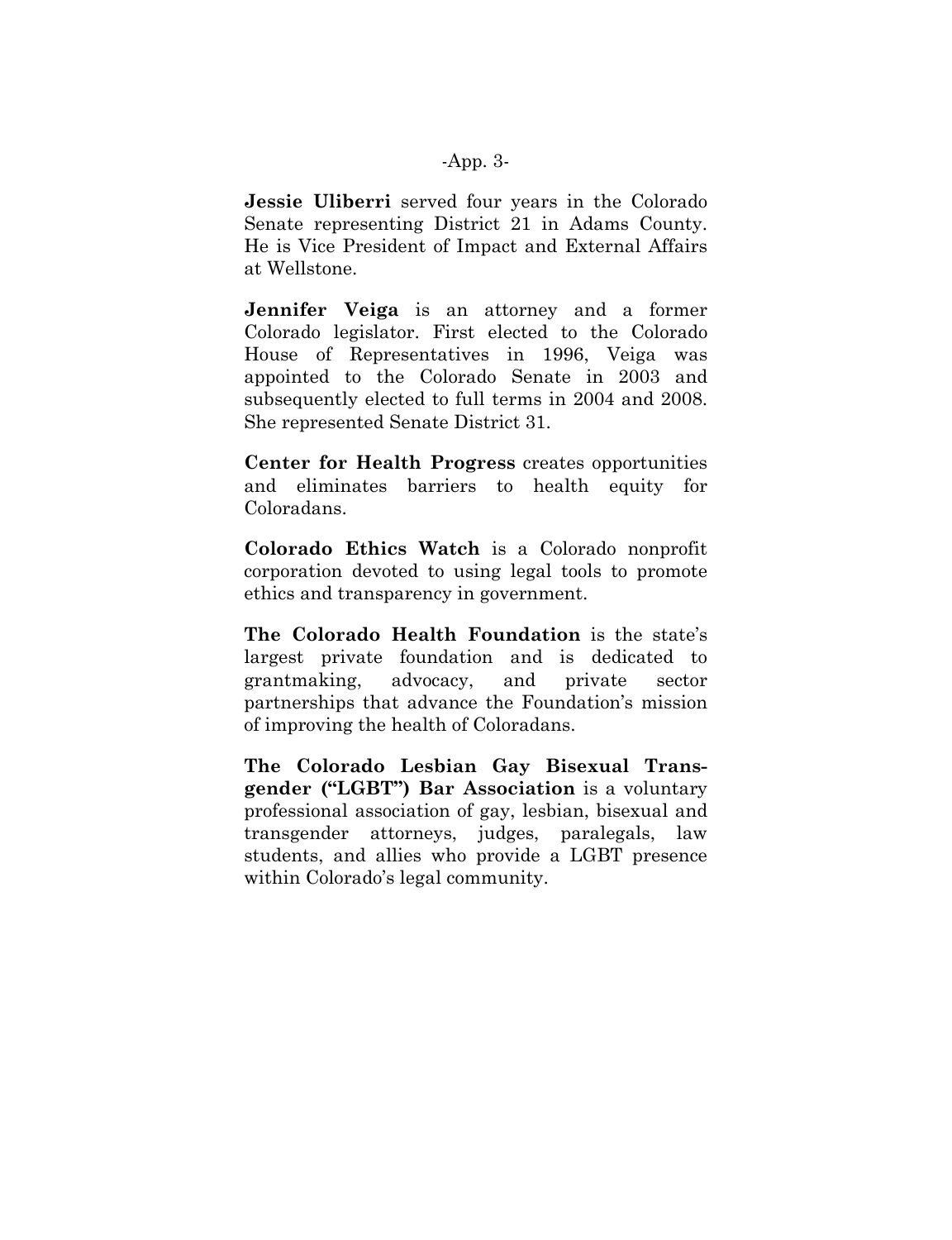#### -App. 4-

**The Denver Gay & Lesbian Flag Football League** fosters the community through sport and promotes positive social and athletic enjoyment of flag football among the gay, lesbian, bisexual, and transgender community, as well as our straight allies living in the greater Denver area.

**EBS Support Services, LLC** works to advance social equity by supporting nonprofit organizations and individuals that use technology and media to build an educated and engaged public.

**Gender Identity Center of Colorado** provides support to anyone gender variant in their gender identity and expression, with resources available to anyone, male/female/other, who can benefit from its services or resources, including spouses, significant others, parents, and siblings. It is also an informational and educational resource to the community at large.

**The GLBT Community Center of Colorado** engages, empowers, enriches, and advances the gay, lesbian, bisexual, and transgender community of Colorado by ensuring that every member of the community has access to the programs, services, and resources they need to live happy, healthy, and productive lives.

**The Interfaith Alliance of Colorado** brings people together from multiple faith traditions to drive social change.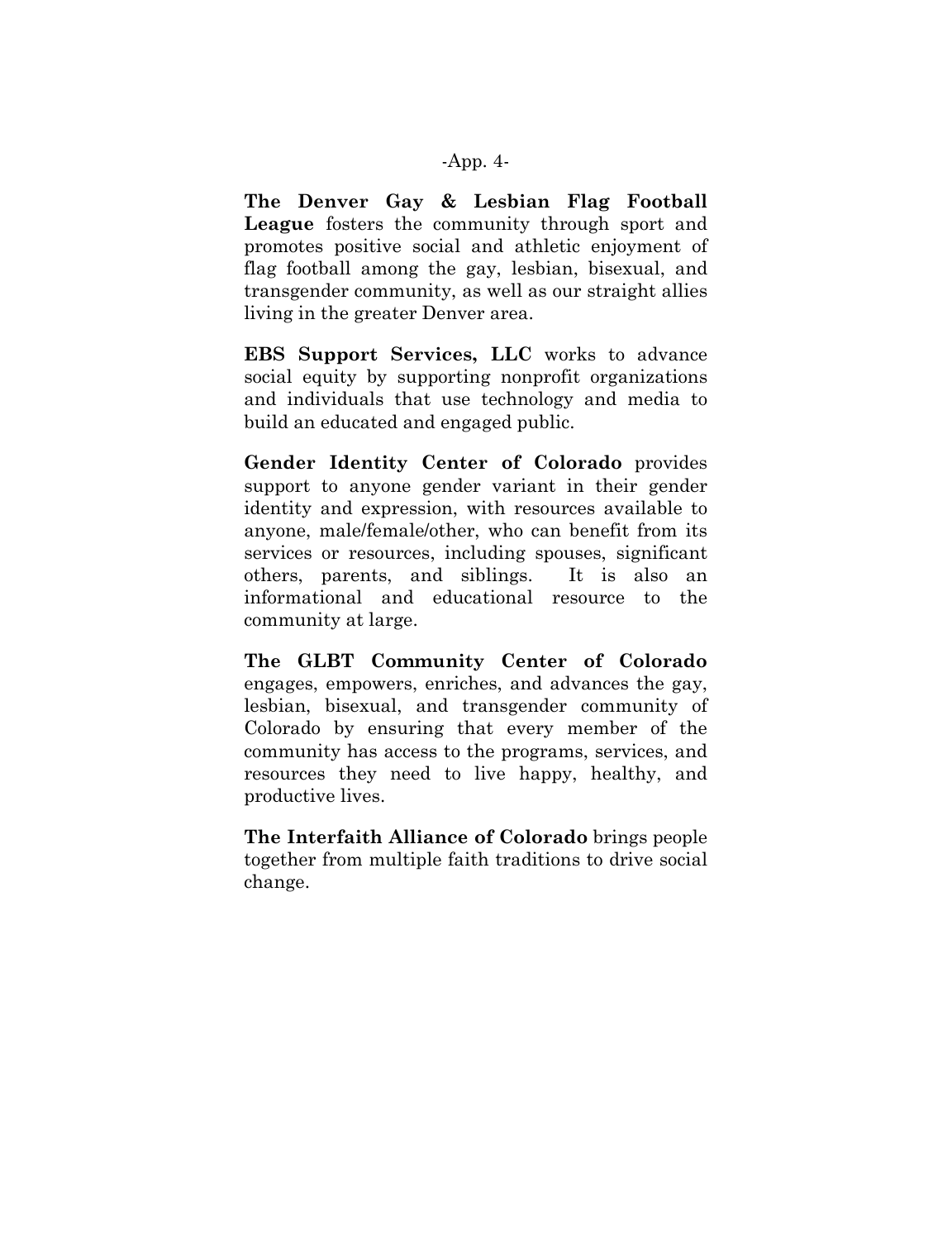#### -App. 5-

**NARAL Pro-Choice Colorado** develops and sustains a constituency that uses the political process to guarantee every woman the right to make personal decisions regarding the full range of reproductive health choices, including preventing unintended pregnancies, bearing healthy children, and choosing legal abortion.

**New Era Colorado** reinvents politics for young people, mobilizing and empowering a new generation to participate in our democracy to make Colorado a better place for everyone.

**Northern Colorado Equality** seeks to enhance the well-being of the LGBT+ community through activities, programs, services, and education, thus empowering our members and allies.

**One Colorado** is the state's leading advocacy organization dedicated to advancing equality for lesbian, gay, bisexual, transgender, and queer (LGBTQ) Coloradans and their families.

**Padres & Jovenes Unidos** is a multi-issue organization led by people of color who work for educational equity, racial justice, immigrant rights, and advocating for equal access to achieve a better quality of life.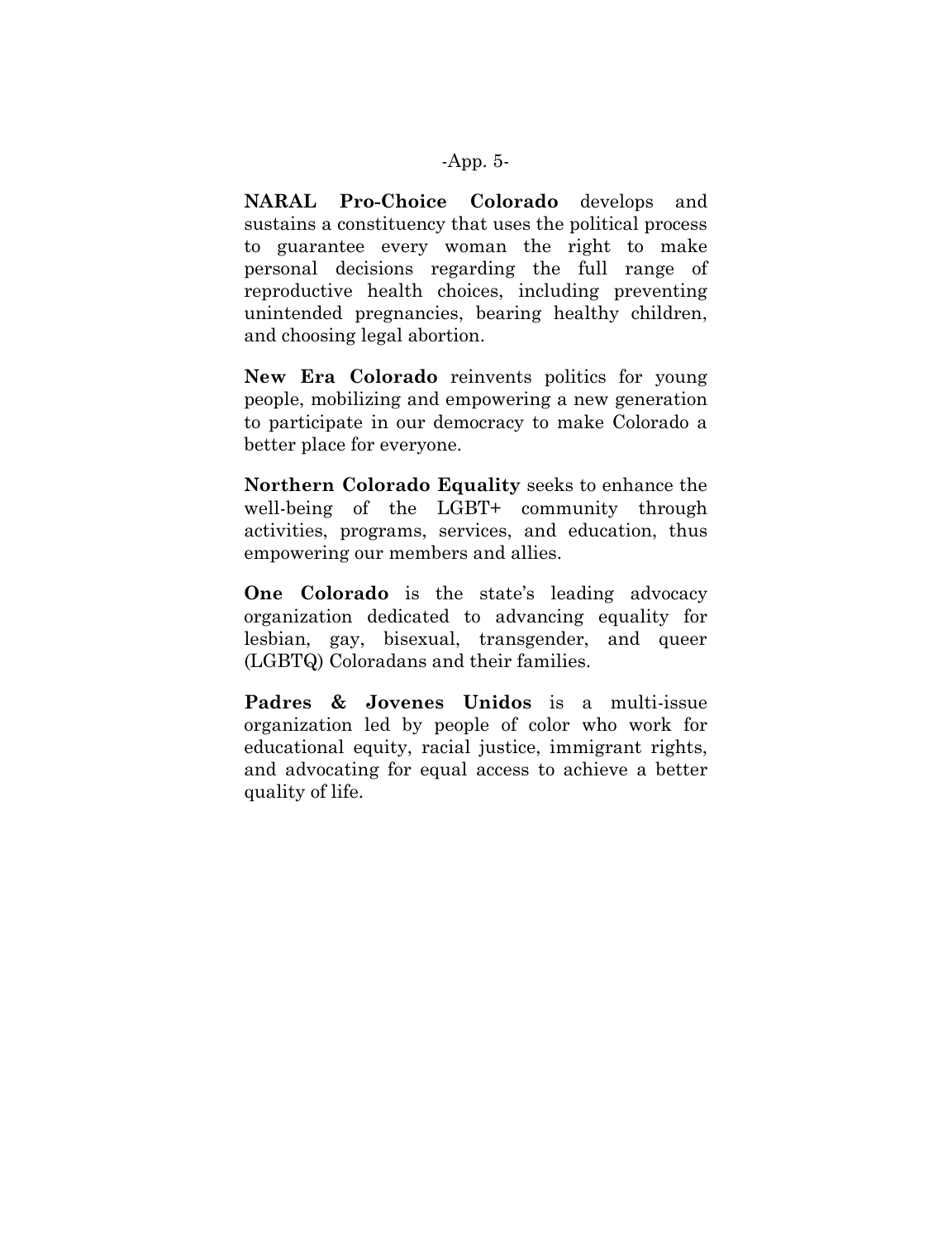#### -App. 6-

**PFLAG Boulder County** is the extended family of the LGBTQ community, made up of LGBTQ individuals, family members, and allies. Because together it is stronger, PFLAG Boulder County provides support, education, and advocacy for the families, friends, and allies of lesbians, gays, bisexual, transgender, queer, and intersex (LBGTQI) people, as well as for the LGBTQI community itself.

**PFLAG Greeley** provides support, education, and advocacy for lesbian, gay, bisexual, transgender, and queer (LGBTQ) individuals, their families, friends, and allies in the Greeley community.

**Planned Parenthood of the Rocky Mountains**, which includes Planned Parenthood of Southern Nevada, Planned Parenthood of New Mexico, and Planned Parenthood of Wyoming, empowers individuals and families in the communities we serve to make informed choices about their sexual and reproductive health by providing high-quality health services, comprehensive sex education, and strategic advocacy.

**ProgressNow Colorado Education** works to improve the lives of all Coloradans by acting as the collective voice for the progressive movement in both traditional and new media.